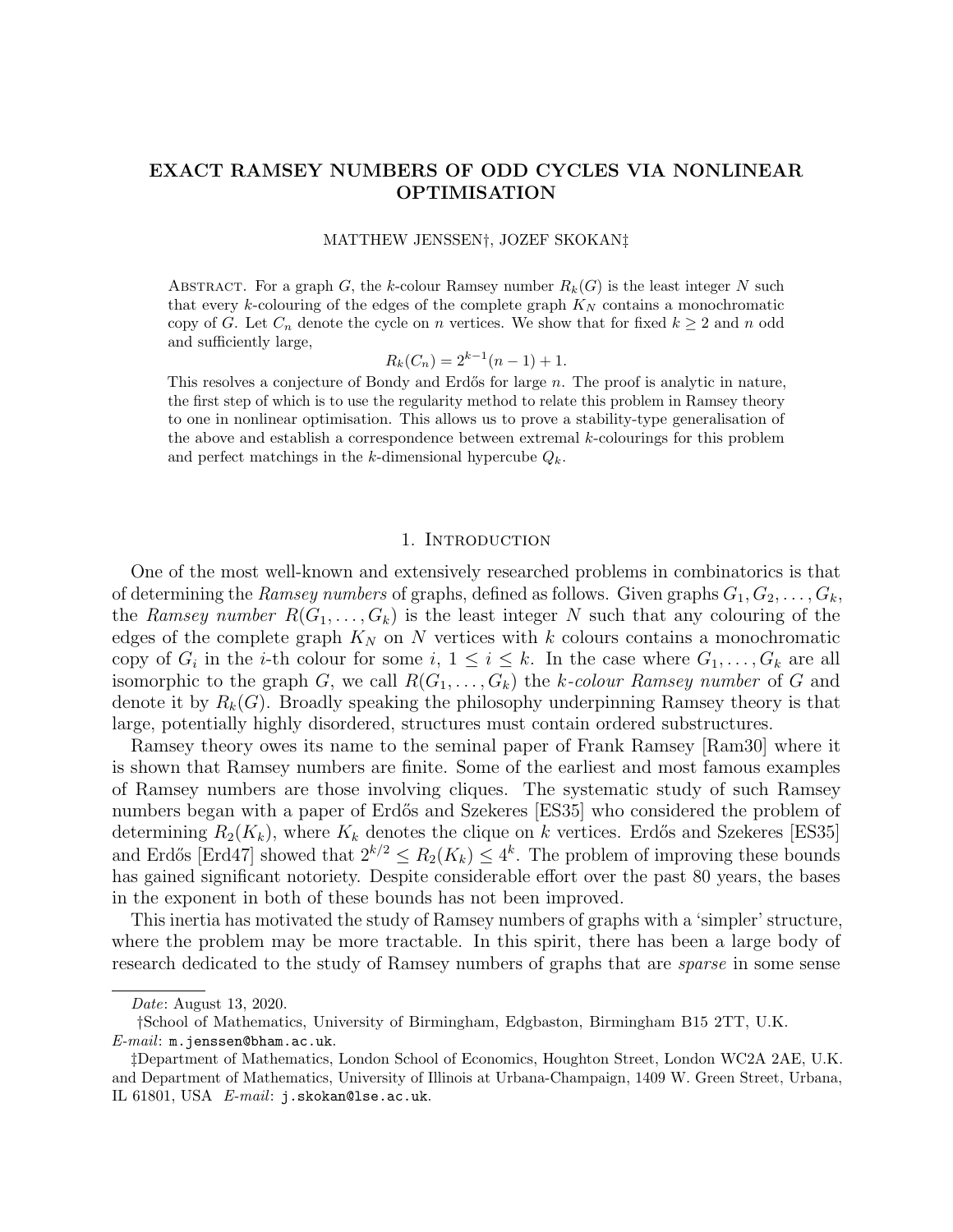(e.g. they have bounded maximum degree). The cycle on n vertices  $C_n$  is a particularly simple example and was one of the earliest subjects in the study of Ramsey numbers of sparse graphs. The behaviour of the Ramsey number  $R(C_{n_1}, C_{n_2})$  has been studied by several authors, including Bondy and Erdős [\[BE73\]](#page-35-1), Faudree and Schelp [\[FS74\]](#page-36-2), and Rosta [\[Ros73\]](#page-36-3), and is now fully determined. For example it is known that

$$
R_2(C_n) = \begin{cases} 2n - 1, & \text{if } n \ge 5 \text{ is odd,} \\ \frac{3n}{2} - 1, & \text{if } n \ge 6 \text{ is even.} \end{cases}
$$

Results such as this one that exactly determine  $R(G_1, G_2)$  for a pair of graphs  $G_1, G_2$  are by now fairly plentiful. See Radziszowski [\[Rad94\]](#page-36-4) for an excellent survey of such results.

However, in the case where more than two colours are involved such results are still extremely rare. The only non-trivial class of graphs for which the k-colour Ramsey number is exactly determined for arbitrary  $k$  is that of matchings (a result due to Cockayne and Lorimer [\[CL75\]](#page-35-2)). In this paper we address the following conjecture attributed to Bondy and  $Erd\ddot{\circ}$   $|BE73|$ .

<span id="page-1-0"></span>**Conjecture 1.1.** If  $k \geq 2$  and  $n > 3$  is odd then

$$
R_k(C_n) = 2^{k-1}(n-1) + 1.
$$

Note that the conjecture deals specifically with the case where  $n$  is odd. Odd and even cycles behave rather differently in this context due to the fact that an even cycle is bipartite whereas an odd cycle is not. We mention that Erdős and Graham [\[EG75\]](#page-35-3) proved the bounds

<span id="page-1-2"></span>(1.1) 
$$
2^{k-1}(n-1) + 1 \le R_k(C_n) \le (k+2)!n,
$$

for all  $k \geq 2$  and all odd  $n > 3$ . In this paper we prove the following.

<span id="page-1-1"></span>**Theorem 1.2.** For any fixed  $k \geq 2$  and odd n sufficiently large,

$$
R_k(C_n) = 2^{k-1}(n-1) + 1.
$$

We therefore resolve Conjecture [1.1](#page-1-0) for large  $n$ . We will in fact prove a stability-type strengthening of this result (see Theorem [3.2](#page-4-0) below). Recently Day and Johnson [\[DJ17\]](#page-35-4) showed that in the opposite regime, where we fix an odd  $n$  and let  $k$  be sufficiently large, one in fact has  $R_k(C_n) > (n-1)(2+\varepsilon)^{k-1}$  for some  $\varepsilon = \varepsilon(n) > 0$ , and so Conjecture [1.1](#page-1-0) is false when n is small with respect to k. The qualification that n is sufficiently large in Theorem [1.2](#page-1-1) is therefore necessary, however due to the use of compactness arguments in the proof, we obtain no effective bound on how large n must be with respect to  $k$ .

In view of Theorem [1.2,](#page-1-1) let us call a k-colouring of the complete graph on  $2^{k-1}(n-1)$ vertices which does not contain a monochromatic copy of  $C_n$  an extremal k-colouring. The lower bound in  $(1.1)$  was established by observing that one can naturally construct extremal kcolourings by induction. Indeed if there exists a  $k$ -colouring of the edges of the complete graph  $K_m$  with no monochromatic  $C_n$ , then by joining two such copies of  $K_m$  by edges of colour  $k+1$ , one obtains a  $(k+1)$ -colouring of  $K_{2m}$  with no monochromatic  $C_n$  (here we use that  $C_n$ is non-bipartite). The base construction, for  $k = 1$ , is simply a monochromatic clique of size  $n-1$ . It was believed that all extremal k-colourings come from such a doubling argument. We show that this is not the case, providing a classification of extremal k-colourings which exposes a surprising correspondence between extremal k-colourings and perfect matchings in the k-dimensional hypercube  $Q_k$ .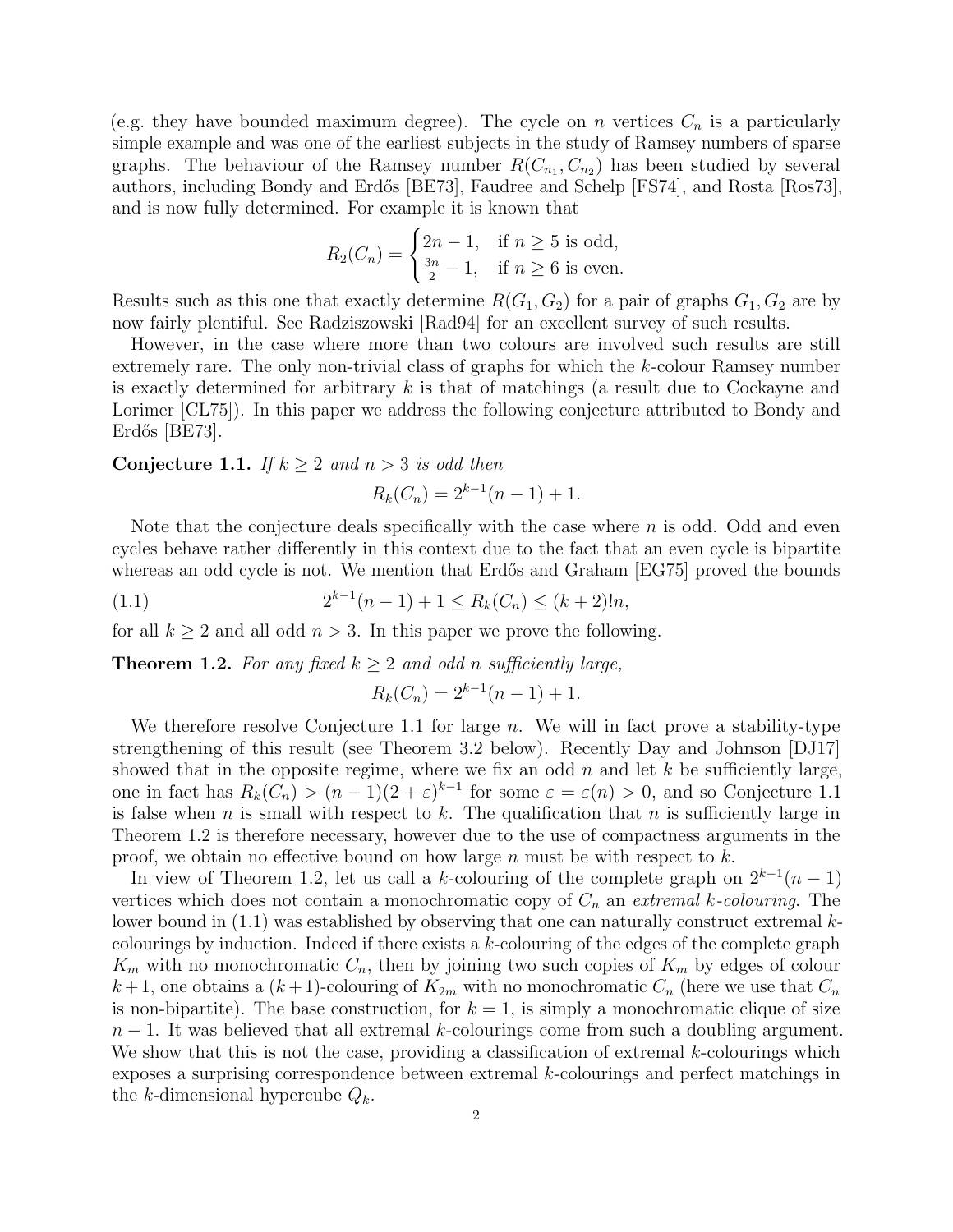The first breakthrough towards Conjecture [1.1](#page-1-2) was made by Luczak [Luc99] who used the regularity method to show that the  $k = 3$  case holds asymptotically i.e. that for n odd,

$$
R_3(C_n) = 4n + o(n) \text{ as } n \to \infty.
$$

 Luczak's method of applying regularity in this setting has proven extremely fruitful (see e.g. [\[F L07a,](#page-36-6) [GRSS07,](#page-36-7) [KSS05,](#page-36-8) [Luc99,](#page-36-5) [LSS12\]](#page-36-9)) and has since become a standard tool. We will come to describe the method in more detail as it provides the starting point for the present paper.

Building on Luczak's ideas, Kohayakawa, Simonovits and Skokan [\[KSS05\]](#page-36-8) paired the regularity method with stability arguments to resolve Conjecture [1.1](#page-1-0) for  $k = 3$  and n large. The case where  $k \geq 4$  remained open. Progress was made by Luczak, Simonovits and Skokan [LSS12] who showed that for  $k \geq 4$  and odd n,

$$
R_k(C_n) \le k2^k n + o(n) \text{ as } n \to \infty.
$$

We conclude this section with a broad overview of the proof method of Theorem [1.2.](#page-1-1) Let  $\mathcal{G}_{n,k}$  denote the (finite) class of all cliques that admit a k-colouring with no monochromatic copy of  $C_n$ . Determining  $R_k(C_n)$  is then equivalent to determining the maximum N such that  $K_N \in \mathcal{G}_{n,k}$ . Using the regularity method, we relate this problem to finding the maximum  $\ell_1$ -norm of an element in a certain compact subset S of  $\mathbb{R}^{3^k}$ . This allows us to import analytic and topological tools in support of our proof.

The relation is such that maximal elements of  $S$  correspond to extremal k-colourings for Theorem [1.2.](#page-1-1) Therefore, by classifying the extremal points of  $S$  we can classify the extremal k-colourings and prove a stability type strengthening of Theorem [1.2](#page-1-1) (Theorem [3.2](#page-4-0) below). Indeed we show that each perfect matching of the hypercube  $Q_k$  gives rise to a class of extremal  $k$ -colourings. Moreover, any extremal  $k$ -colouring must be 'close' to one such construction. We defer precise statements to Section [3.](#page-3-0)

The number of essentially different classes of extremal k-colourings is equal to the number of equivalence classes of perfect matchings in  $Q_k$  with respect to its automorphism group and this number is doubly exponential in  $k$ . Such a plethora of extremal constructions is usually forbidding when trying to establish stability type results in combinatorics. We believe that the fact we can overcome this obstacle is largely down to our analytic perspective.

#### 2. NOTATION AND TERMINOLOGY

Let us collect some notation that we use throughout the paper. For  $k \in \mathbb{N}$ , we let  $[k]$ denote the set  $\{1,\ldots,k\}$ . For a set S, we let  $\binom{S}{2}$  $_2^S$ ) denote the set of all unordered pairs of distinct elements of S.

All graphs considered here will be finite. For a graph  $G = (V, E)$ , we let  $v(G) = |V|$  and  $e(G) = |E|$ . For  $v \in V$ , we let  $N_G(v)$  denote the neighbourhood of v in G and let  $\delta(G)$  denote the minimum degree of G. For  $X \subseteq V$  we denote by  $G[X]$  the subgraph of G induced by the vertices of X. For disjoint subsets  $A, B \subseteq V$ , we denote by  $G[A, B]$  the bipartite graph with vertex set  $A \cup B$  and edge set  $\{\{a, b\} \in E : a \in A, b \in B\}$ , and we let  $e_G(A, B)$  denote the size of this set. In the case where  $A = \{v\}$ , we write  $G[v, B]$  instead of  $G[\{v\}, B]$ . All subscripts in the above notation may be suppressed if they are clear from the context. At times we may slightly abuse notation by writing  $v \in G$  and  $\{x, y\} \in G$  in lieu of  $v \in V(G)$ and  $\{x, y\} \in E(G)$  respectively.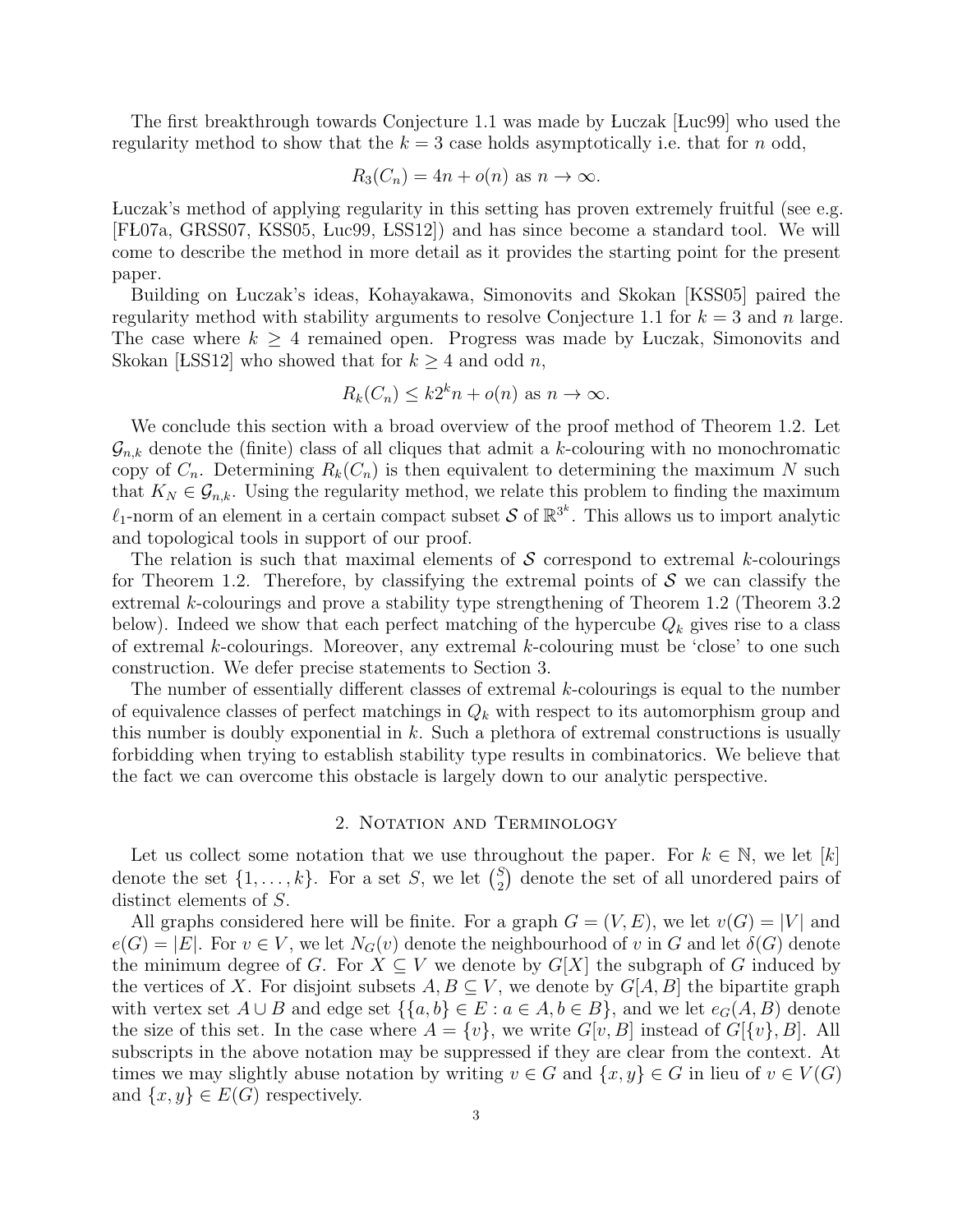Let  $W = w_0w_1 \ldots w_\ell$  be a walk in G (that is a sequence of vertices  $w_0, w_1, \ldots w_\ell$  such that  $\{w_i, w_{i+1}\}\$ is an edge of G for all  $0 \leq i \leq \ell$ . If all of the  $w_i$  are distinct then we call W a path of length  $\ell$ . We may also refer to W as a  $w_0w_{\ell}$ -path to distinguish its endpoints. If all the  $w_i$  are distinct except  $w_0 = w_\ell$  then we call W a cycle of length  $\ell$ . We will also concatenate walks in the natural way. For example if  $U = u_0 \dots u_m$  is a walk in G such that  $u_m = w_0$ , we let UW denote the walk  $u_0 \dots u_m w_1 \dots w_\ell$ . If x is a vertex such that  $\{w_\ell, x\}$  is an edge of G then we let  $Wx$  denote the walk  $w_0 \dots w_{\ell}x$ .

A k-coloured graph is a graph  $G = (V, E)$  equipped with some function  $\varphi : E \to [k]$ . Furthermore, for  $i \in [k]$ , we let  $G_i$  denote the subgraph  $(V, \varphi^{-1}{i})$  of G. We call  $G_i$  the *i*th colour class of G.

A digraph  $D = (V, A)$  consists of a set of vertices V and a set  $A \subseteq V^2$  i.e. a set of ordered pairs from V which we call *directed edges*. For  $v \in V$  we let  $d^+(v)$  denote the size of the set  $\{u : (v, u) \in A\}$  and call  $d^+(v)$  the *outdegree* of v. Similarly we define the *indegree* of v as  $d^-(v) = |\{u : (u, v) \in A\}|.$ 

For  $x \in \mathbb{R}^d$  we let  $||x||$  denote the  $\ell_1$ -norm of x i.e.  $||x|| = \sum_{i=1}^d |x_i|$ . Furthermore, given  $\varepsilon > 0$ , we let  $B_{\varepsilon}(x) := \{z \in \mathbb{R}^d : ||z - x_0|| < \varepsilon\}$ , the open ball of radius  $\varepsilon$  centred at x. We let supp $(x)$  denote the support of x.

In the statements of theorems and lemmas it will be useful to use the notation  $\alpha \ll \beta$  to mean that there is an increasing function  $\alpha(x)$  so that the statement is valid for  $0 < \alpha < \alpha(\beta)$ . When we need to refer to this function at a later stage, we include the number of the lemma (or theorem) the function appears in as a subscript. For example,  $\delta_{8,3}(x)$  $\delta_{8,3}(x)$  $\delta_{8,3}(x)$  denotes the implied function  $\delta(x)$  from Lemma [8.3.](#page-25-0) Throughout the paper we omit the use of floor and ceiling symbols where they are not crucial.

### 3. A Graph Decomposition, Extremal Colourings and Stability

<span id="page-3-0"></span>In this section we describe the extremal colourings and give precise statements of the stability results referred to in the introduction. We also introduce some key concepts and results that will be used throughout the paper and give a more detailed overview of our proof methods. We begin by introducing a way of decomposing an arbitrary k-coloured graph. This decomposition will play a central role for us and is similar to a decomposition introduced in  $[{\rm LSS12}]$ .

<span id="page-3-1"></span>3.1. A Graph Decomposition. Let G be a k-coloured graph. For each  $i \in [k]$ , we write  $G_i = G'_i \cup G''_i$ , where  $G'_i$  is the union of the bipartite components of  $G_i$  and  $G''_i$  is the union of the non-bipartite components of  $G_i$ . For each  $i \in [k]$ , write  $V(G'_i) = V_0^i \cup V_1^i$  where  $V_0^i$ and  $V_1^i$  are the vertex classes of a bipartition of  $G_i'$  and set  $V_*^i = V(G_i'')$ . For  $\tau \in \{0, 1, *\}^k$ , let  $V_{\tau} = \bigcap_{j=1}^{k} V_{\tau_j}^j$  and note that

$$
V(G) = \bigcup_{\tau \in \{0,1,\ast\}^k} V_{\tau},
$$

a disjoint union. We call  $(V_\tau : \tau \in \{0,1,*\}^k)$  a profile partition of G and we call the corresponding vector  $(|V_{\tau}| : \tau \in \{0,1,*\}^k)$  a profile of G. We will often denote a profile of  $G$  by  $x(G)$ . Note that G may admit multiple profile partitions since we made an arbitrary choice in choosing the bipartition  $V(G_i') = V_0^i \cup V_1^i$  for each  $i \in [k]$ .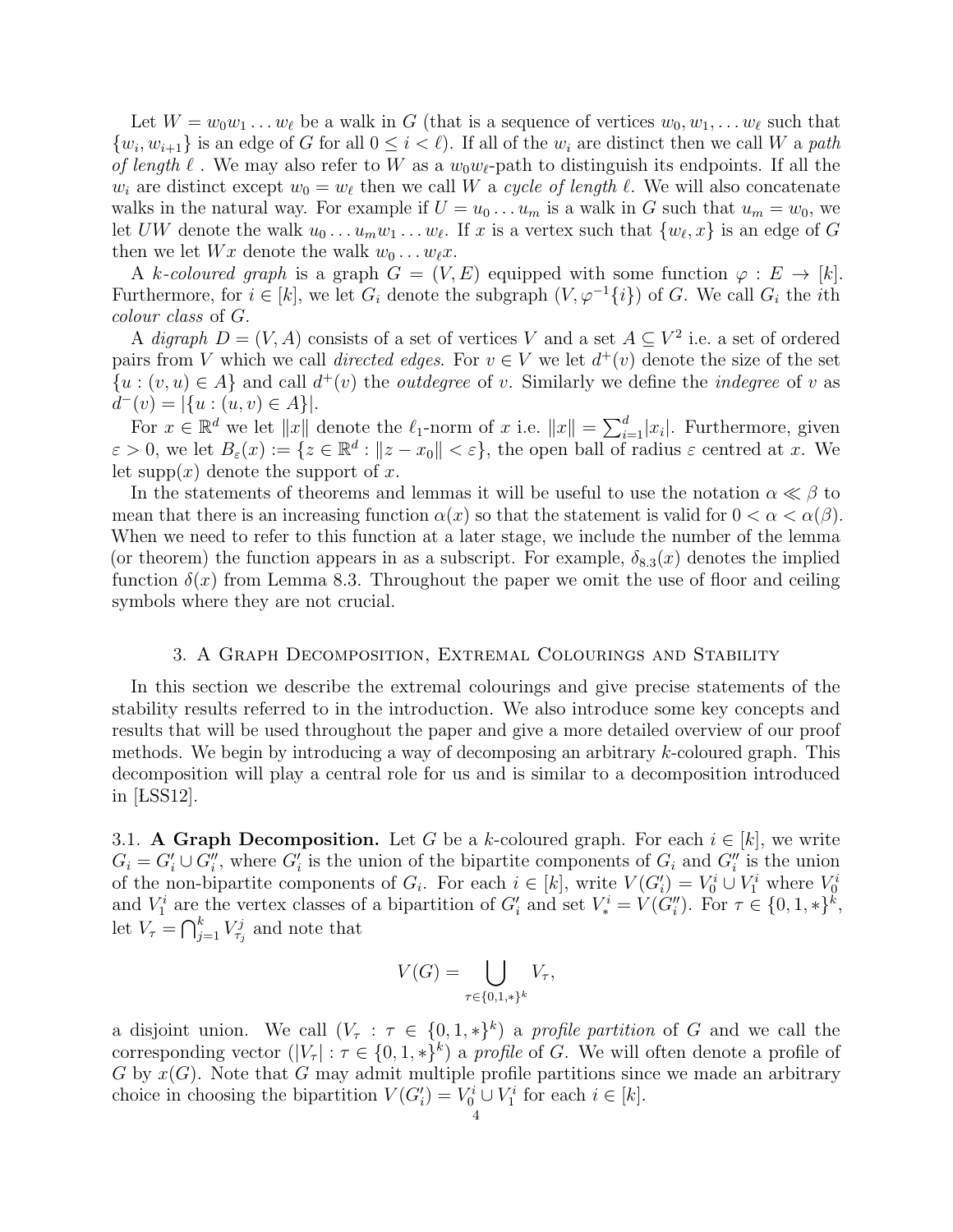<span id="page-4-1"></span>3.2. Extremal Colourings and the Hypercube. For  $k \in \mathbb{N}$ , we let  $Q_k$  denote the kdimensional hypercube i.e. the graph on vertex set  $\{0,1\}^k$  and edge set consisting of pairs differing in exactly one coordinate. It will be useful to think of an element  $\tau \in \{0, 1, *\}^k$  as a subcube of the k-dimensional hypercube  $Q_k$  via the correspondence

$$
\tau \leftrightarrow Q(\tau) := \{c \in \{0,1\}^k : c_j = \tau_j \text{ if } \tau_j \in \{0,1\} \}.
$$

In other words we think of a coordinate j where  $\tau_j = *$  as a 'missing bit' and let  $Q(\tau)$  be the set of all possible ways of filling in these bits. For example, if  $k = 3$  and  $\tau = (0, \ast, \ast)$ , then

$$
Q(\tau) = \{(0,0,0), (0,0,1), (0,1,0), (0,1,1)\}.
$$

We define the weight of  $\tau$  to be the size of the set  $\{i \in [k] : \tau_i = *\}$  (i.e. the number of missing bits) and denote it by  $\omega(\tau)$ . Note that  $|Q(\tau)| = 2^{\omega(\tau)}$ . In the language of the hypercube,  $\omega(\tau)$ is the dimension of the subcube  $Q(\tau)$ . In particular if  $\omega(\tau) = 1$ , then we think of  $Q(\tau)$  as an edge of  $Q_k$ .

We can now describe a class of extremal k-colourings in terms of perfect matchings in  $Q_k$ . Let M be a perfect matching of  $Q_k$ . We identify each edge  $e \in \mathcal{M}$  with the element  $\tau \in \{0,1,*\}^k$ for which  $e = Q(\tau)$ . Let  $G = K_N$  where  $N = 2^{k-1}(n-1)$  and let  $V(G) = \bigcup_{\tau \in \mathcal{M}} V_{\tau}$  be a partition of  $V(G)$  where  $|V_\tau| = n - 1$  for all  $\tau \in \mathcal{M}$ . For each  $\tau \in \mathcal{M}$ , colour all edges in  $G[V_\tau]$  with the colour i, where i is the coordinate for which  $\tau_i = *$ . For  $\tau, \sigma \in \mathcal{M}$ , arbitrarily colour the edges between  $V_{\tau}$  and  $V_{\sigma}$  with any colour j for which  $\{\sigma_j, \tau_j\} = \{0, 1\}$  (i.e. edges  $\tau, \sigma$  lie in opposite subcubes of  $Q_k$  of codimension 1 separated by the *j*th coordinate). It follows that each colour class of such a colouring is the disjoint union of cliques of size  $n-1$ and a bipartite graph and therefore contains no monochromatic copy of  $C_n$ . We call such a colouring a hypercube k-colouring with clique size  $n - 1$ . We emphasise that such a colouring assigns a unique colour to each edge of a clique on  $2^{k-1}(n-1)$  vertices and so is indeed an extremal k-colouring (see Figure 1 for a depiction of two examples in the case  $k = 3$ ).

Suppose now that we inductively construct a perfect matching on  $Q_k$  by taking two perfect matchings on a disjoint pair of subcubes of codimension 1. The class of hypercube  $k$ -colourings associated to such a matching includes the inductive colourings of Erdős and Graham [\[EG75\]](#page-35-3) described in the introduction (and many more). However for  $k \geq 4$ , not all perfect matchings of  $Q_k$  decompose as the union of two matchings on a pair of codimension 1 subcubes, and so we obtain extremal k-colourings with a genuinely new structure. In particular, a novel feature that appears for  $k \geq 4$  colours is that there exist extremal k-colourings that contain monochromatic cliques of size  $n - 1$  in all k possible colours.

3.3. Stability. In this subsection we state a theorem to the effect that the hypercube  $k$ colourings considered in the previous subsection are the only extremal k-colourings for our problem. Moreover we assert that almost extremal colourings are in some sense 'close' to a hypercube colouring. Let us make this more precise.

**Definition 3.1.** Let G and H be k-coloured graphs with  $V(H) \subseteq V(G)$ . Let  $\varepsilon > 0$ , then we say that G is  $\varepsilon$ -close to H if  $|G_i \triangle H_i| \leq \varepsilon v(G)^2$  for all  $i \in [k]$ .

Informally we may say that  $G$  and  $H$  as above are close in *edit distance*. We may now state the main result of this paper.

<span id="page-4-0"></span>**Theorem 3.2.** Let  $k \geq 2$ , let  $\frac{1}{n} \ll \eta \ll \varepsilon \ll 1$ , where n is odd, and let  $N > (2^{k-1} - \eta)n$ . Then if  $G = K_N$  is k-coloured with no monochromatic copy of  $C_n$ , then  $N \leq 2^{k-1}(n-1)$  and there exists a hypercube k-colouring H such that G is  $\varepsilon$ -close to H.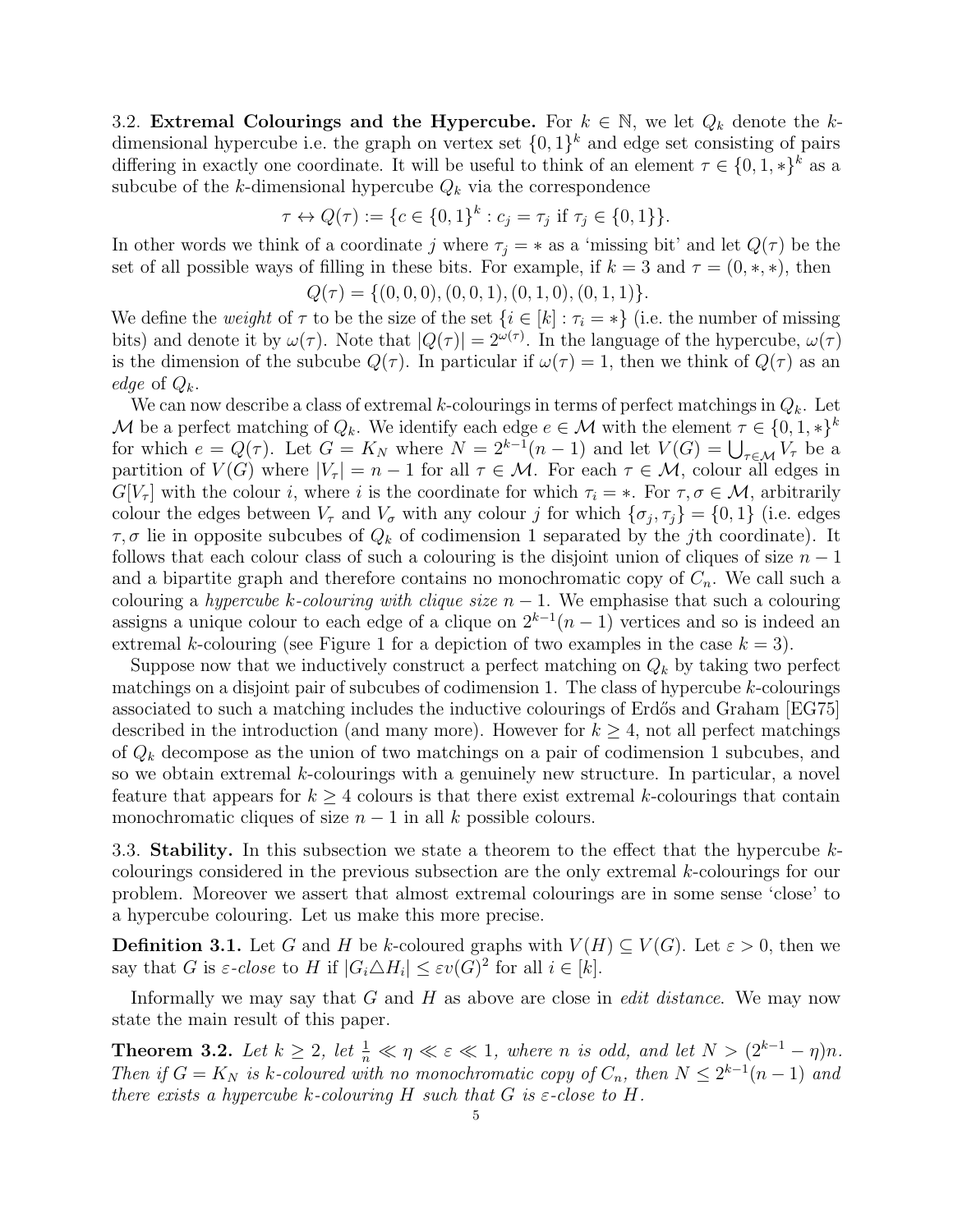

FIGURE 1. Two examples of an extremal k-colouring with  $k = 3$ . The two constructions correspond to two distinct perfect matchings in  $Q_3$ , one representative from each of the two isomorphism classes of perfect matching in  $Q_3$ . We use  $R, B, G$  to denote the colours (in place of 1, 2, 3 respectively). Each circle represents a clique of size  $n-1$  and is labelled by an edge of  $Q_3$ . The letter at the centre of each clique represents the colour of the clique. A line joining two cliques is labelled by the colours that can be (arbitrarily) assigned to the edges joining those two cliques.

Note that Theorem [1.2](#page-1-1) follows as an immediate corollary. The  $k = 3$  case of Theorem [3.2](#page-4-0) was proved in [\[KSS05\]](#page-36-8) where the two classes of colourings the authors consider can be viewed as the colourings that arise from the two isomorphism classes of perfect matchings in  $Q_3$ (see Figure 1). An interesting feature of Theorem [3.2](#page-4-0) is that it deals with a wide variety of extremal colourings. Indeed if  $\mathcal{M}_1$  and  $\mathcal{M}_2$  are perfect matchings of  $Q_k$  that lie in distinct equivalence classes under the action of the automorphism group of  $Q_k$ , then it's not difficult to show that there are hypercube k-colourings associated to  $\mathcal{M}_1$  that are not isomorphic to any hypercube k-colouring associated to  $\mathcal{M}_2$ . It is also interesting to note that even though we can prove a stability statement around hypercube  $k$ -colourings, the structure of these colourings is not well understood. This is simply due to the fact that the structure of perfect matchings in the hypercube is not well understood. Indeed, even enumerating the perfect matchings (or their equivalence classes) in  $Q_k$  is a well-studied and difficult problem. Let  $f(k)$ be the number of equivalence classes of perfect matchings in  $Q_k$ . It is clear that  $f(3) = 2$ and so we obtain two essentially different extremal 3-colourings as in [\[KSS05\]](#page-36-8). Graham and Harary [\[GH88\]](#page-36-10) showed that  $f(4) = 8$  and recently Östergård and Pettersson [[OP13](#page-36-11)] determined (with a large amount of computer time)  $f(5)$ ,  $f(6)$  and  $f(7)$ . The function  $f(k)$ grows rather rapidly; it is amusing to note that already  $f(7) = 607158046495120886820621$ and so we have this many essentially different classes of extremal 7-colourings. It was shown in [\[CGP97\]](#page-35-5) that the number of perfect matchings in  $Q_k$  is  $[(1+o(1))k/e]^{2^{k-1}}$  (although this result in fact follows from a theorem in [\[PL86,](#page-36-12) p.312]). Since the automorphism group of  $Q_k$ has size  $k!2^k$  it follows that  $f(k) = [(1 + o(1))k/e]^{2^{k-1}}$  also.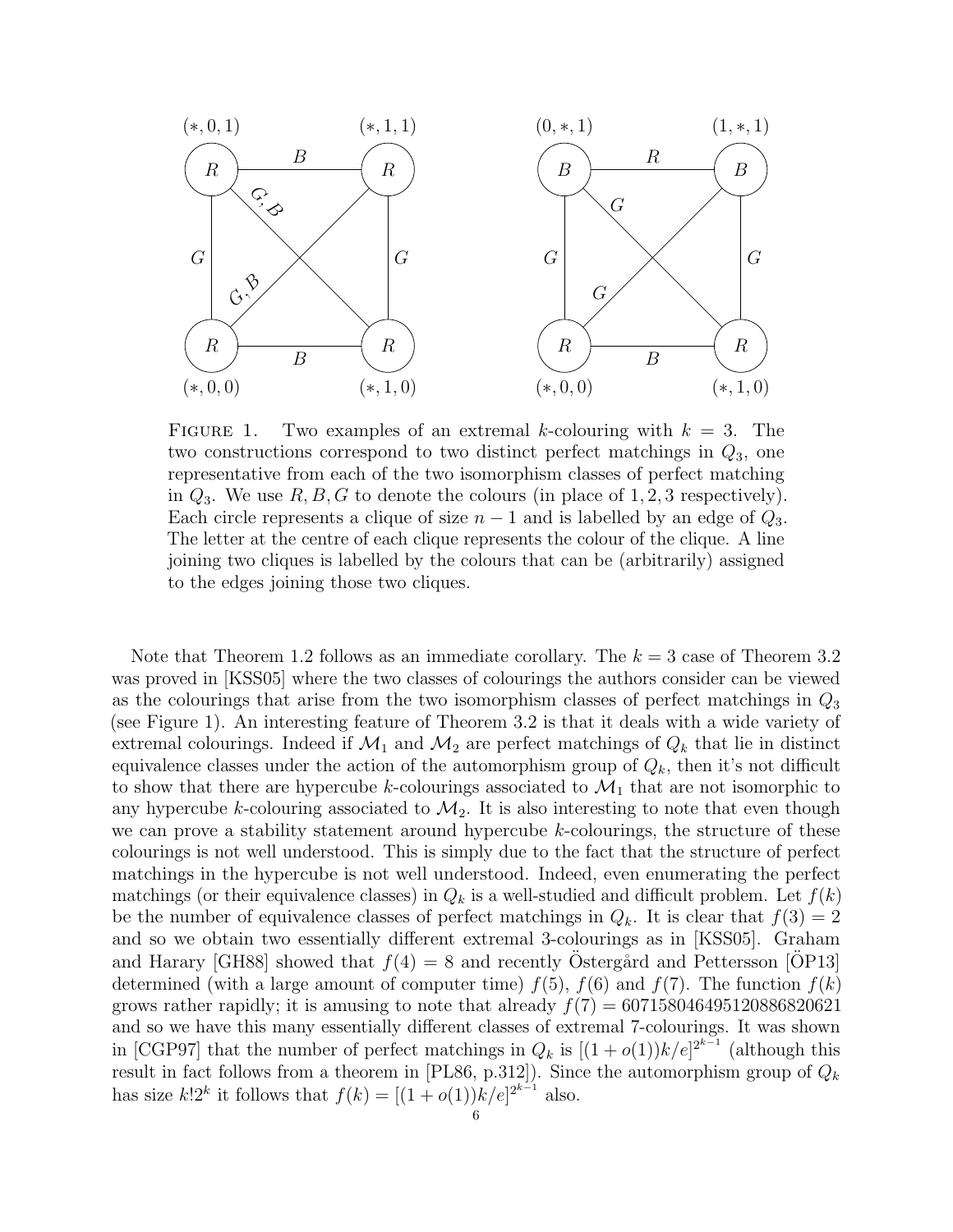3.4. Proof of Theorem [3.2:](#page-4-0) An Overview. The regularity method, discussed briefly in the introduction, plays a central role in our proof. We include an informal discussion of the method here, deferring details until later. We start with a definition.

<span id="page-6-3"></span>**Definition 3.3.** Let  $F$  be a connected graph whose largest matching covers  $m$  vertices, then we call F a *connected matching of order m*. We distinguish a particular matching of largest size  $M_F$  in F and refer to an edge of  $M_F$  as a matching edge of F. If in addition F is non-bipartite, we call  $F$  an *odd* connected matching of order  $m$ .

The idea behind the regularity method is as follows. Suppose that  $G$  is a k-coloured complete graph on N vertices. Let  $G_1, \ldots, G_k$  be its colour classes. We apply the multicolour version of the Regularity Lemma [\[Sze78\]](#page-36-13) and obtain a regular partition of the vertex set  $V(G)$  into  $t+1$  classes  $V(G) = V_0 \cup \ldots \cup V_t$ . We construct an auxiliary graph R with vertex set 1, ..., t and the edge set formed by pairs  $\{i, j\}$  for which  $(V_i, V_j)$  is regular with respect to  $G_1, \ldots, G_k$ . We colour each edge  $\{i, j\}$  in R by the majority colour in the pair  $(V_i, V_j)$ . The crucial point is that if R contains a monochromatic odd connected matching of order greater than m, then G contains a monochromatic cycle  $C_\ell$  where  $\ell$  can take essentially any odd value smaller than  $mN/t$ . It follows that if G contains no monochromatic copy of  $C_n$ , then R cannot contain a monochromatic odd connected matching of order larger than  $nt/N$ . The advantage of this perspective is that forbidding a large connected matching is far more restrictive than forbidding a cycle of a given length. Indeed a cycle is itself an example of a connected matching, and so if a graph contains no connected matching of order greater than m then it contains no cycle of length greater than  $m$ . The following theorem of Erdős and Gallai [\[EG59\]](#page-35-6) shows that this is a very strict condition.

<span id="page-6-2"></span>**Theorem 3.4.** Let  $m \geq 3$ . If G is a graph which contains no cycle of length greater than m, then  $e(G) \leq m(v(G) - 1)/2$ .

The price one pays is that  $R$  is not a complete graph, however it can be chosen to be as dense as one likes. We are now able to state a theorem that is a major stepping stone toward the proof of Theorem [3.2.](#page-4-0)

<span id="page-6-0"></span>**Theorem 3.5.** Let  $k \geq 2$  and let  $\frac{1}{n} \ll \delta \ll \varepsilon \ll 1$ . If G is a k-coloured graph with  $v(G) = 2^{k-1}n$  and  $e(G) \geq (1-\delta)\binom{v(G)}{2}$  $\binom{[G]}{2}$  containing no monochromatic odd connected matching of order  $\geq (1 + \delta)n$ , then for any choice of profile  $x(G)$  of G, there exists a hypercube k-colouring H with profile  $x(H)$  satisfying

$$
||x(G) - x(H)|| \le \varepsilon n.
$$

The proof of Theorem [3.5](#page-6-0) occupies the majority of this paper. In the final section we show how Theorem [3.2](#page-4-0) follows from Theorem [3.5](#page-6-0) via combinatorial stability arguments and the regularity method.

The outline of the proof of Theorem [3.5](#page-6-0) is as follows. Let G be as in the statement of Theorem [3.5](#page-6-0) and let  $x(G)$  denote a profile of G. Our starting point is to translate the combinatorial constraint of containing no large monochromatic odd connected matching into an analytic constraint on  $x(G)$  of the form

<span id="page-6-1"></span>
$$
(3.1) \t\t F(x(G)) \le 0,
$$

where F is a quadratic form which we derive in the next section. We then view  $(3.1)$  as a constraint in an optimisation problem where we wish to maximise the objective function  $||x(G)||$ .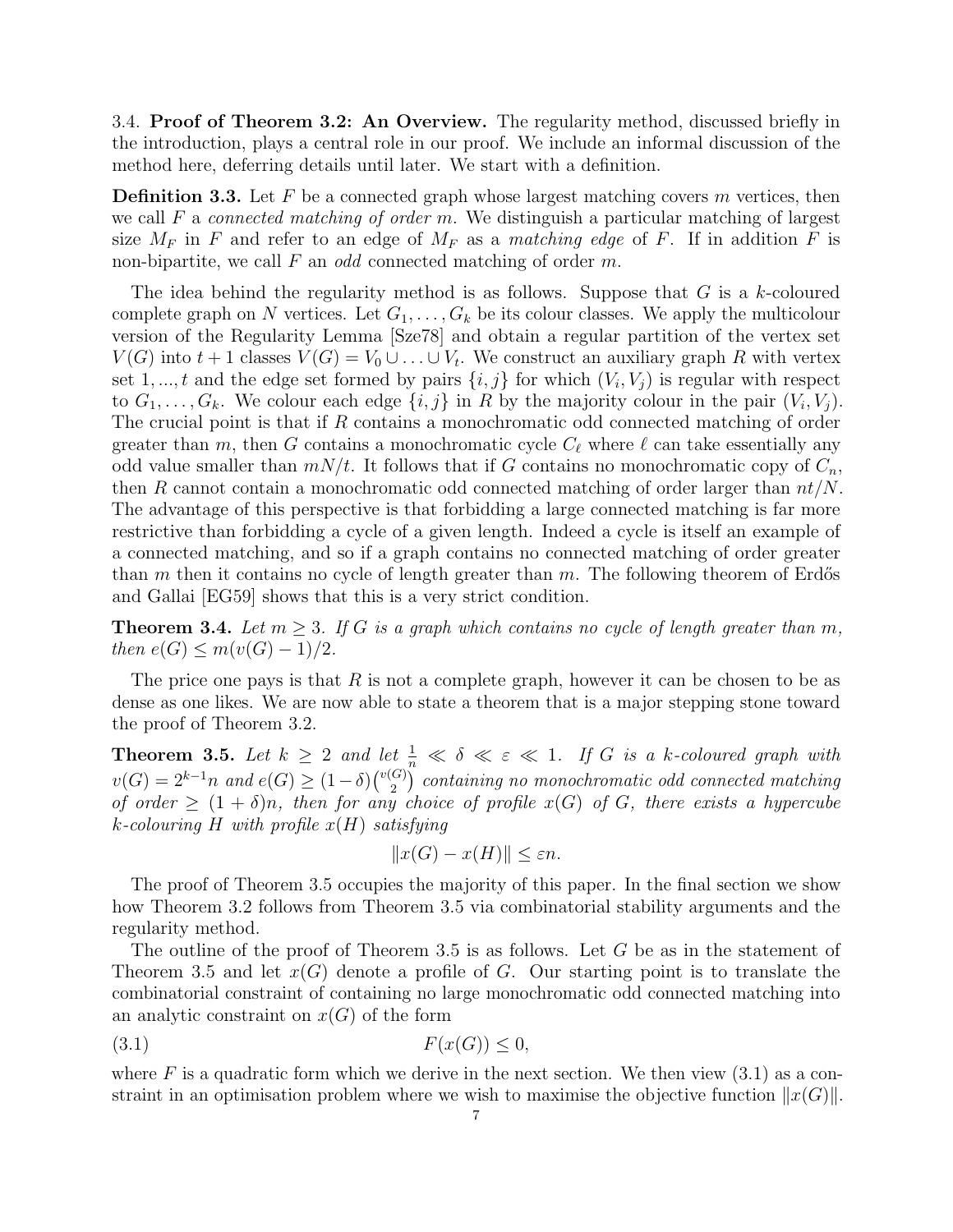Recalling that  $||x(G)|| = v(G)$ , we get a corresponding upper bound on the order of G. It turns out that optimal solutions to this optimisation problem correspond to the profiles of hypercube colourings. Solving the optimisation problem is the subject of Sections [5](#page-11-0) and [6.](#page-17-0) In Section [7](#page-21-0) we use compactness arguments to show that almost optimal solutions must be close in  $\ell_1$ -norm to the profile of a hypercube colouring. We then translate this analytic stability into the, more combinatorial, stability statement of Theorem [3.5.](#page-6-0)

Note that Theorem [3.5](#page-6-0) will be applied to a reduced graph like the one described above. The focus of the final section is to show that if the profile of this reduced graph is close in  $\ell_1$ -norm to the profile of a hypercube colouring, then the original graph is close in edit distance to a hypercube colouring. In particular, we will show that the original graph can be covered by  $2^{k-1}$  monochromatic cliques of equal size and a small 'leftover set' (Lemma [9.9\)](#page-30-0). We then establish an 'absorbing lemma' (Lemma [9.12\)](#page-32-0) that shows that for each vertex  $v$  of the leftover set, there is a monochromatic clique  $C$ , in colour i say, such that all of the edges between v and C have colour i. Informally, we think of the clique  $C$  'absorbing' the vertex v. It follows that if the original graph has  $> 2^{k-1}(n-1)$  vertices, one of the cliques and its absorbed vertices has size  $\geq n$  and is easily seen to contain a monochromatic copy of  $C_n$ . Thus we obtain the exact value of the Ramsey number  $R_k(C_n)$ .

## 4. Deriving the Analytic Constraints

Given a k-coloured graph G, we will show how to translate the combinatorial constraint of containing no large monochromatic odd connected matching into an analytic constraint on the profile of G.

From here on, throughout the paper, we let  $k \geq 2$  be a fixed integer. Let G be a k-coloured graph. First we distinguish between two types of edges of G. If  $e \in E(G)$  is coloured with the colour j and lies in a bipartite component of  $G_i$  then we call e a bipartite edge. We call e non-bipartite otherwise. Let  $(V_\tau : \tau \in \{0,1,*\}^k)$  be a profile partition of G. We make two simple observations regarding the profile partition of a k-coloured graph.

<span id="page-7-0"></span>**Observation 4.1.** If  $e \in E(G)$  is a bipartite edge of colour j then it must have endpoints in parts  $V_{\tau}$ ,  $V_{\sigma}$  for some  $\tau, \sigma \in \{0, 1, *\}^k$  such that  $\tau_j = 0$  and  $\sigma_j = 1$ .

<span id="page-7-1"></span>**Observation 4.2.** If  $e \in E(G)$  is a non-bipartite edge of colour j then it must have endpoints in parts  $V_{\tau}$ ,  $V_{\sigma}$  for some (not necessarily distinct)  $\tau, \sigma \in \{0, 1, *\}^k$  such that  $\tau_j = \sigma_j = *$ .

This motivates the following definitions.

**Definition 4.3.** We say that  $\sigma, \tau \in \{0, 1, *\}^k$  are distinguishable if  $\{\sigma_j, \tau_j\} = \{0, 1\}$  for some  $j \in [k]$ . We say that  $\sigma$  and  $\tau$  are *indistinguishable* otherwise.

**Definition 4.4.** If  $\sigma, \tau \in \{0, 1, *\}^k$  are such that either (i)  $\sigma, \tau$  are distinguishable or (ii)  $\sigma_i = \tau_j = *$  for some  $j \in [k]$ , then we say that  $\sigma$  and  $\tau$  are *compatible*. We say that  $\sigma, \tau$  are incompatible otherwise.

Viewing elements of  $\{0, 1, *\}^k$  as subcubes of  $Q_k$ , we may reinterpret these definitions as follows.

<span id="page-7-2"></span>**Lemma 4.5.** Let  $\sigma, \tau \in \{0, 1, *\}^k$ . Then  $\sigma, \tau$  are distinguishable if and only if  $Q(\tau) \cap Q(\sigma) = \emptyset$ . Furthermore,  $\sigma, \tau$  are incompatible if and only if  $|Q(\tau) \cap Q(\sigma)| = 1$ .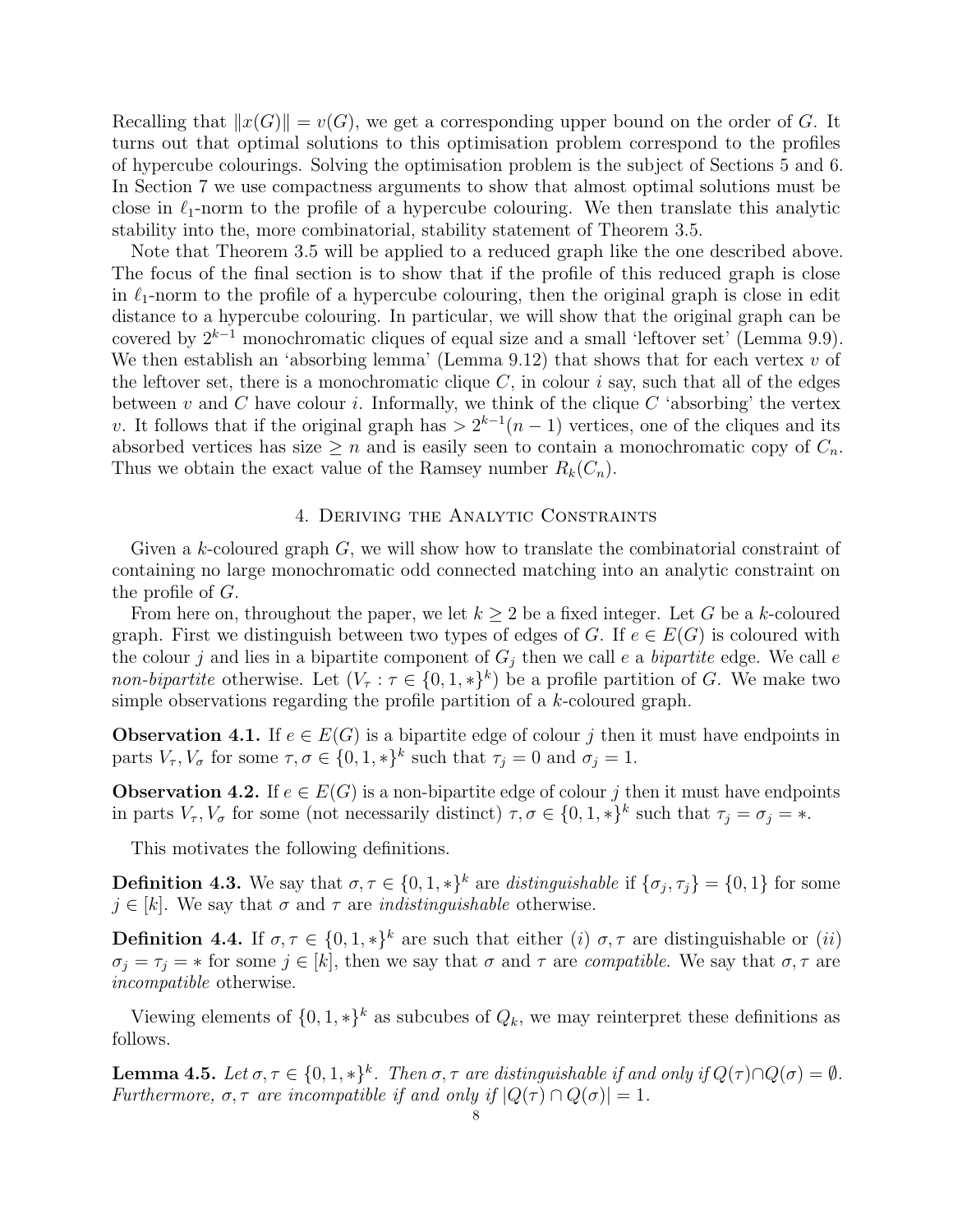*Proof.* By the definition of the sets  $Q(\tau)$ ,  $Q(\sigma)$  we have

 $Q(\tau) \cap Q(\sigma) = \{c \in \{0,1\}^k : c_j = \tau_j \text{ if } \tau_j \in \{0,1\} \text{ and } c_j = \sigma_j \text{ if } \sigma_j \in \{0,1\} \}.$ 

This is empty if and only if there exists a  $j \in [k]$  such that  $\sigma_j, \tau_j \in \{0, 1\}$  and  $\sigma_j \neq \tau_j$ i.e. if and only if  $\sigma, \tau$  are distinguishable. Let  $T = \{i \in [k] : \sigma_i = \tau_i = * \}$ . If  $\sigma, \tau$  are indistinguishable then we see that  $|Q(\tau) \cap Q(\sigma)| = 2^{|T|}$ . Therefore  $|Q(\tau) \cap Q(\sigma)| = 1$  if and only if  $\sigma, \tau$  are indistinguishable and  $T = \emptyset$  i.e.  $\sigma, \tau$  are incompatible.

From now on, we let

$$
D = \{ \{\sigma, \tau\} : \sigma, \tau \in \{0, 1, *\}^k \text{ are distinguishable} \}.
$$

It will also be convenient to make the following definition.

**Definition 4.6.** Let  $\alpha > 0$  and let G be a graph such that  $e(G) \ge \alpha \binom{v(G)}{2}$  $\binom{G}{2}$ . Then we say that G is  $\alpha$ -dense.

This next proposition provides the link between our combinatorial problem and a problem in nonlinear optimisation.

<span id="page-8-3"></span>**Proposition 4.7.** Let  $C > 1$ ,  $0 < \delta < 1$  and let  $n > 1/\delta$ . Suppose that G is a  $(1 - \delta)$ -dense, k-coloured graph with  $v(G) = Cn$ , containing no monochromatic odd connected matching of order  $\geq (1+\delta)n$ . Let v be a profile of G and let  $x = v/n$ . Then the following hold:

$$
(1)
$$

$$
\left(\sum_{\tau \in \{0,1,\ast\}^k} x_{\tau}\right)^2 - 2 \sum_{\{\sigma,\tau\} \in D} x_{\sigma} x_{\tau} - \sum_{\tau \in \{0,1,\ast\}^k} \omega(\tau) x_{\tau} \le 2\delta k C^2.
$$

(2) 
$$
x_{\tau} \leq 1 + 4\delta C^2
$$
 whenever  $\omega(\tau) = 1$ .

(3)  $x_{\tau} x_{\sigma} \leq 2\delta C^2$  whenever  $\sigma$  and  $\tau$  are incompatible.

Proof. Let us first remind ourselves of the graph decomposition discussed in Subsection [3.1.](#page-3-1) For each  $i \in [k]$ , we write  $G_i = G_i' \cup G_i''$ , where  $G_i'$  is the union of the bipartite components of  $G_i$  and  $G''_i$  is the union of the non-bipartite components of  $G_i$ . For each  $i \in [k]$ , write  $V(G_i') = V_0^i \cup V_1^i$  where  $V_0^i$  and  $V_1^i$  are the vertex classes of a bipartition of  $G_i'$  and set  $V_*^i = V(G_i'')$ . For  $\tau \in \{0, 1, *\}^k$ , set  $V_\tau = \bigcap_{j=1}^k V_{\tau_j}^j$ . Let  $v = (|V_\tau| : \tau \in \{0, 1, *\}^k)$  be the profile corresponding to this partition. Let  $N = v(G)$  and note that

<span id="page-8-0"></span>(4.1) 
$$
N = \sum_{\tau \in \{0,1,\ast\}^k} v_{\tau}.
$$

It follows from Observation [4.1](#page-7-0) that the number of bipartite edges in G is at most  $\sum_{\{\sigma,\tau\}\in D} v_{\sigma}v_{\tau}$ . Letting  $e_*$  denote the number of non-bipartite edges in G we therefore have that

<span id="page-8-1"></span>(4.2) 
$$
e_* \ge e(G) - \sum_{\{\sigma,\tau\} \in D} v_{\sigma} v_{\tau}.
$$

Since  $N \geq 1/\delta$ , we have

<span id="page-8-2"></span>(4.3) 
$$
e(G) \ge (1 - \delta) {N \choose 2} \ge (1 - 2\delta) \frac{N^2}{2}.
$$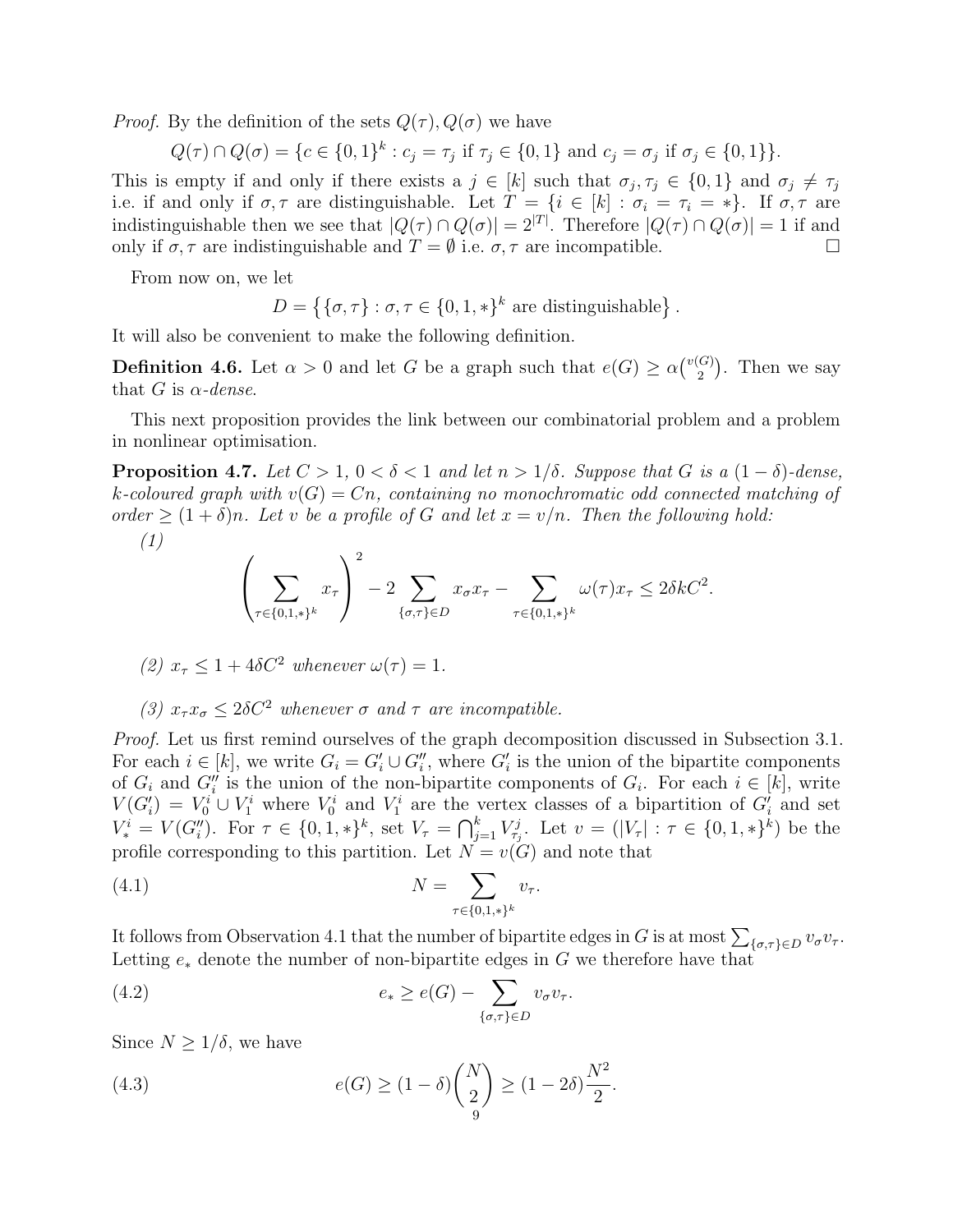Combining  $(4.1)$ ,  $(4.2)$  and  $(4.3)$  gives

<span id="page-9-3"></span>(4.4) 
$$
e_{*} \geq \frac{1}{2} \left( \sum_{\tau \in \{0,1,\ast\}^{k}} v_{\tau} \right)^{2} - \sum_{\{\sigma,\tau\} \in D} v_{\sigma} v_{\tau} - \delta N^{2}.
$$

We now find a corresponding upper bound for  $e_*.$  Recall that for  $\tau \in \{0, 1, *\}^k$ , the weight  $\omega(\tau)$  of  $\tau$  is defined to be the size of the set  $\{i \in [k] : \tau_i = *\}.$ 

By assumption, for each  $i \in [k]$ , every connected component of  $G''_i$  has no matching on  $(1 + \delta)n$  vertices and so in particular  $G''_i$  has no cycle of length greater than  $(1 + \delta)n$ . Theorem [3.4](#page-6-2) therefore implies that

<span id="page-9-0"></span>(4.5) 
$$
e(G_i'') \le (1+\delta)\frac{n}{2}|V_*^i|.
$$

Observe that

<span id="page-9-1"></span>(4.6) 
$$
|V_*^i| = \sum_{\{\tau \in \{0,1,*\}^k : \tau_i = *\}} v_{\tau}.
$$

Since each non-bipartite edge of G belongs to  $E(G_i'')$  for some i, [\(4.5\)](#page-9-0) and [\(4.6\)](#page-9-1) provide the upper bound

<span id="page-9-2"></span>(4.7) 
$$
e_* = \sum_{i=1}^k e(G''_i) \le (1+\delta) \frac{n}{2} \sum_{i=1}^k |V_*^i| = (1+\delta) \frac{n}{2} \sum_{\tau \in \{0,1,\ast\}^k} \omega(\tau) v_\tau.
$$

Since  $\omega(\tau) \leq k$  for all  $\tau \in \{0, 1, *\}^k$  by definition, [\(4.1\)](#page-8-0) and [\(4.7\)](#page-9-2) imply the bound

<span id="page-9-4"></span>(4.8) 
$$
e_* \leq \frac{1}{2} \delta n k N + \frac{n}{2} \sum_{\tau \in \{0,1,\ast\}^k} \omega(\tau) v_{\tau}.
$$

Recall that  $x = v/n$ . Comparing the bounds [\(4.4\)](#page-9-3) and [\(4.8\)](#page-9-4) and scaling the resulting inequality by  $2/n^2$  yields

$$
\left(\sum_{\tau\in\{0,1,\ast\}^k} x_\tau\right)^2 - 2\sum_{\{\sigma,\tau\}\in D} x_\sigma x_\tau - 2\delta C^2 \le \sum_{\tau\in\{0,1,\ast\}^k} \omega(\tau) x_\tau + \delta kC.
$$

This establishes (1). Notice that if  $\tau \in \{0,1,*\}^k$  is such that  $\omega(\tau) = 1$ , then  $G[V_\tau]$  is monochromatic with all edges non-bipartite by Observations [4.1](#page-7-0) and [4.2.](#page-7-1)  $G[V_\tau]$  therefore contains no cycle of length greater than  $(1 + \delta)n$  and so by Theorem [3.4](#page-6-2) and the fact that G has at most  $\delta\binom{N}{2}$  edges missing

$$
\binom{v_\tau}{2} - \delta \binom{N}{2} \le e(G[V_\tau]) \le (1+\delta) \frac{n}{2} v_\tau.
$$

It follows that

$$
x_{\tau}^{2} \le (1+2\delta)x_{\tau} + \delta C^{2},
$$

from which (2) follows. Finally, let us note that by Observations [4.1](#page-7-0) and [4.2,](#page-7-1) if  $\sigma$ ,  $\tau$  are incompatible, then there can be no edges lying between  $V_{\sigma}$  and  $V_{\tau}$ . Since G has at most  $\delta{N \choose 2}$ edges missing we must then have

$$
v_{\tau}v_{\sigma} \le 2\delta N^2
$$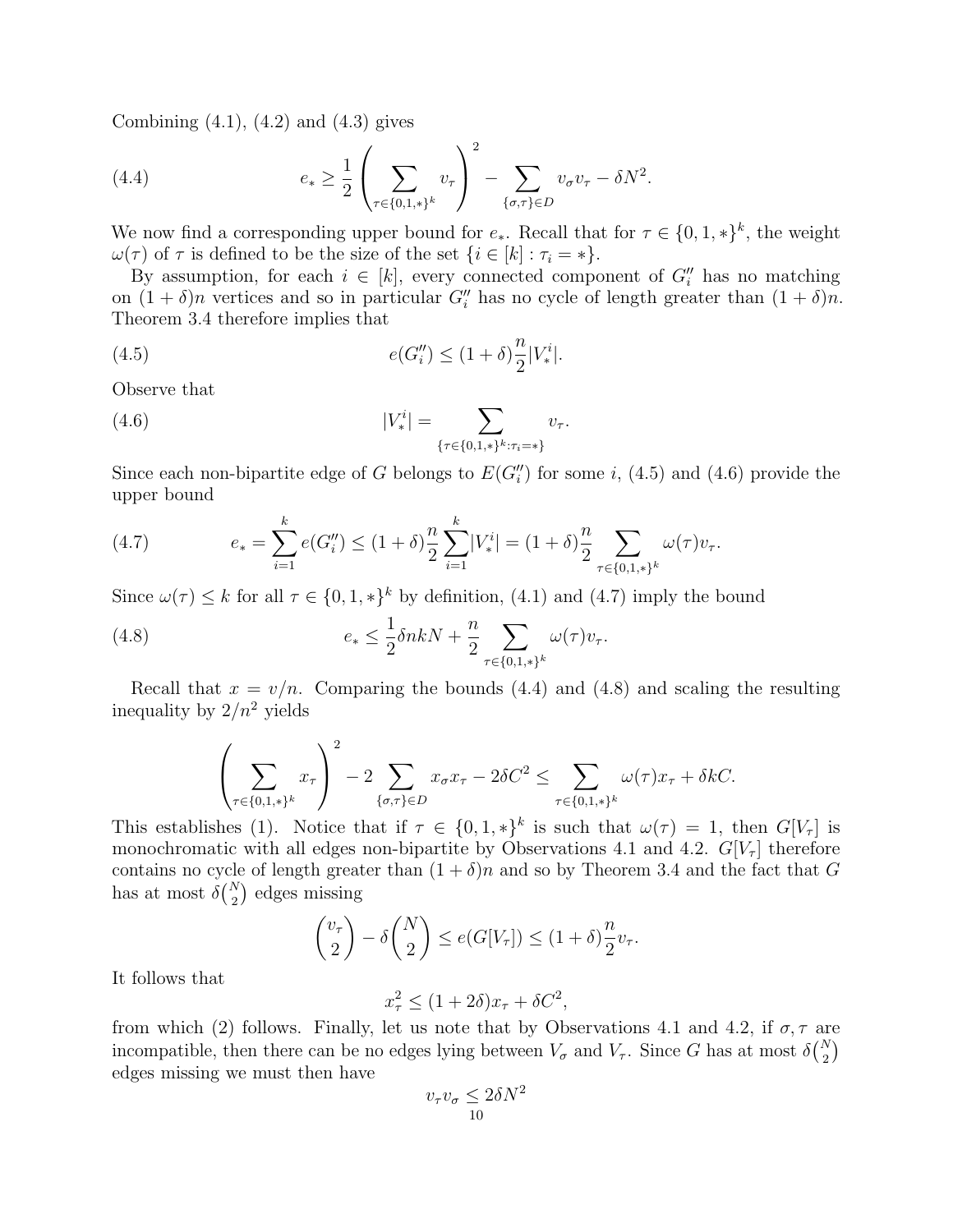(note that this inequality also accounts for the case where  $\sigma = \tau$ ) and so (3) follows.

 $\Box$ 

Given a graph G its profile lies in the space  $\mathbb{R}^{\{0,1,\ast\}}$  which we will denote by  $\mathbb{R}^*$ . In view of Proposition [4.7](#page-8-3) we define the function  $F : \mathbb{R}^* \to \mathbb{R}$  by

$$
F(x) = \left(\sum_{\tau \in \{0,1,\ast\}^k} x_{\tau}\right)^2 - 2 \sum_{\{\sigma,\tau\} \in D} x_{\sigma} x_{\tau} - \sum_{\tau \in \{0,1,\ast\}^k} \omega(\tau) x_{\tau}.
$$

Let us also define the following subsets of  $\mathbb{R}^*$ .

 $\mathbf{X}(\gamma)$ : For  $\gamma \geq 0$ , let  $X(\gamma)$  denote the set of elements  $x \in \mathbb{R}^*$  satisfying:

- (X1)  $F(x) \leq \gamma$
- (X2)  $x_{\tau} \leq 1 + \gamma$  whenever  $w(\tau) = 1$ .
- (X3)  $x_{\tau}x_{\sigma} \leq \gamma$  whenever  $\sigma$  and  $\tau$  are incompatible.
- (X4)  $x_{\tau} \geq 0$  for all  $\tau$ .

Now let G be as in the statement of Theorem [3.5](#page-6-0) and let  $v$  be a profile of G. By the above proposition we have  $v/n \in X(\delta k2^{2k})$  whereas we also have  $||v|| = 2^{k-1}n$ . We will show that for  $\delta$  small, this means that  $v/n$  is an element of almost maximal norm in  $X(\delta k2^{2k})$ . We will also show that elements of large norm in  $X(\delta k2^{2k})$  have a very specific structure (in fact they resemble the profile of a hypercube colouring) and so this imposes a lot of structure on  $v$ . For now we focus our attention on the set  $X(0)$  which we denote simply by X. Later on, we use compactness arguments to relate properties of X and  $X(\gamma)$  for  $\gamma$  small.

Our next goal is to classify elements of maximal  $\ell_1$ -norm in X. To describe these elements we need a definition.

<span id="page-10-1"></span>**Definition 4.8.** Call a set  $A \subseteq \{0, 1, *\}^k$  distinguishable if every pair of distinct elements of A are distinguishable and also  $\omega(\tau) > 1$  for all  $\tau \in A$ .

The requirement that elements have weight at least 1 is for notational convenience later in the paper. Viewing elements of  $\{0, 1, *\}^k$  as subcubes of  $Q_k$ , a distinguishable set is simply a collection of disjoint subcubes of  $Q_k$  (of dimension at least 1). If this collection covers the whole cube we give it a special name.

**Definition 4.9.** Call a distinguishable set  $A \subseteq \{0, 1, *\}^k$  a decomposition if  $\bigcup_{\tau \in \mathcal{A}} Q(\tau) = \{0, 1\}^k.$ 

Let us quickly record a simple result concerning distinguishable sets which will become useful later.

<span id="page-10-0"></span>**Lemma 4.10.** Let  $A \subset \{0,1,*\}^k$  be a distinguishable set. Then

$$
\sum_{\tau \in \mathcal{A}} 2^{\omega(\tau)} \le 2^k
$$

,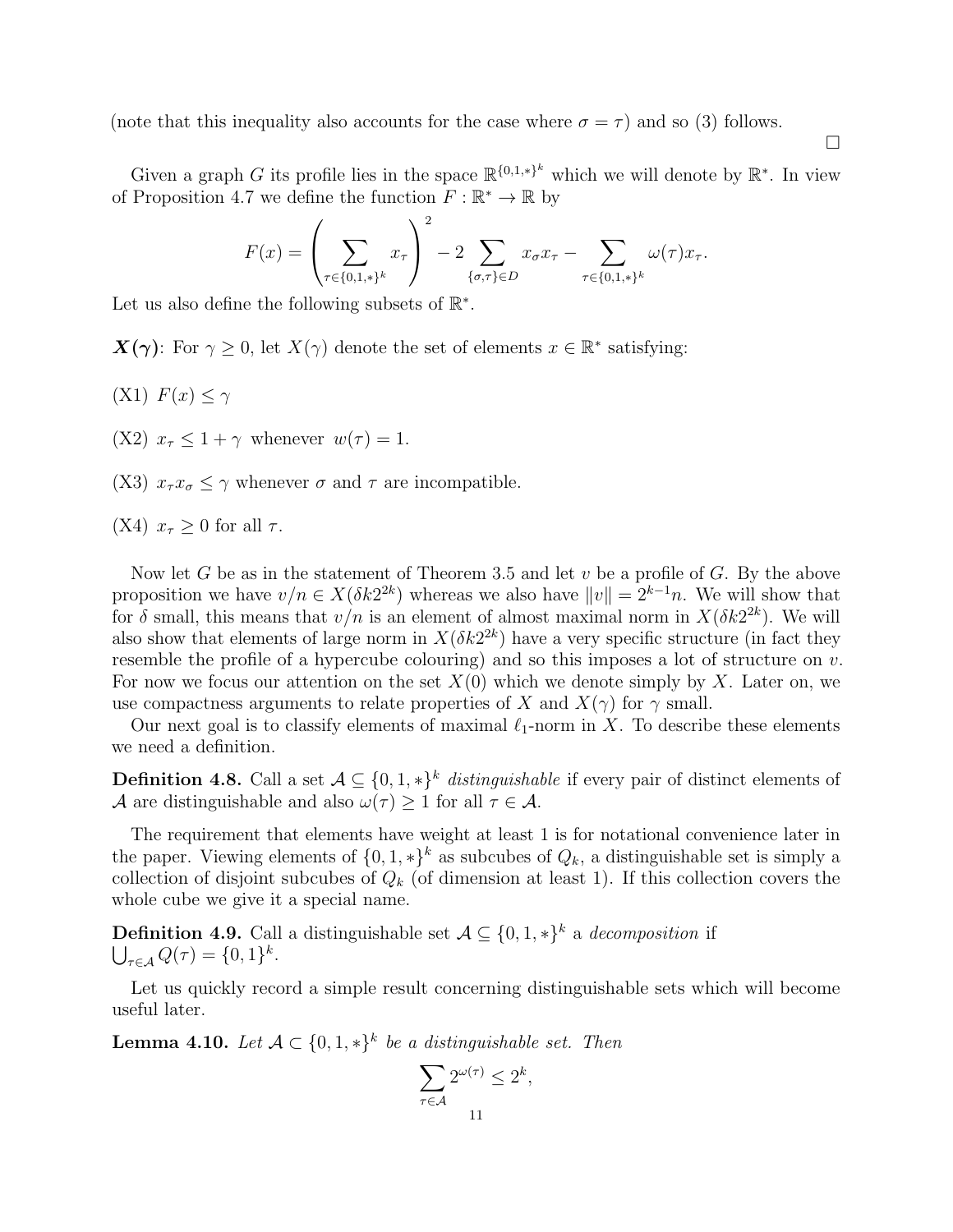with equality if and only if  $A$  is a decomposition.

*Proof.* This is simply the observation that a distinguishable set  $A$  is a collection of disjoint subcubes of  $Q_k$  and so the sum of their sizes  $\sum_{\tau \in A} 2^{\omega(\tau)}$  is bounded by the size of  $Q_k$ . Moreover we have equality if and only if these subcubes cover all of  $Q_k$  i.e. A is a decomposition.  $\Box$ 

We define the following subset of  $\mathbb{R}^*$ .

O: Let O denote the set of elements  $x \in \mathbb{R}^*$  satisfying:

(O1) supp(x) is a decomposition where  $\omega(\tau) = 1$  or 2 for all  $\tau \in \text{supp}(x)$ .

(O2) For all  $\tau \in \text{supp}(x)$ , if  $\omega(\tau) = 1$  then  $x_{\tau} = 1$  and if  $\omega(\tau) = 2$  then  $x_{\tau} = 2$ .

It is easy to check that  $O \subseteq X$ . The next proposition asserts that O is the set of elements of maximal  $\ell_1$ -norm in X.

<span id="page-11-1"></span>**Proposition 4.11.** If  $x \in X$ , then  $||x|| \leq 2^{k-1}$  with equality if and only if  $x \in O$ .

We note that the 'if' statement in the above proposition is immediate. Indeed if  $x \in O$ then supp(x) is a decomposition so that  $\sum_{\tau \in \text{supp}(x)} 2^{\omega(\tau)} = 2^k$  by Lemma [4.10.](#page-10-0) Moreover  $2^{\omega(\tau)} = 2x_{\tau}$  for all  $\tau \in \text{supp}(x)$  by (O1) and (O2).

**Definition 4.12.** If  $x \in X$  is such that  $||x|| = \sup_{z \in X} ||z||$  then we say that x is an *optimal* point of X.

We note that since X is compact, optimal points of X exist. The proof of Proposition [4.11](#page-11-1) is split over the next three sections.

## 5. Compressions and a Spherical Constraint

<span id="page-11-0"></span>In this section we make the first steps towards a proof of Proposition [4.11.](#page-11-1) Broadly speaking we apply the combinatorial technique of 'shifting' or 'compression' to transform the complicated non-linear constraint in the definition of  $X = X(0)$  into a spherical constraint which is much more amenable to analysis. In Section [6](#page-17-0) we apply optimisation tools to this transformed problem. We begin with a simple lemma concerning elements of  $\{0, 1, *\}^k$ .

<span id="page-11-2"></span>**Lemma 5.1.** If  $\sigma, \tau \subseteq \{0, 1, *\}^k$  are indistinguishable and compatible and  $\omega(\tau) = 1$ , then  $Q(\tau) \subseteq Q(\sigma)$ . In particular if  $\omega(\sigma) = 1$  also, then  $\sigma = \tau$ .

Proof. Since  $\sigma, \tau$  are indistinguishable and compatible we have  $|Q(\tau) \cap Q(\sigma)| \geq 2$  by Lemma [4.5.](#page-7-2) However,  $|Q(\tau)| = 2$  and so it follows that  $Q(\tau) \subseteq Q(\sigma)$ . If  $\omega(\sigma) = 1$ also, then clearly  $Q(\sigma) = Q(\tau)$  i.e.  $\sigma = \tau$ .

**Definition 5.2.** Let  $x \in \mathbb{R}^*$ . If all pairs of (not necessarily distinct) elements of supp(x) are compatible, then we say that  $x$  has *compatible support*.

Let us note that condition (X3) (with  $\gamma = 0$ ) in the definition of the set X is simply the condition that elements of X have compatible support. In particular, if  $x \in X$  and  $\tau \in \{0, 1, *\}^k$  has weight 0, then  $x_\tau = 0$  since  $\tau$  is not compatible with itself.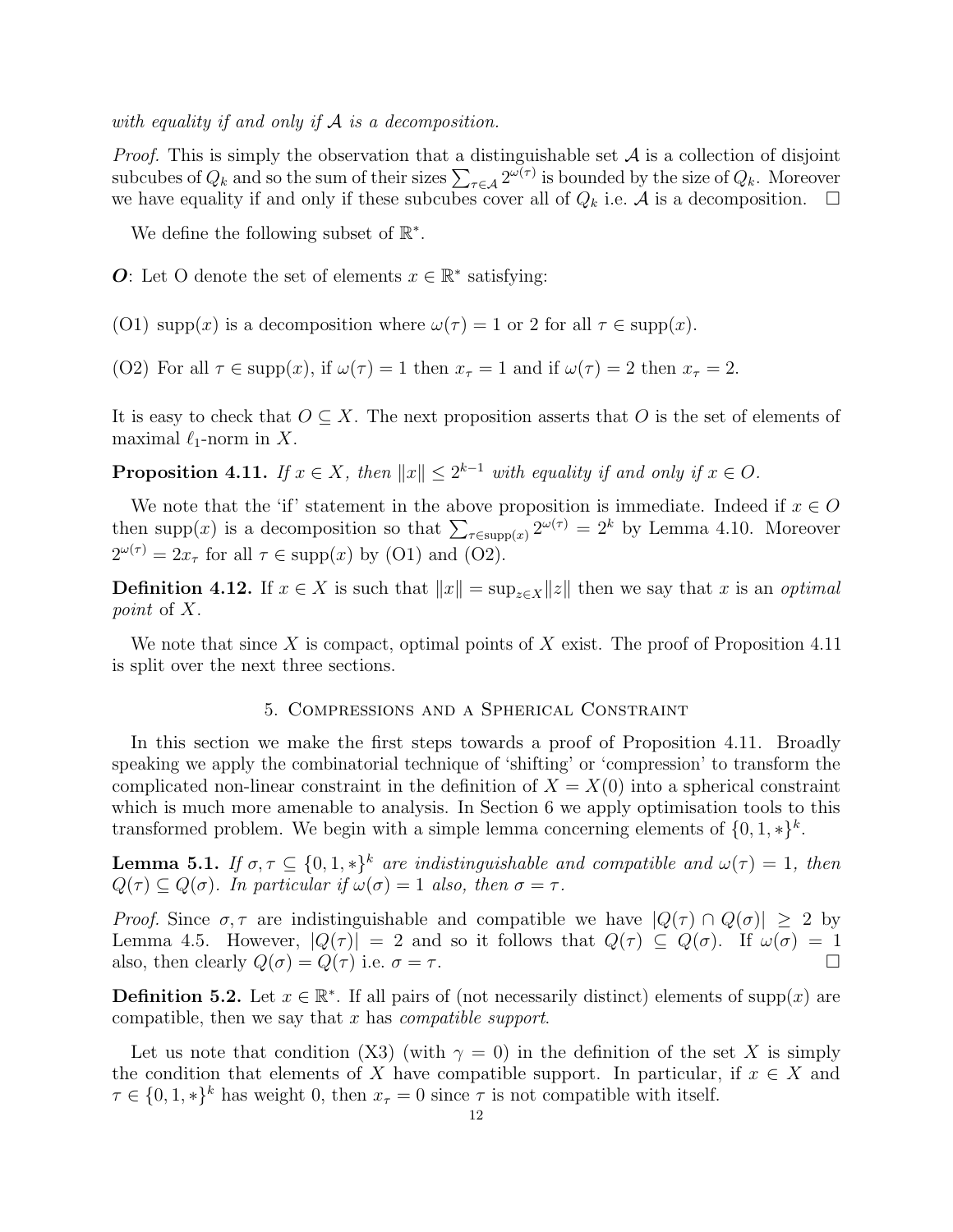The following lemma establishes an important property of optimal points. For  $\tau \in \{0, 1, *\}^k$ we let  $e_{\tau} \in \mathbb{R}^*$  denote the standard unit vector whose entries are all 0 except the entry labelled  $\tau$  which is 1.

## <span id="page-12-0"></span>**Lemma 5.3.** If  $x \in X$  is an optimal point, then  $F(x) = 0$ .

*Proof.* Suppose for contradiction that  $F(x) < 0$ . Assume first that there exists  $\tau \in \text{supp}(x)$ with  $\omega(\tau) > 2$ . By the continuity of F we may choose  $\alpha > 0$  small enough so that  $F(x + \alpha e_{\tau}) < 0$ . Let  $x' = x + \alpha e_{\tau}$ . Since supp $(x') = \text{supp}(x)$  and  $x_{\tau}$  remains unchanged for  $\tau$  with  $\omega(\tau) = 1$ , it is clear that  $x' \in X$ . However,  $||x'|| = ||x|| + \alpha > ||x||$  contradicting the fact that  $x$  is optimal.

We may assume then that  $supp(x)$  consists only of elements of weight 1 and therefore is a distinguishable set by Lemma [5.1](#page-11-2) and the fact that x has compatible support. It follows from the definition of  $F$  that

$$
F(x) = \sum_{\tau \in \text{supp}(x)} (x_{\tau}^2 - x_{\tau}) < 0,
$$

and so  $x_{\tau}$  < 1 for some  $\tau \in \text{supp}(x)$ . As before there exists some  $\alpha > 0$  sufficiently small so that  $F(x + \alpha e_{\tau}) < 0$ . Let  $x' = x + \alpha e_{\tau}$ . If we pick  $\alpha$  small enough so that  $x'_{\tau} = x_{\tau} + \alpha \leq 1$ also, then again we have  $x' \in X$  with  $||x'|| > ||x||$  contradicting the optimality of x.

We now describe the transformations alluded to at the beginning of this section. They will be of great use in simplifying our analysis of optimal points of X.

**Definition 5.4.** Let  $x \in \mathbb{R}^*$  and let  $\pi, \rho \in \{0, 1, *\}^k$  be distinct. We define the  $(\pi, \rho)$ *compression* of x, denoted  $x(\pi, \rho)$ , as follows:

- If  $\omega(\rho) \geq 2$ , or if  $\omega(\rho) \leq 1$  and  $x_{\pi} + x_{\rho} < 1$ , then let  $x(\pi, \rho)$  be the vector x' with coordinates:  $x'_{\pi} = 0$ ,  $x'_{\rho} = x_{\pi} + x_{\rho}$  and  $x'_{\tau} = x_{\tau}$  for all  $\tau \in \{0, 1, *\}^k \setminus {\pi, \rho}$ .
- If  $\omega(\rho) \leq 1$  and  $x_{\pi} + x_{\rho} \geq 1$  then let  $x(\pi, \rho)$  be the vector x' with coordinates:  $x'_{\pi} = x_{\pi} + x_{\rho} - 1$ ,  $x'_{\rho} = 1$  and  $x'_{\tau} = x_{\tau}$  for all  $\tau \in \{0, 1, *\}^k \setminus {\pi, \rho}.$

If  $x(\pi, \rho) = x$  then we say that x is  $(\pi, \rho)$ -compressed.

Let  $x \in X$  be an optimal point, we will be interested in instances where  $x(\pi, \rho)$  is also an optimal point of X. We observe that if  $x \in \mathbb{R}^*$  and  $\pi, \rho \in \{0, 1, *\}^k$  are distinct then  $||x(\pi, \rho)|| = ||x||$ . However, if  $x \in X$  then it does not follow in general that  $x(\pi, \rho) \in X$ .

We only consider  $(\pi, \rho)$ -compressions in the case where  $\pi$  and  $\rho$  are indistinguishable since it is easier to track the effect of the compression on the value of the function  $F$  in this case (see the proof of the next lemma). It will therefore be useful to associate to each point  $x \in X$ , the digraph  $D(x) = (V(x), E(x))$  where  $V(x) = \text{supp}(x)$  and

$$
E(x) = \{ (\pi, \rho) : \pi, \rho \in \text{supp}(x) \text{ are distinct, indistinguishable and } x(\pi, \rho) \in X \}.
$$

In particular if  $x \in X$  is  $(\pi, \rho)$ -compressed, where  $\pi$  and  $\rho$  are distinct and indistinguishable, then  $(\pi, \rho) \in E(x)$ . We draw attention to the fact that edges of  $D(x)$  only occur between indistinguishable pairs. Conversely, the following lemma shows that, when  $x \in X$  is optimal, at least one edge occurs between any indistinguishable pair in  $D(x)$ .

<span id="page-12-1"></span>**Lemma 5.5.** Let  $x \in X$  be optimal and suppose that  $\pi, \rho \in V(x)$ , are indistinguishable and distinct. Then one of the following holds:

(i) x is  $(\pi, \rho)$ -compressed,  $x_{\rho} = 1$ ,  $\omega(\rho) = 1$ ,  $\omega(\pi) \geq 2$  and  $(\rho, \pi) \notin E(x)$ ,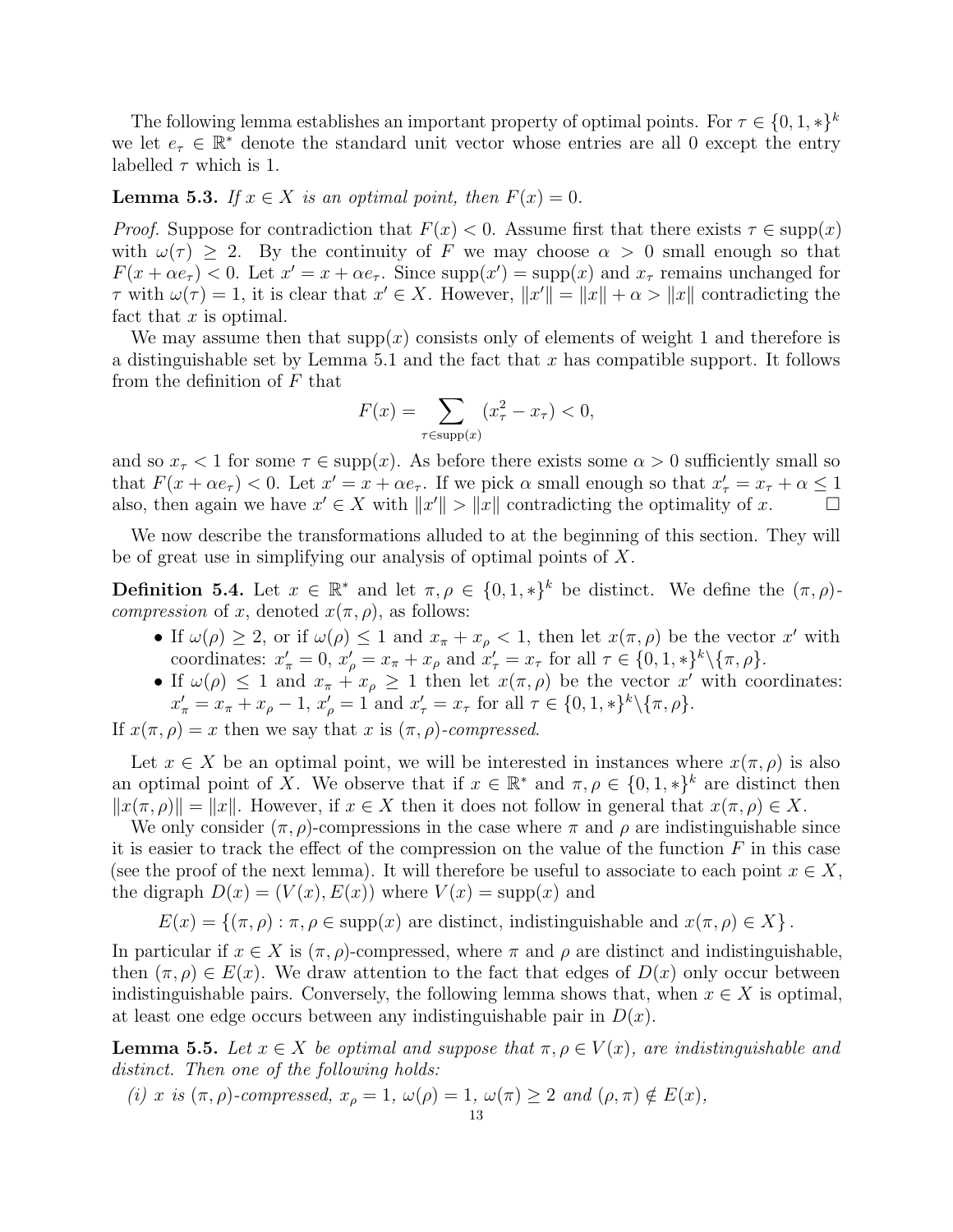(ii) x is  $(\rho, \pi)$ -compressed,  $x_{\pi} = 1$ ,  $\omega(\pi) = 1$ ,  $\omega(\rho) \geq 2$  and  $(\pi, \rho) \notin E(x)$ , (iii)  $(\rho, \pi)$  and  $(\pi, \rho)$  both lie in  $E(x)$ .

Proof. Recall that

$$
F(x) = \left(\sum_{\tau \in \{0,1,\ast\}^k} x_{\tau}\right)^2 - 2 \sum_{\{\sigma,\tau\} \in D} x_{\sigma} x_{\tau} - \sum_{\tau \in \{0,1,\ast\}^k} \omega(\tau) x_{\tau},
$$

where D is the set of unordered distinguishable pairs from  $\{0, 1, *\}^k$ . Since  $\pi, \rho$  are indistinguishable, the term  $x_{\rho}x_{\pi}$  does not appear in the sum  $\sum_{\{\sigma,\tau\}\in D} x_{\sigma}x_{\tau}$ . We may therefore express  $F(x)$  in the form

<span id="page-13-0"></span>(5.1) 
$$
F(x) = \left(\sum_{\tau \in \{0,1,\ast\}^k} x_{\tau}\right)^2 - Ax_{\rho} - Bx_{\pi} - C,
$$

where A, B and C do not depend on  $x_{\rho}$  or  $x_{\pi}$  and  $A, B \ge 0$ . Suppose that  $A \ge B$  and let  $x' = x(\pi, \rho)$ . Let us show that  $(\pi, \rho) \in E(x)$  i.e.  $x' \in X$ . By [\(5.1\)](#page-13-0) we have  $F(x') \leq F(x)$  and so x' satisfies (X1) in the definition of X. By the definition of  $(\pi, \rho)$ -compression it is clear that x' also satisfies (X2) and (X4). Since  $\rho \in \text{supp}(x)$ , we also have  $\text{supp}(x') \subseteq \text{supp}(x)$ . Since x has compatible support the same is true for x' i.e. x' satisfies (X3) and so  $x' \in X$ . Note that since compressions preserve the  $\ell_1$ -norm,  $x'$  is also an optimal point of X.

In the case  $A = B$ , an identical argument shows that  $(\rho, \pi) \in E(x)$  also, and so (iii) holds.

Suppose then that  $A > B$ . In this case, looking again at [\(5.1\)](#page-13-0), we see that if x is not  $(\pi, \rho)$ compressed then we in fact have  $F(x') < F(x) = 0$ , contradicting Lemma [5.3.](#page-12-0) We conclude that x is  $(\pi, \rho)$ -compressed. Suppose  $\omega(\rho) \geq 2$ , then by the definition of  $(\pi, \rho)$ -compression we have  $x_{\pi} = x'_{\pi} = 0$  contradicting the fact that  $\pi \in \text{supp}(x)$ , and so  $\omega(\rho) = 1$ . Since  $\pi$  and  $\rho$  are compatible, indistinguishable and distinct, it follows from Lemma [5.1](#page-11-2) that  $\omega(\pi) \geq 2$ . Let  $x'' = x(\rho, \pi)$ . It follows that  $x''_{\rho} = 0$  and  $x''_{\pi} = x_{\rho} + x_{\pi}$  and so by [\(5.1\)](#page-13-0),  $F(x'') > F(x) = 0$ . We conclude that  $x'' \notin X$  i.e.  $(\rho, \pi) \notin E(x)$ . The fact that  $x_{\rho} = 1$  follows from the fact that  $\omega(\rho) = 1$ , x is  $(\pi, \rho)$ -compressed and  $\pi \in \text{supp}(x)$ . Thus (i) holds, and similarly if  $A < B$ then (ii) holds.  $\square$ 

We obtain the following immediate corollary.

<span id="page-13-1"></span>**Corollary 5.6.** Let  $x \in X$  be an optimal point and suppose that I is an independent set in  $D(x)$ . Then I is a distinguishable set.

**Definition 5.7.** We call an optimal point  $x \in X$  compressed if it is  $(\pi, \rho)$ -compressed for all  $(\pi, \rho) \in E(x)$ .

We now show that compressed optimal points of  $X$  exist. In fact we show that given any optimal point of  $x \in X$  we may obtain a compressed optimal point by applying a finite number of compressions to x. The simpler structure of compressed optimal points will make it easier to bound their  $\ell_1$ -norm which is the goal of Proposition [4.11.](#page-11-1)

<span id="page-13-2"></span>**Lemma 5.8.** Compressed optimal points of  $X$  exist.

*Proof.* Let x be an arbitrary optimal point of X and define a sequence  $x_0, x_1, x_2, \ldots$  of elements of X recursively as follows: Set  $x_0 = x$ . Having chosen  $x_0, \ldots, x_t$ , if  $x_t$  is compressed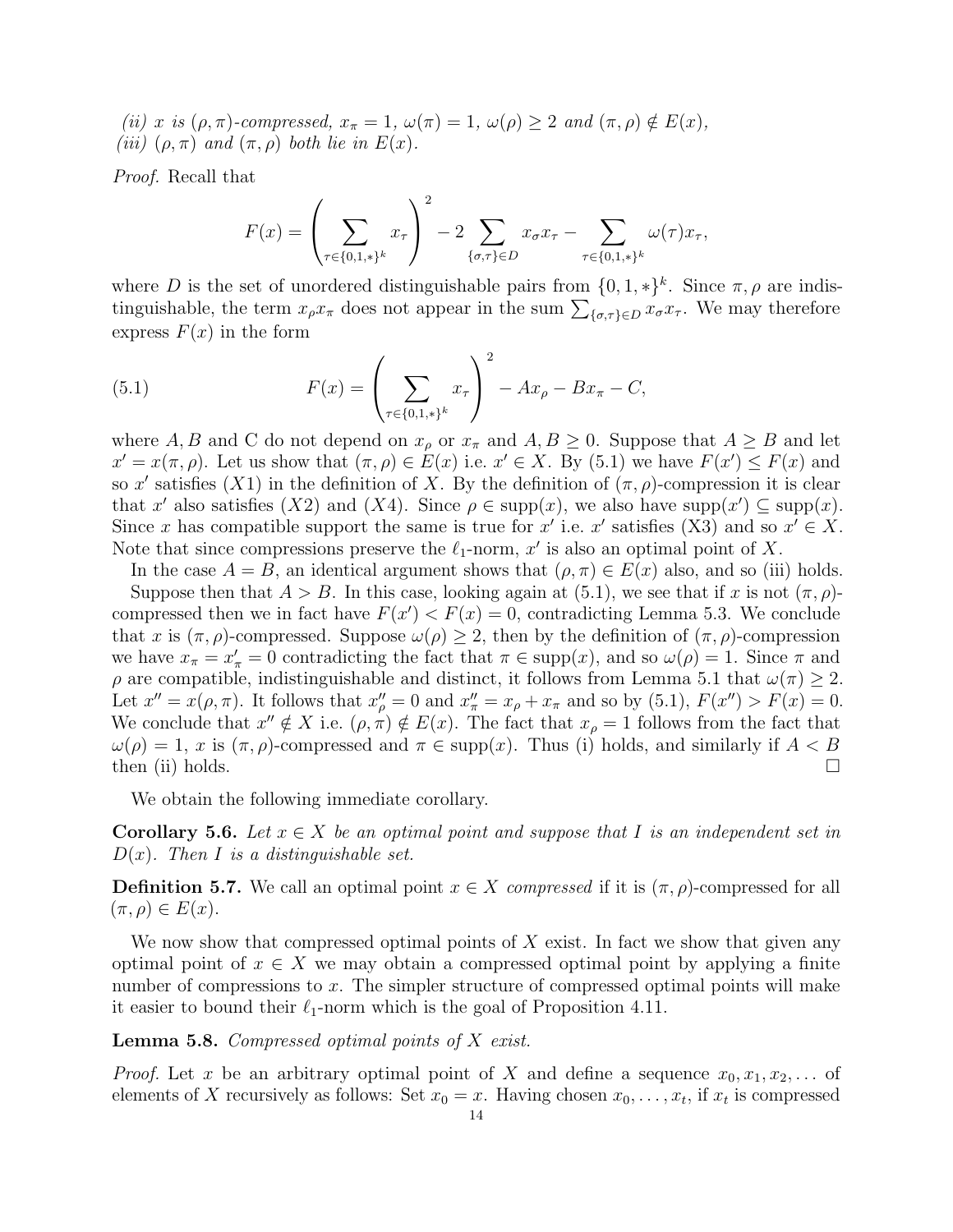then stop the sequence at  $x_t$ . If not, then there exists  $(\pi, \rho) \in E(x_t)$  such that  $x_t$  is not  $(\pi, \rho)$ -compressed. By Lemma [5.5,](#page-12-1) we must therefore have that  $x(\pi, \rho)$  and  $x(\rho, \pi)$  are both optimal points of X. Note that by the definition of  $D(x_t)$ ,  $\rho$  and  $\pi$  are indistinguishable and  $\{\pi, \rho\} \subseteq \text{supp}(x_t)$ . Since  $x_{\tau}$  has compatible support, it follows from Lemma [5.1](#page-11-2) that either  $\omega(\pi) \geq 2$  or  $\omega(\rho) \geq 2$ . If  $\omega(\rho) \geq 2$  then set  $x_{t+1} = x(\pi, \rho)$ , if not (so that  $\omega(\pi) \geq 2$ ) set  $x_{t+1} = x(\pi, \rho)$ . In either case  $x_{t+1}$  is an optimal point of X satisfying  $|V(x_{t+1})| = |V(x_t)| - 1$ . Since  $0 \leq |V(x)| \leq 3^k$  for all  $x \in X$  it follows that the sequence must terminate in at most  $3^k$ steps.  $\square$ 

Having discovered compressed optimal points, we now explore some of their properties. First we need a definition.

**Definition 5.9.** A *star* is a digraph with vertex set  $\{\rho, \pi_1, \ldots, \pi_m\}$  (for some  $m \geq 0$ ) and edge set  $\{(\rho, \pi_1), \ldots, (\rho, \pi_m)\}\$ . We refer to  $\rho$  as the root of the star and we call  $\pi_1, \ldots, \pi_m$ leaves. Note that we have included the possibility of a star with no leaves.

<span id="page-14-0"></span>**Lemma 5.10.** Let  $x \in X$  be a compressed optimal point, then  $D(x)$  is a disjoint union of stars. Moreover if  $\rho$  is a root of positive outdegree then  $\omega(\rho) \geq 2$  and if  $\pi$  is a leaf then  $\omega(\pi) = 1 \text{ and } x_{\pi} = 1.$ 

Proof. It suffices to prove the following:

- (1) If  $(\rho, \pi) \in E(x)$  then  $\omega(\rho) \geq 2$ ,  $\omega(\pi) = 1$ ,  $x_{\pi} = 1$  and  $(\pi, \rho) \notin E(x)$ .
- (2) If  $(\rho_1, \pi), (\rho_2, \pi) \in E(x)$  then  $\rho_1 = \rho_2$ .

Suppose that  $(\rho, \pi) \in E(x)$ , in particular  $\rho$  and  $\pi$  are indistinguishable. If  $(\pi, \rho) \in E(x)$ also, then since x is compressed we have by definition that  $x(\rho, \pi) = x = x(\pi, \rho)$ . However, from the definition of compression we see that the only way we can have  $x(\rho, \pi) = x(\pi, \rho)$ is if  $\omega(\pi) = \omega(\rho) = 1$ . But then by Lemma [5.1,](#page-11-2)  $\pi = \rho$ , a contradiction. We conclude that  $(\pi, \rho) \notin E(x)$  and so (1) follows from Lemma [5.5.](#page-12-1)

Suppose now that  $(\rho_1, \pi), (\rho_2, \pi) \in E(x)$ . By (1) we know that  $\omega(\pi) = 1$  and  $\omega(\rho_i) \geq 2$  for  $i = 1, 2$ . By Lemma [5.1](#page-11-2) it follows that  $Q(\pi) \subseteq Q(\rho_1) \cap Q(\rho_2)$  and so  $\rho_1, \rho_2$  are indistinguishable by Lemma [4.5.](#page-7-2) If  $\rho_1 \neq \rho_2$  then by Lemma [5.5](#page-12-1) we have that either  $(\rho_1, \rho_2) \in E(x)$  or  $(\rho_2, \rho_1) \in E(x)$ , but this contradicts (1).

Recall that  $V(x) = \text{supp}(x)$ . Given a compressed optimal point  $x \in X$  let

$$
L(x) = \{ \tau \in V(x) : d^-(\tau) > 0 \}
$$

and

$$
R(x) = V(x) \backslash L(x).
$$

By Lemma [5.10,](#page-14-0)  $L(x)$  and  $R(x)$  are the set of leaves and the set of roots of  $D(x)$  respectively.

<span id="page-14-1"></span>**Lemma 5.11.** Let  $x \in X$  be a compressed optimal point. Then

$$
F(x) = \sum_{\tau \in R(x)} (x_{\tau}^{2} + (2d^{+}(\tau) - \omega(\tau))x_{\tau}).
$$

*Proof.* Lemmas [5.5](#page-12-1) and [5.10](#page-14-0) together show that for any indistinguishable pair  $\pi, \rho \in V(x)$ , where  $\pi \neq \rho$ , exactly one of  $(\pi, \rho)$  and  $(\rho, \pi)$  is in  $E(x)$  and so

$$
F(x) = \sum_{\tau \in V(x)} x_{\tau}^2 + 2 \sum_{(\sigma,\tau) \in E(x)} x_{\sigma} x_{\tau} - \sum_{\tau \in V(x)} \omega(\tau) x_{\tau}.
$$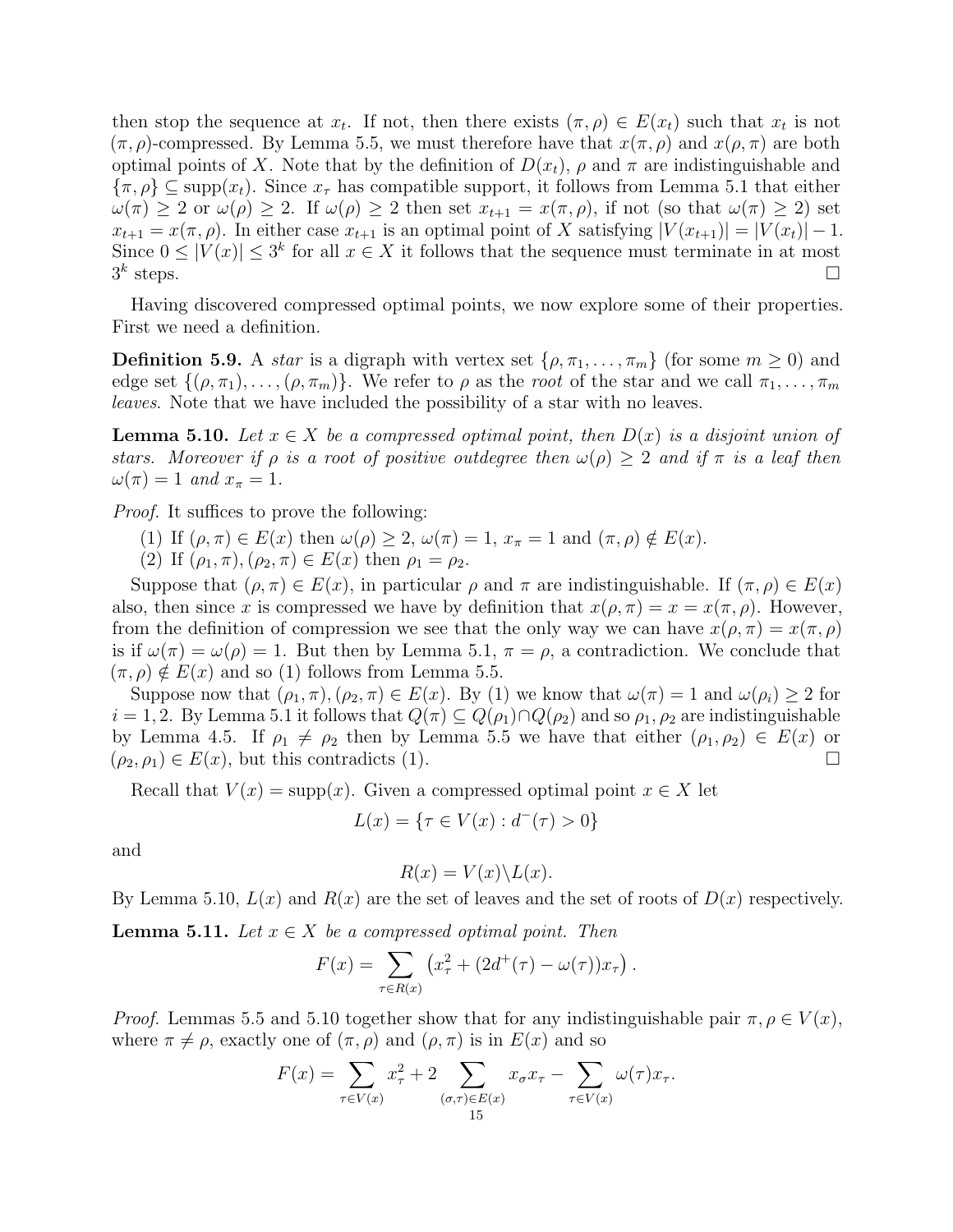By Lemma [5.10](#page-14-0) we may write

$$
\sum_{(\sigma,\tau)\in E(x)} x_{\sigma} x_{\tau} = \sum_{\rho\in R(x)} x_{\rho} \left( \sum_{\pi: (\rho,\pi)\in E(x)} x_{\pi} \right) = \sum_{\rho\in R(x)} d^+(\rho) x_{\rho}.
$$

Moreover by Lemma [5.10](#page-14-0) we have  $\sum_{\tau \in L(x)} (x_{\tau}^2 - \omega(\tau)x_{\tau}) = 0$ . The result follows.

The key feature here is that for a compressed optimal point  $x$ , the constraint equation  $F(x) = 0$  is spherical. This allows us to more easily apply standard optimisation techniques and this will be the concern of the next section. For now it will be useful for us to establish some degree conditions on the vertices of  $D(x)$  for a compressed optimal point  $x \in X$ .

**Lemma 5.12.** Let  $x \in X$  be a compressed optimal point, then  $d^+(\sigma) \leq 2^{\omega(\sigma)-1}$  for all  $\sigma \in V(x)$ .

*Proof.* Suppose that  $\rho \in V(x)$  is such that  $d^+(\rho) > 0$ . By Lemma [5.10,](#page-14-0)  $\rho$  is the root of a star in  $D(x)$ . Let L be the set of leaves of this star (so in particular  $|L| = d^+(\rho)$  and  $\omega(\pi) = 1$  for all  $\pi \in L$ ). Note that L is an independent set in  $D(x)$  and therefore it is a distinguishable set by Corollary [5.6.](#page-13-1) In particular, the sets  $Q(\pi)$  where  $\pi \in L$  are pairwise disjoint by Lemma [4.5.](#page-7-2) Note further that for each  $\pi \in L$ ,  $\rho$  and  $\pi$  are indistinguishable and compatible and hence  $Q(\pi) \subseteq Q(\rho)$  by Lemma [5.1.](#page-11-2) It follows that

$$
2d^{+}(\rho) = \sum_{\pi \in L} |Q(\pi)| \le |Q(\rho)| = 2^{\omega(\rho)}.
$$

We can now bootstrap, using the previous two lemmas to establish a much stronger degree condition. The idea behind the proof of the following lemma is readily explained however it is notationally laborious. The idea is that if  $x \in X$  is a compressed optimal point and a star in  $D(x)$  with root  $\rho$  has  $>\omega(\rho)$  leaves, then one can contradict the optimality of x by replacing this star with a collection of stars whose roots have smaller weight. First let us generalise an earlier notation.

**Definition 5.13.** Let  $\sigma \in \{0, 1, *\}^k$  and let  $W = \{i \in [k] : \sigma_i = *\}.$  Then for  $S \subseteq W$  define  $Q(\sigma; S) = {\tau \in \{0, 1, *\}}^k : \tau_i \in \{0, 1\}$  for  $i \in W \backslash S$  and  $\tau_i = \sigma_i$  otherwise.

Note that elements of  $Q(\sigma; S)$  are pairwise distinguishable and that  $Q(\sigma; \emptyset)$  is simply the set  $Q(\sigma)$ . We may think of  $Q(\sigma; S)$  as a decomposition of  $Q(\sigma)$  into 'parallel' subcubes of dimension  $|S|$ .

<span id="page-15-1"></span>**Lemma 5.14.** Let  $x \in X$  be a compressed optimal point, then  $d^+(\sigma) \leq \omega(\sigma)$  for all  $\sigma \in V(x)$ .

*Proof.* By Lemma [5.10](#page-14-0) we may write  $V(x) = S_1 \cup ... \cup S_q$ , a disjoint union where each  $S_i$  is the vertex set of a star in  $D(x)$ . Suppose that there exists  $\sigma \in V(x)$  such that  $d^+(\sigma) > \omega(\sigma)$ . Without loss of generality assume  $\sigma$  is the root of  $S_1$ . By Lemma [5.11](#page-14-1) we then have that  $\omega(\sigma) < d^+(\sigma) \leq 2^{\omega(\sigma)-1}$  and so  $\omega(\sigma) \geq 3$ . Without loss of generality assume that  $\sigma_1 = \sigma_2 = *$ . By Lemma [5.10](#page-14-0) we have  $x_{\tau} = 1$  for all  $\tau \in L(x)$  and so

<span id="page-15-0"></span>(5.2) 
$$
||x|| = |L(x)| + \sum_{\tau \in R(x)} x_{\tau}.
$$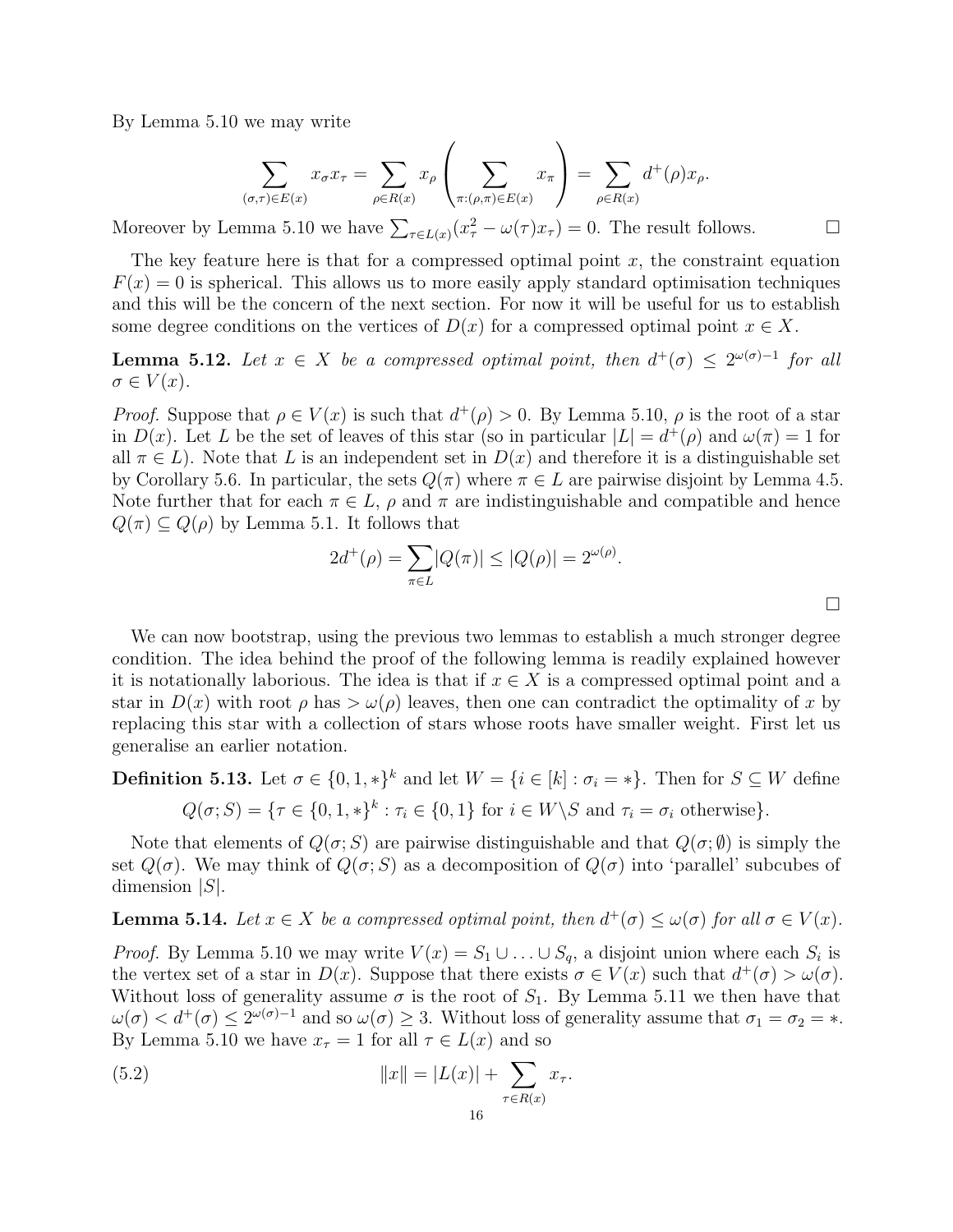We proceed by modifying x, being careful to stay within the set X. Take  $\pi \in Q(\sigma;\{1,2\})$ and note that  $\omega(\pi) = 2$ . Consider now the element  $x' \in \mathbb{R}^*$  defined as follows. Let  $x'_\pi = x_\sigma$ ,  $x'_{\tau} = 1$  for all  $\tau \in Q(\sigma; \{1\}), x'_{\tau} = x_{\tau}$  for all  $\tau \in S_2 \cup ... \cup S_q$  and  $x'_{\tau} = 0$  otherwise. We now check that  $x' \in X$ . Clearly  $x'_{\tau} \leq 1$  whenever  $\omega(\tau) = 1$ . Let  $S'_{1} = {\pi \} \cup Q(\sigma; \{1\})$  and note that  $\text{supp}(x') = S'_1 \cup S_2 \cup \ldots \cup S_q$ . Now, if  $\tau \in S'_1$  we have  $Q(\tau) \subseteq Q(\sigma)$  and since  $\sigma \in S_1$ , we know that  $\sigma$ , and hence also  $\tau$ , is distinguishable from each element of  $S_2 \cup \ldots \cup S_k$ . Since  $\tau_1 = *$  for each  $\tau \in S'_1$  we see that  $S'_1$  contains no incompatible pairs. It follows that x' has compatible support (i.e. condition  $(X3)$  holds for x'). Finally, by a calculation similar to that in the proof of Lemma [5.11](#page-14-1) and the fact that  $\rho$  and  $\sigma$  are distinguishable for all but exactly two elements  $\rho \in Q(\sigma;\{1\})$ , we have

<span id="page-16-0"></span>(5.3) 
$$
F(x') = x_{\sigma}^2 + 2x_{\sigma} + \sum_{\tau \in R(x) \setminus \{\sigma\}} \left( x_{\tau}^2 + \left( 2d^+(\tau) - \omega(\tau) \right) x_{\tau} \right)
$$

$$
= F(x) - \left( 2d^+(\sigma) - \omega(\sigma) - 2 \right) x_{\sigma}.
$$

Recalling that  $d^+(\sigma) > \omega(\sigma)$  we have  $2d^+(\sigma) - \omega(\sigma) > \omega(\sigma) \geq 3$ . Since  $\sigma \in \text{supp}(x)$ , we also have  $x_{\sigma} > 0$  and so [\(5.3\)](#page-16-0) implies that  $F(x') < F(x) = 0$ . Thus we do indeed have  $x' \in X$ . Note that

<span id="page-16-1"></span>(5.4) 
$$
||x'|| = |L(x)| - d^{+}(\sigma) + |Q(\sigma; \{1\})| + \sum_{\tau \in R(x)} x_{\tau},
$$

and observe that  $d^+(\sigma) \leq 2^{\omega(\sigma)-1} = |Q(\sigma;\{1\})|$  by Lemma [5.11.](#page-14-1) It now follows from [\(5.2\)](#page-15-0) and [\(5.4\)](#page-16-1) that  $||x'|| \ge ||x||$ , and so x' is an optimal point of X. However we have shown that  $F(x') < 0$  contradicting Lemma [5.3.](#page-12-0)

Gathering all the information we have obtained on compressed optimal points, we show that a proof of the following proposition is almost enough to deduce Proposition [4.11.](#page-11-1) Let us remind ourselves that in the definition of a distinguishable set (Definition [4.8\)](#page-10-1), we require all elements of the set to have weight at least 1.

<span id="page-16-2"></span>**Proposition 5.15.** Let  $A \subseteq \{0,1,*\}^k$  be a distinguishable set and let  $\Delta : A \to \mathbb{Z}_{\geq 0}$  be such that  $\Delta(\tau) \leq \omega(\tau)$  for all  $\tau \in \mathcal{A}$ , and  $\Delta(\tau) = 0$  whenever  $\omega(\tau) = 1$ . Suppose that  $x \in \mathbb{R}^*$  is a vector with  $\text{supp}(x) = A$  satisfying

(1)

$$
\sum_{\tau \in \mathcal{A}} \left( x_{\tau}^2 + (2\Delta(\tau) - \omega(\tau)) x_{\tau} \right) = 0,
$$

(2) 
$$
x_{\tau} \leq 1
$$
 whenever  $\omega(\tau) = 1$ .

Then

$$
\sum_{\tau \in \mathcal{A}} x_{\tau} \le 2^{k-1} - \sum_{\tau \in \mathcal{A}} \Delta(\tau).
$$

Furthermore we have equality only if  $x \in O$  and  $\Delta \equiv 0$ .

A proof of Proposition [5.15](#page-16-2) will be the focus of the next section, for now we note that it has the following corollary

<span id="page-16-3"></span>Corollary 5.16. O is the set of compressed optimal points of X. In particular, if  $x \in X$ then  $||x|| \leq 2^{k-1}$ .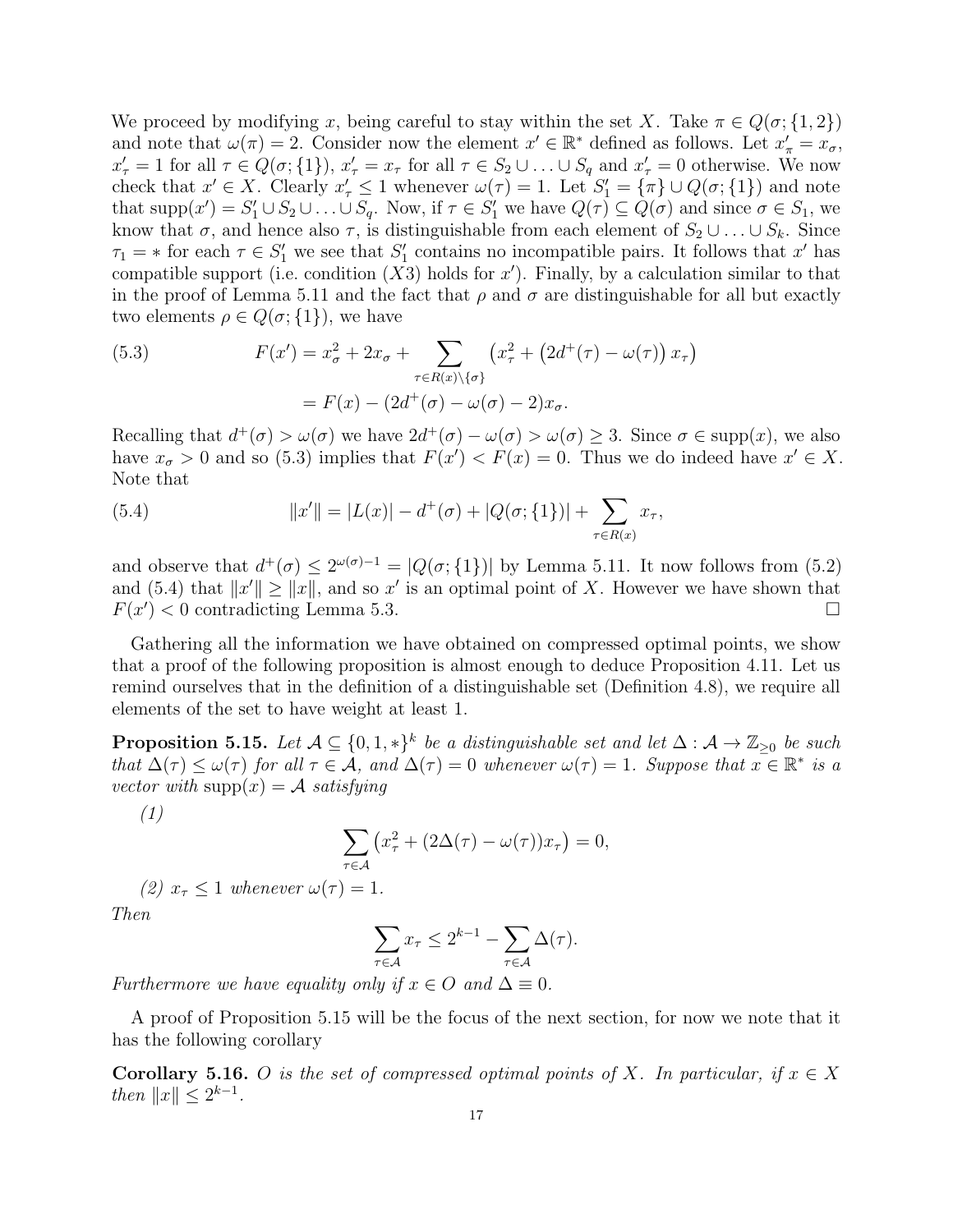*Proof.* Let  $x \in X$  be a compressed optimal point. Note that  $R(x)$  is an independent set in the digraph  $D(x)$  and hence by Corollary [5.6,](#page-13-1)  $R(x)$  is a distinguishable set. Let  $\Delta: R(x) \to \mathbb{Z}_{\geq 0}$ be the map given by  $\tau \mapsto d^+(\tau)$ . Let x' be the element of  $\mathbb{R}^*$  supported on  $R(x)$  such that  $x'_{\tau} = x_{\tau}$  for all  $\tau \in R(x)$ . Note that by Lemmas [5.3,](#page-12-0) [5.11,](#page-14-1) [5.14](#page-15-1) and by the definition of the set X, we have that  $\Delta$  and x' satisfy the conditions in the statement of Proposition [5.15.](#page-16-2) Assuming Proposition [5.15,](#page-16-2) it therefore follows that

<span id="page-17-1"></span>(5.5) 
$$
\sum_{\tau \in R(x)} x_{\tau} \leq 2^{k-1} - \sum_{\tau \in R(x)} d^{+}(\tau),
$$

with equality only if  $x' \in O$  and  $d^+(\tau) = 0$  for all  $\tau \in R(x)$ . The latter condition implies that  $x' = x$  and so we have equality in [\(5.5\)](#page-17-1) only if  $x \in O$ . By Lemma [5.10,](#page-14-0)

$$
||x|| = \sum_{\tau \in R(x)} x_{\tau} + \sum_{\tau \in R(x)} d^{+}(\tau),
$$

and so it follows that  $||x|| \leq 2^{k-1}$  with equality only if  $x \in O$ . The result follows by noting that for all  $z \in O$ ,  $||z|| = 2^{k-1}$  and z is compressed (since for every distinct pair  $\pi, \rho \in \text{supp}(x)$ ,  $\pi$  and  $\rho$  are distinguishable).

 $\Box$ 

It is now clear that Proposition [4.11](#page-11-1) would follow if we could also prove the following.

<span id="page-17-2"></span>**Proposition 5.17.** If  $x \in X$  is an optimal point, then x is compressed.

<span id="page-17-0"></span>We prove Proposition [5.17](#page-17-2) in Section [7.](#page-21-0)

## 6. Constrained Optimisation and a proof of Proposition [5.15](#page-16-2)

In this section we prove Proposition [5.15](#page-16-2) thus finalising the main stepping stone toward a proof of Proposition [4.11.](#page-11-1) We use standard tools from the theory of convex optimisation to exploit the spherical constraint found in the previous section. This will lead us to consider the possible distributions of weights in distinguishable sets which we optimise over in a separate argument. The main tools that we borrow are the Karush-Kuhn-Tucker (KKT) conditions along with Slater's constraint qualification. Below is a statement of the result we use, phrased to match our needs (see [\[BV04,](#page-35-7) p. 244] for a detailed account).

<span id="page-17-3"></span>**Theorem 6.1** (KKT + Slater's Condition). Let  $f, g_1, \ldots, g_r : \mathbb{R}^m \to \mathbb{R}$  be convex, differentiable functions and let

$$
S = \{x \in \mathbb{R}^m : g_i(x) \le 0 \text{ for } i = 1, \dots, r\}.
$$

Suppose that there exists an  $x_0 \in \mathbb{R}^m$  such that  $g_i(x_0) < 0$  for  $i = 1, \ldots, r$ . Then if  $x^* \in S$  is such that

$$
f(x^*) = \sup_{x \in S} f(x),
$$

then there exist  $\lambda_1, \ldots, \lambda_r \in \mathbb{R}$  such that

- (i)  $\nabla f(x^*) = \sum_{i=1}^r \lambda_i \nabla g_i(x^*),$ (ii)  $\lambda_i \geq 0$ ,  $i = 1, \ldots, r$ ,
- (*iii*)  $\lambda_i g_i(x^*) = 0, \ \ i = 1, \dots, r.$

In view of the statement of Proposition [5.15](#page-16-2) it is natural to apply Theorem [6.1](#page-17-3) to establish the following.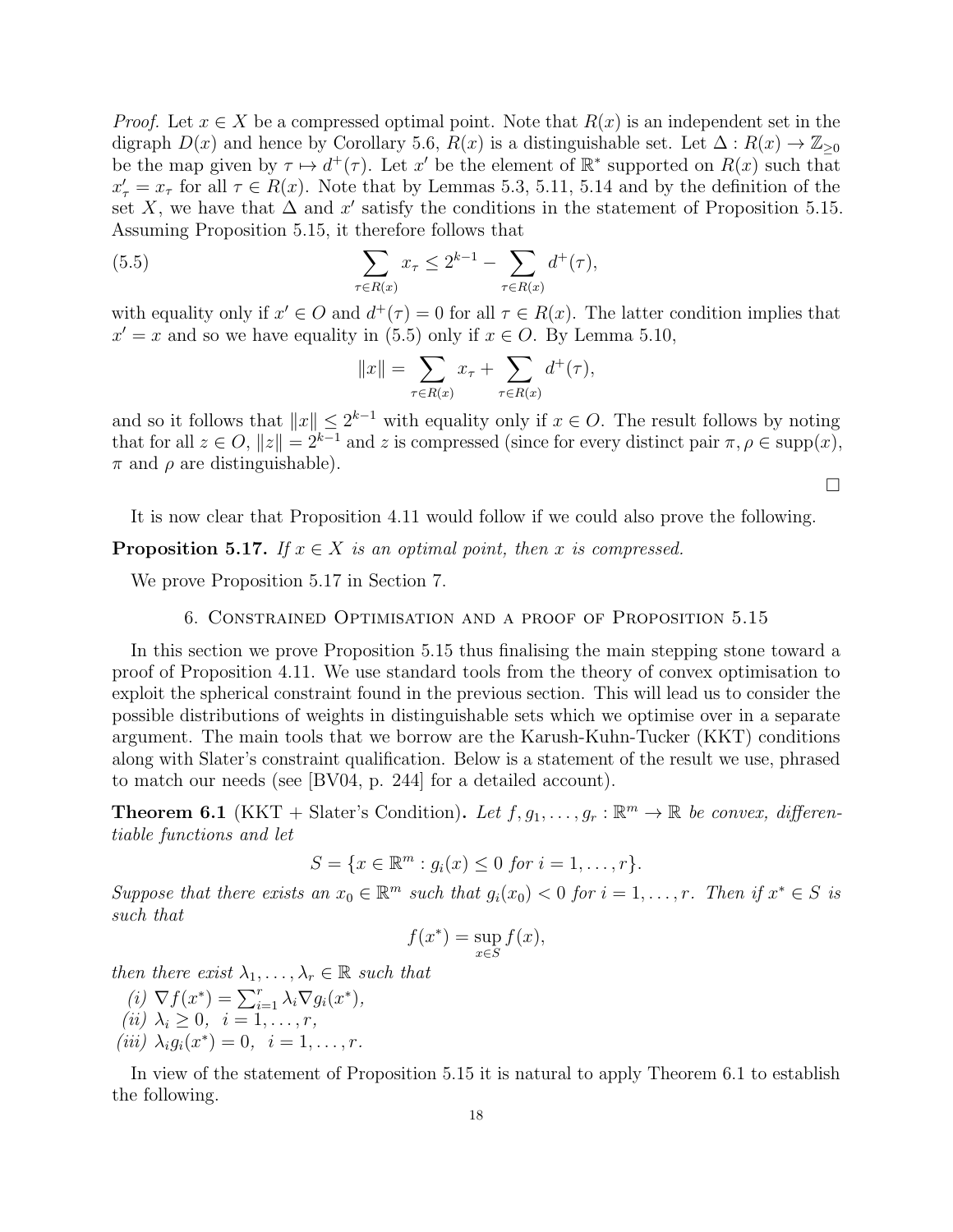<span id="page-18-2"></span>**Lemma 6.2.** Let  $\alpha_1, \ldots, \alpha_m$  be integers where  $\alpha_i = 1$  for  $i = 1, \ldots, \ell, (0 \leq \ell \leq m)$  and let  $x_1, \ldots, x_m$  be real numbers satisfying

(*i*)  $\sum_{i=1}^{m} (x_i^2 - \alpha_i x_i) \leq 0$ , (*ii*)  $x_i \leq 1$  for  $i = 1, \ldots, \ell$ . If  $\sum_{i=1}^m \alpha_i^2 > m$ , then

$$
\sum_{i=1}^{m} x_i \leq \ell + \frac{1}{2} \left( \sum_{i=\ell+1}^{m} \alpha_i + \sqrt{(m-\ell) \sum_{i=\ell+1}^{m} \alpha_i^2} \right),
$$

with equality only if  $x_i = 1$  for  $i \leq \ell$  and  $x_i = \frac{1}{2}$  $\frac{1}{2}\left(\alpha_i+\sqrt{\frac{1}{(m-\ell)}\sum_{i=\ell+1}^m\alpha_i^2}\right)$  for  $i>\ell$ .

If instead  $\sum_{i=1}^{m} \alpha_i^2 \leq m$ , then

$$
\sum_{i=1}^{m} x_i \leq \frac{1}{2} \left( \sum_{i=1}^{m} \alpha_i + \sqrt{m \sum_{i=1}^{m} \alpha_i^2} \right),
$$

with equality only if  $x_i = \frac{1}{2}$  $\frac{1}{2}\left(\alpha_i+\sqrt{\frac{1}{m}}\right)$  $\frac{1}{m}\sum_{i=1}^{m}\alpha_i^2$  for all i.

*Proof.* Note first that if  $\alpha_i = 0$  for all i (so in particular  $\ell = 0$ ) then inequality (i) implies that  $x_i = 0$  for all i in which case there's nothing to prove. Suppose then that this is not the case and define functions  $f, g_1, \ldots, g_{\ell+1} : \mathbb{R}^m \to \mathbb{R}$  as follows. Let  $f(x) = \sum_{i=1}^m x_i$ ,  $g_i(x) = x_i - 1$  for  $i = 1, \ldots, \ell$  and  $g_{\ell+1}(x) = \sum_{i=1}^m (x_i^2 - \alpha_i x_i)$ . Note that the functions just defined are all convex and differentiable. Let  $x_0 = (\alpha_1/2, \ldots, \alpha_m/2)$ , the centre of the spherical region described by (i) and observe that  $g_i(x_0) < 0$  for  $i = 1, \ldots, \ell + 1$ . Let  $S = \{x \in \mathbb{R}^m : g_i(x) \leq 0 \text{ for } i = 1, \ldots, \ell + 1\}.$  S is compact and f is continuous hence we may pick  $x^* \in S$  such that

$$
f(x^*) = \sup_{x \in S} f(x).
$$

Let  $x^* = (x_1, \ldots, x_m)$ . By Theorem [6.1,](#page-17-3) there exist real numbers  $\lambda_1, \ldots, \lambda_\ell$  and  $\Lambda$  such that the following hold (for notational convenience we define  $\lambda_j = 0$  for  $j > \ell$ ):

- (1)  $\Lambda(2x_i \alpha_i) + \lambda_i = 1$  for all  $i \in [m],$
- (2)  $\Lambda \geq 0$  and  $\lambda_i \geq 0$  for all  $i \in [m],$
- (3)  $\Lambda(\sum_{i=1}^{m}(x_i^2 \alpha_i x_i)) = 0$  and  $\lambda_i(x_i 1) = 0$  for all  $i \in [m]$ .

We consider three cases depending on the value of  $\Lambda$ . First let us suppose that  $\Lambda = 0$ . In this case, by (1) we must have  $\lambda_i = 1$  for all  $i \in [m]$ . Recalling that  $\lambda_j = 0$  for  $j > \ell$  by definition, we must also have  $\ell = m$  and so  $\alpha_i = 1$  for all  $i \in [m]$ . Moreover, it follows from (3) that  $x_i = 1$  for all  $i \in [m]$  and so we're done.

By (2), we may now assume that  $\Lambda > 0$  and so we may rewrite (1) as

<span id="page-18-0"></span>(6.1) 
$$
x_i = \frac{1}{2} \left( \frac{1 - \lambda_i}{\Lambda} + \alpha_i \right) \text{ for all } i \in [m].
$$

Moreover,  $\sum_{i=1}^{m} (x_i^2 - \alpha_i x_i) = 0$  by (3) which by [\(6.1\)](#page-18-0) gives

<span id="page-18-1"></span>(6.2) 
$$
\frac{1}{\Lambda^2} \sum_{i=1}^m (1 - \lambda_i)^2 = \sum_{i=1}^m \alpha_i^2.
$$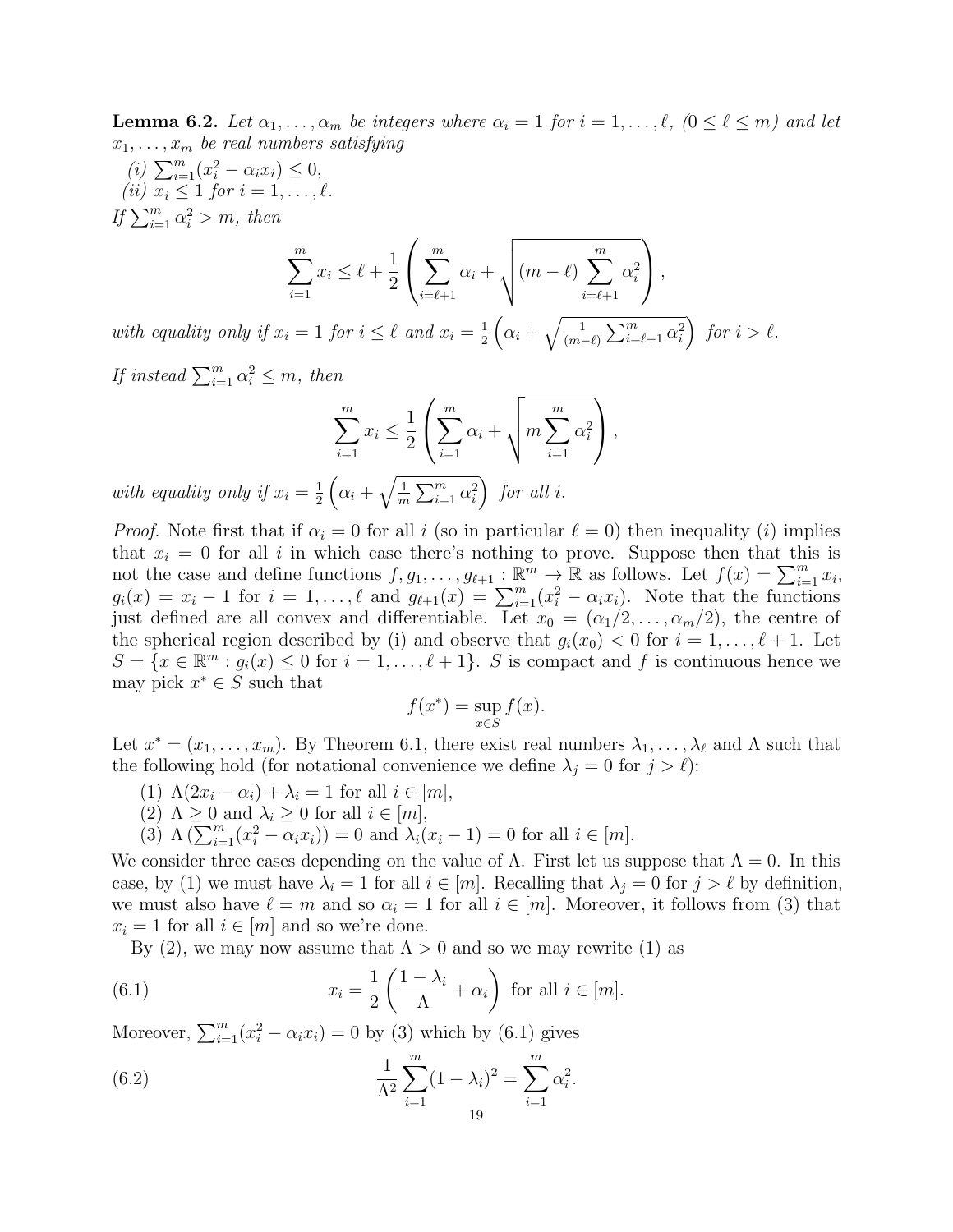Now, note that for  $i \leq \ell$  we have  $\alpha_i = 1$  and  $x_i \leq 1$  and so by [\(6.1\)](#page-18-0) we have

<span id="page-19-0"></span>(6.3) 
$$
1 - \Lambda \leq \lambda_i \text{ for } i \leq \ell.
$$

If  $\Lambda$  < 1 then by [\(6.3\)](#page-19-0) we have  $\lambda_i > 0$  for  $i \leq \ell$  and so by (3),  $x_i = 1$  for  $i \leq \ell$  and so in fact by [\(6.1\)](#page-18-0)

$$
1 - \lambda_i = \Lambda \text{ for } i \le \ell.
$$

Recalling that  $\alpha_i = 1$  for  $i \leq \ell$  and  $\lambda_i = 0$  for  $i > \ell$  by definition, [\(6.2\)](#page-18-1) then gives

<span id="page-19-1"></span>(6.4) 
$$
\frac{1}{\Lambda} = \sqrt{\frac{1}{m-\ell} \sum_{i=\ell+1}^{m} \alpha_i^2}.
$$

From [\(6.1\)](#page-18-0) it now follows that

$$
x_i = \frac{1}{2} \left( \alpha_i + \sqrt{\frac{1}{m - \ell} \sum_{i = \ell + 1}^m \alpha_i^2} \right) \text{ for } i > \ell,
$$

and so

$$
\sum_{i=1}^{m} x_i = \ell + \frac{1}{2} \left( \sum_{i=\ell+1}^{m} \alpha_i + \sqrt{(m-\ell) \sum_{i=\ell+1}^{m} \alpha_i^2} \right).
$$

Recalling that  $\Lambda < 1$ , it follows from [\(6.4\)](#page-19-1) that  $\sum_{i=1}^{m} \alpha_i^2 > m$ .

It remains to consider the case where  $\Lambda \geq 1$ . Recall that if  $\lambda_i > 0$  for some i then  $x_i = 1$ by (3). Moreover we must have  $i \in [j]$  by definition and so  $\Lambda = 1 - \lambda_i$  by [\(6.1\)](#page-18-0). However this contradicts the assumption that  $\Lambda \geq 1$  and so we conclude that  $\lambda_i = 0$  for all  $i \in [m]$ . It follows from [\(6.2\)](#page-18-1) that

<span id="page-19-2"></span>(6.5) 
$$
\frac{1}{\Lambda} = \sqrt{\frac{1}{m} \sum_{i=1}^{m} \alpha_i^2},
$$

so that by  $(6.1)$ ,

$$
x_i = \frac{1}{2} \left( \alpha_i + \sqrt{\frac{1}{m} \sum_{i=1}^m \alpha_i^2} \right) \text{ for all } i \in [m].
$$

The result follows, noting that by [\(6.5\)](#page-19-2) we have  $\sum_{i=1}^{m} \alpha_i^2 \leq m$  in this case.

<span id="page-19-3"></span>We are almost ready to prove Proposition [5.15,](#page-16-2) but first we need the following inequality. **Lemma 6.3.** If  $\alpha_1, \ldots, \alpha_m \geq 2$  are integers, then

$$
\sum_{i=1}^{m} \alpha_i + \sqrt{m \sum_{i=1}^{m} \alpha_i^2} \le \sum_{i=1}^{m} 2^{\alpha_i},
$$

and equality holds if only if  $\alpha_i = 2$  for all i.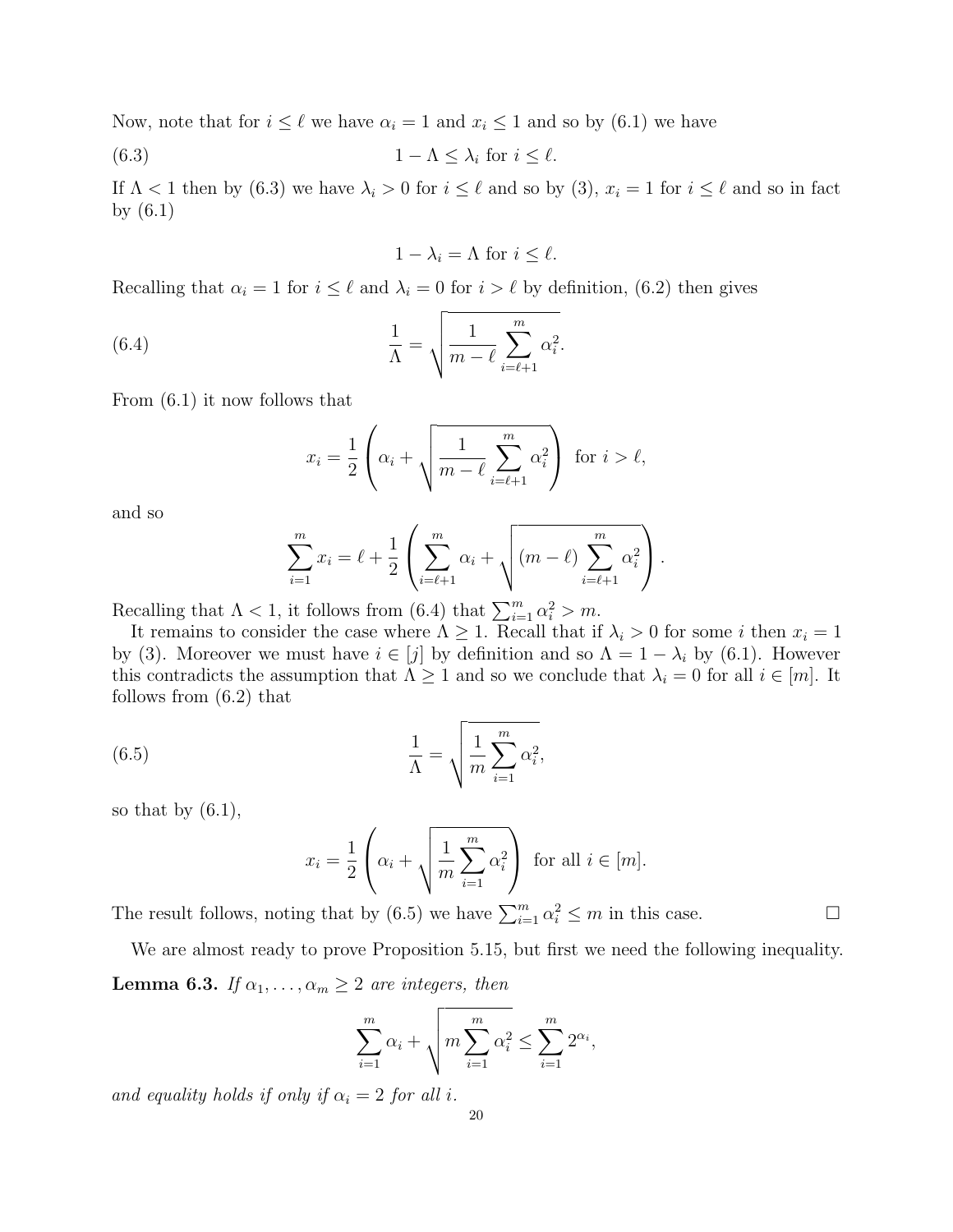*Proof.* Let  $\alpha = (\alpha_1, \ldots, \alpha_m)$ . We induct on the value of  $S_{\alpha} := \sum_{i=1}^{m} (2^{\alpha_i - 2} - 1)$ . If  $S_{\alpha} = 0$ , then  $\alpha_i = 2$  for all i, so that

$$
\sum_{i=1}^{m} \alpha_i + \sqrt{m \sum_{i=1}^{m} \alpha_i^2} = 4m = \sum_{i=1}^{m} 2^{\alpha_i}.
$$

Suppose then that  $S_\alpha > 0$  so that  $\alpha_j \geq 3$  for some  $j \in [m]$ . Without loss of generality assume that  $j = 1$ . Define a new sequence of integers  $\alpha' = (\alpha'_1, \dots, \alpha'_{m+1})$ , as follows: Let  $\alpha'_1 = \alpha'_2 = \alpha_1 - 1$  and  $\alpha'_i = \alpha_{i-1}$  for  $i = 3, 4, \ldots, m + 1$ . Note that  $\alpha'_i \geq 2$  for all i and  $S_{\alpha'} = S_{\alpha} - 1$  and so by the inductive hypothesis

<span id="page-20-1"></span>(6.6) 
$$
\sum_{i=1}^{m+1} \alpha'_i + \sqrt{(m+1) \sum_{i=1}^{m+1} \alpha'^2_i} \le \sum_{i=1}^{m+1} 2^{\alpha'_i},
$$

Note that

<span id="page-20-2"></span>(6.7) 
$$
\sum_{i=1}^{m+1} 2^{\alpha'_i} = \sum_{i=1}^m 2^{\alpha_i} \text{ and } \sum_{i=1}^{m+1} \alpha'_i - \sum_{i=1}^m \alpha_i = \alpha_1 - 2 > 0,
$$

and also

<span id="page-20-0"></span>
$$
(6.8) \quad (m+1)\sum_{i=1}^{m+1} \alpha_i'^2 - m \sum_{i=1}^m \alpha_i^2 = \sum_{i=1}^m \alpha_i^2 + (m+1)(\alpha_1^2 - 4\alpha_1 + 2) \ge \sum_{i=1}^m \alpha_i^2 - (m+1),
$$

where in the last inequality we used the fact that  $\alpha^2 - 4\alpha + 2 \ge -1$  for  $\alpha \ge 3$ . Note that since  $\alpha_i \geq 2$  for all i, we certainly have that  $\sum_{i=1}^{m} \alpha_i^2 > m+1$ . It follows then from [\(6.8\)](#page-20-0) that

<span id="page-20-3"></span>(6.9) 
$$
(m+1)\sum_{i=1}^{m+1}\alpha_i'^2 > m\sum_{i=1}^m\alpha_i^2.
$$

Combining  $(6.6)$ ,  $(6.7)$ , and  $(6.9)$  we have

$$
\sum_{i=1}^{m} \alpha_i + \sqrt{m \sum_{i=1}^{m} \alpha_i^2} < \sum_{i=1}^{m+1} \alpha_i' + \sqrt{(m+1) \sum_{i=1}^{m+1} \alpha_i'^2} \le \sum_{i=1}^{m+1} 2^{\alpha_i'} = \sum_{i=1}^{m} 2^{\alpha_i}
$$

as required. Note the strict inequality, and so we only have equality in the case where  $\alpha_i = 2$ for all  $i$ .

*Proof of Proposition [5.15.](#page-16-2)* Consider first the case where  $\sum_{\tau \in A} (\omega(\tau) - 2\Delta(\tau))^2 > |\mathcal{A}|$ . Suppose that  $\ell$  elements of A have weight 1 and let  $\mathcal{A}' = {\tau \in \mathcal{A} : \omega(\tau) \geq 2}$ . Note that by Lemma [4.10](#page-10-0) we have  $\sum_{\tau \in \mathcal{A}} 2^{\omega(\tau)} \leq 2^k$  and hence

<span id="page-20-4"></span>(6.10) 
$$
\sum_{\tau \in \mathcal{A}'} 2^{\omega(\tau)} \leq 2^k - 2\ell.
$$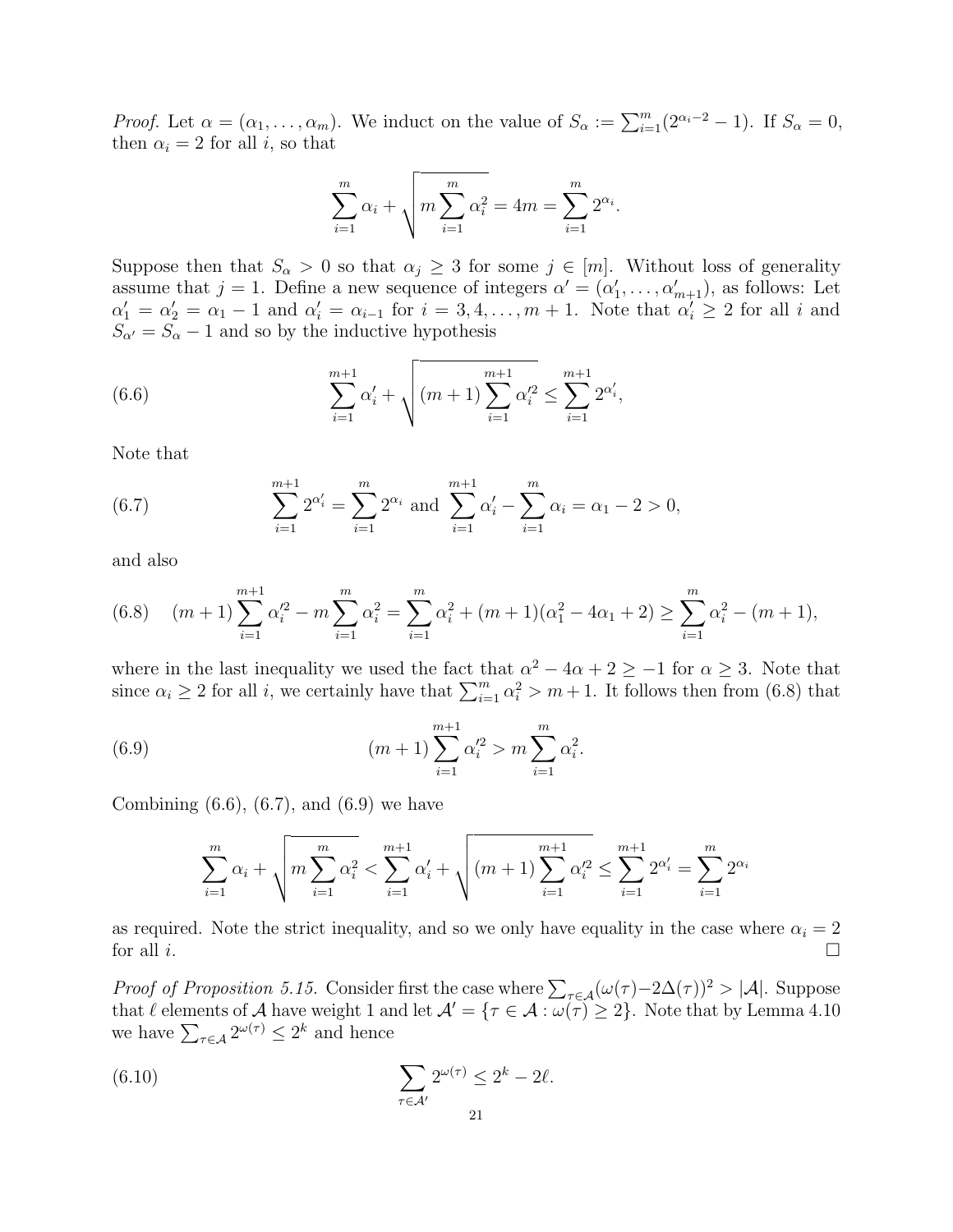Applying Lemma [6.2,](#page-18-2) recalling that  $0 \leq \Delta(\tau) \leq w(\tau)$  for all  $\tau \in \mathcal{A}$ , that  $\Delta(\tau) = 0$  whenever  $\omega(\tau) = 1$  and using [\(6.10\)](#page-20-4) and Lemma [6.3](#page-19-3) we have

<span id="page-21-3"></span>(6.11) 
$$
\sum_{\tau \in \mathcal{A}} x_{\tau} \leq \ell + \frac{1}{2} \left( \sum_{\tau \in \mathcal{A}'} (\omega(\tau) - 2\Delta(\tau)) + \sqrt{|\mathcal{A}'| \sum_{\tau \in \mathcal{A}'} (\omega(\tau) - 2\Delta(\tau))^2} \right)
$$

<span id="page-21-1"></span>(6.12) 
$$
\leq \ell + \frac{1}{2} \left( \sum_{\tau \in \mathcal{A}'} \omega(\tau) + \sqrt{|\mathcal{A}'| \sum_{\tau \in \mathcal{A}'} \omega(\tau)^2} \right) - \sum_{\tau \in \mathcal{A}} \Delta(\tau)
$$

<span id="page-21-2"></span>(6.13) 
$$
\leq \ell + \sum_{\tau \in \mathcal{A}'} 2^{\omega(\tau)-1} - \sum_{\tau \in \mathcal{A}} \Delta(\tau)
$$

<span id="page-21-4"></span>(6.14) 
$$
\leq 2^{k-1} - \sum_{\tau \in \mathcal{A}} \Delta(\tau).
$$

We analyse the conditions for equality to hold. For equality to hold in [\(6.12\)](#page-21-1) it must be the case that for all  $\tau \in \mathcal{A}$ , either  $\Delta(\tau) = 0$  or  $\Delta(\tau) = \omega(\tau)$ . By Lemma [6.3,](#page-19-3) for equality to hold in [\(6.13\)](#page-21-2) it must be the case that  $\omega(\tau) = 2$  for all  $\tau \in \mathcal{A}'$ . It now follows from Lemma [6.2](#page-18-2) that for equality to also hold in [\(6.11\)](#page-21-3), we must have  $x_{\tau} = 1$  whenever  $\omega(\tau) = 1$ ,  $x_{\tau} = 2$  for all  $\tau \in \mathcal{A}'$  such that  $\Delta(\tau) = 0$  and  $x_{\tau} = 0$  for all  $\tau \in \mathcal{A}'$  such that  $\Delta(\tau) = \omega(\tau)$ . However, since each  $x_{\tau}$  is non-zero by assumption we conclude that  $\Delta(\tau) = 0$  for all  $\tau \in \mathcal{A}$ i.e.  $\Delta \equiv 0$ . Finally, for equality to hold in [\(6.14\)](#page-21-4) we must have equality in [\(6.10\)](#page-20-4) and so  $\mathcal A$  is a decomposition by Lemma [4.10.](#page-10-0) It follows that  $x \in O$ .

It remains to consider the case where  $\sum_{\tau \in A} (\omega(\tau) - 2\Delta(\tau))^2 \leq |\mathcal{A}|$ . By Lemma [6.2](#page-18-2) and Lemma [4.10](#page-10-0) we then have

$$
\sum_{\tau \in \mathcal{A}} x_{\tau} \leq \frac{1}{2} \left( |\mathcal{A}| + \sum_{\tau \in \mathcal{A}} \omega(\tau) \right) - \sum_{\tau \in \mathcal{A}} \Delta(\tau)
$$
  

$$
\leq \frac{1}{2} \left( |\mathcal{A}| + \sum_{\tau \in \mathcal{A}} 2^{\omega(\tau) - 1} \right) - \sum_{\tau \in \mathcal{A}} \Delta(\tau)
$$
  

$$
\leq 2^{k-1} - \sum_{\tau \in \mathcal{A}} \Delta(\tau).
$$

<span id="page-21-5"></span>For equality to hold in [\(6.15\)](#page-21-5), we must have that  $|\mathcal{A}| = 2^{k-1}$  and so A is a decomposition consisting only of elements of weight 1. It follows that  $\Delta(\tau) = 0$  and  $x_{\tau} \leq 1$  for all  $\tau \in \mathcal{A}$ . If equality holds throughout the above, we then have that  $x_{\tau} = 1$  for all  $\tau \in A$  and so  $x \in O$ .  $\Box$ 

### 7. Analytic and Combinatorial Stability

<span id="page-21-0"></span>In this section we prove Proposition [5.17](#page-17-2) thus concluding our proof of Proposition [4.11.](#page-11-1) Note that Proposition [4.11](#page-11-1) classifies the optimal points of  $X$ . We use compactness arguments to prove a result to the effect that 'almost optimal' points of X must be close (in  $\ell_1$ -norm) to a genuine optimal point of  $X$ . Furthermore, compactness allows us to derive similar properties for  $X(\gamma)$  when  $\gamma$  is small. We then investigate what implications this has in our original combinatorial setting and complete the proof of Theorem [3.5.](#page-6-0)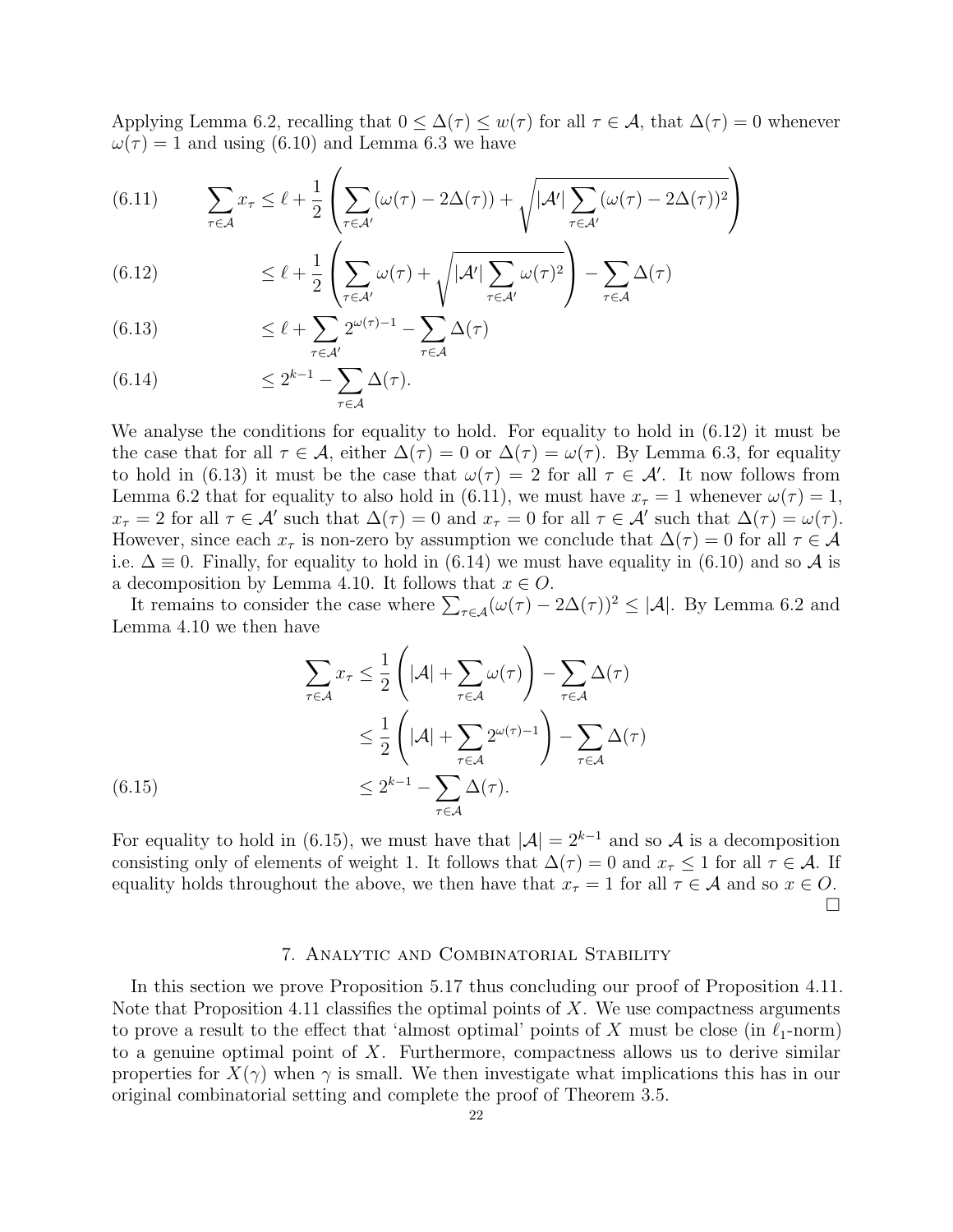*Proof of Proposition [5.17.](#page-17-2)* Let H be the matrix with rows and columns indexed by  $\{0, 1, *\}^k$ where

$$
H_{\sigma\tau} = \begin{cases} 1 & \text{if } \sigma, \tau \text{ are indistinguishable,} \\ 0 & \text{if } \sigma, \tau \text{ are distinguishable.} \end{cases}
$$

Note that in particular, all diagonal entries of H are equal to 1. Let  $w = (\omega(\tau) : \tau \in$  $\{0, 1, *\}^k$ )  $\in \mathbb{R}^*$ , then for  $x \in \mathbb{R}^*$  we may write

$$
F(x) = x^T H x - w^T x.
$$

Suppose now that  $x \in X$  is an optimal point. By the proof of Lemma [5.8,](#page-13-2) there is a finite sequence  $x = x_0, x_1, \ldots, x_m$  of distinct optimal points of X where  $x_m$  is compressed, and for  $i = 0, \ldots, m-1, x_{i+1} = x_i(\pi_i, \rho_i)$  for some indistinguishable pair  $\pi_i, \rho_i \in \text{supp}(x_i)$ . Moreover we know that  $\omega(\rho_i) \geq 2$  and that  $\pi_i \notin \text{supp}(x_{i+1})$  for all i.

Suppose that x is not compressed so that  $m \geq 1$ . Let  $y = x_{m-1}$ ,  $z = x_m$  and let  $\pi = \pi_{m-1}, \rho = \rho_{m-1}$ . Since  $z = y(\pi, \rho)$ , it follows from the definition of compression that  $z = y + \alpha (e_{\rho} - e_{\pi})$  for some  $\alpha > 0$ . Let  $p = e_{\pi} - e_{\rho}$ . It follows, by the Taylor expansion of F, that

<span id="page-22-0"></span>(7.1) 
$$
F(y) = F(z + \alpha p) = F(z) + \alpha p^T \nabla F(z) + \alpha^2 p^T H p.
$$

Recall that  $F(y) = F(z) = 0$  by Lemma [5.3.](#page-12-0) Furthermore by direct calculation we also have  $p^T H p = 0$ . It follows from [\(7.1\)](#page-22-0) that  $p^T \nabla F(z) = 0$  i.e.

<span id="page-22-2"></span>(7.2) 
$$
\frac{\partial F}{\partial x_{\pi}}(z) = \frac{\partial F}{\partial x_{\rho}}(z).
$$

Let  $I_\rho$  be the set of elements of  $\{0,1,*\}^k$  that are indistinguishable from  $\rho$  excluding  $\rho$  itself. Define  $I_{\pi}$  similarly. From the definition of F we have

<span id="page-22-1"></span>(7.3) 
$$
\frac{\partial F}{\partial x_{\rho}}(z) = 2z_{\rho} + 2\sum_{\tau \in I_{\rho}} z_{\tau} - \omega(\rho).
$$

Since z is a compressed optimal point we have  $z \in O$  by Corollary [5.16.](#page-16-3) Since  $\omega(\rho) \geq 2$ and  $\rho \in \text{supp}(z)$  we conclude that in fact  $\omega(\rho) = 2$  and so  $z_\rho = 2$ . Moreover since supp(z) is a distinguishable set we conclude that  $z_{\tau} = 0$  for all  $\tau \in I_{\rho}$ . It follows from [\(7.3\)](#page-22-1) that ∂F  $\frac{\partial F}{\partial x}$  (*z*) = 2 and hence from [\(7.2\)](#page-22-2) that

<span id="page-22-3"></span>(7.4) 
$$
\frac{\partial F}{\partial x_{\pi}}(z) = 2z_{\pi} + 2\sum_{\tau \in I_{\pi}} z_{\tau} - \omega(\pi) = 2.
$$

Since  $z \in O$  we know that for all  $\tau \in \text{supp}(z)$ ,  $\omega(\tau) = 1$  or 2 and  $z_{\tau} = \omega(\tau)$ . Let  $w_1, w_2$  be the number of elements of  $I_{\pi} \cap \text{supp}(z)$  with weights 1, 2 respectively. Since  $\pi \notin \text{supp}(z)$ , we can then infer from [\(7.4\)](#page-22-3) that

<span id="page-22-5"></span>(7.5) 
$$
2w_1 + 4w_2 - \omega(\pi) = 2.
$$

We also know that  $supp(z)$  is a decomposition and so

<span id="page-22-4"></span>
$$
(7.6) \qquad Q(\pi) = \bigcup_{\tau \in \text{supp}(z)} (Q(\tau) \cap Q(\pi)) = \bigcup_{\tau \in I_{\pi} \cap \text{supp}(z)} (Q(\tau) \cap Q(\pi)) \subseteq \bigcup_{\tau \in I_{\pi} \cap \text{supp}(z)} Q(\tau).
$$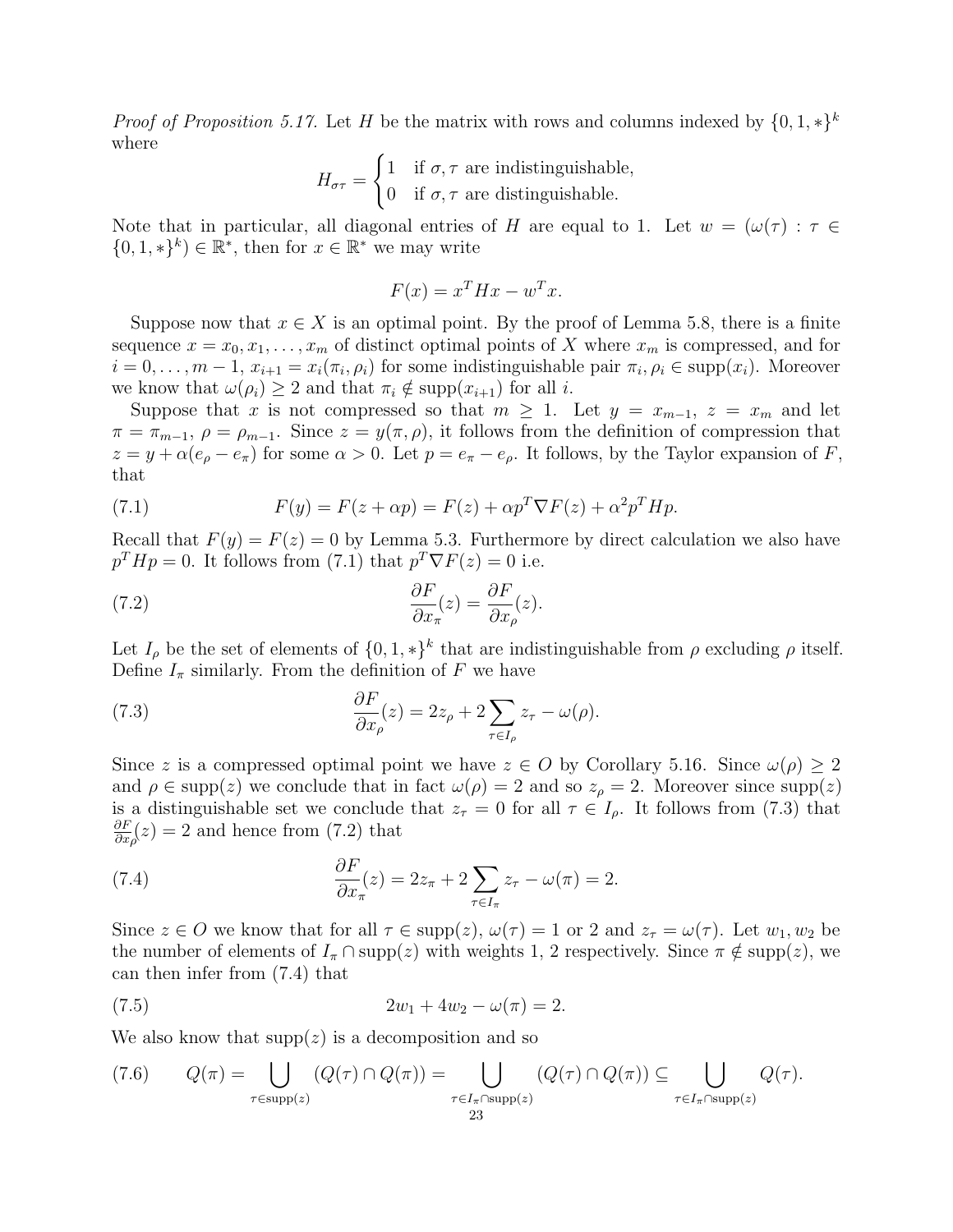The second equality comes from the fact that  $Q(\tau) \cap Q(\pi) = \emptyset$  whenever  $\tau$  and  $\pi$  are distinguishable. Comparing the cardinality of the sets in [\(7.6\)](#page-22-4) yields

<span id="page-23-0"></span>(7.7) 
$$
2^{\omega(\pi)} \leq \sum_{\tau \in I_{\pi} \cap \text{supp}(z)} 2^{\omega(\tau)} = 2w_1 + 4w_2.
$$

Note also that  $\rho \in I_{\pi} \cap \text{supp}(z)$  and  $\omega(\rho) = 2$  so that  $w_2 \geq 1$ . Using [\(7.5\)](#page-22-5), this last observation implies that  $\omega(\pi) \geq 2$  whereas combining [\(7.5\)](#page-22-5) and [\(7.7\)](#page-23-0) we have

<span id="page-23-1"></span>(7.8) 
$$
2^{\omega(\pi)} - \omega(\pi) \le 2w_1 + 4w_2 - \omega(\pi) = 2
$$

We deduce that  $\omega(\pi) = 2$  and so we have equality throughout [\(7.8\)](#page-23-1), in particular we have equality in [\(7.7\)](#page-23-0) and so also in [\(7.6\)](#page-22-4). Note that  $|Q(\pi)| = |Q(\rho)|$  since  $\omega(\pi) = \omega(\rho) = 2$ . Recalling that  $\rho \in I_{\pi} \cap \text{supp}(z)$  equality in [\(7.6\)](#page-22-4) would therefore imply that  $Q(\pi) = Q(\rho)$  i.e.  $\pi = \rho$ . This is a contradiction and so x must be compressed.

Proposition [4.11](#page-11-1) has the following corollary that says an almost optimal point of X must be close in norm to an actual optimal point of X.

<span id="page-23-2"></span>**Proposition 7.1.** Let  $\eta \ll \varepsilon$ . If  $x \in X$  satisfies  $||x|| > 2^{k-1} - \eta$ , then there exists an  $x^* \in O$ such that  $||x - x^*|| < \varepsilon$ .

Proof. Consider the set

$$
\tilde{X} := X \setminus \bigcup_{x^* \in O} B_{\varepsilon}(x^*).
$$

 $\tilde{X}$  is compact and so  $\sup_{z\in\tilde{X}}||z|| = ||\tilde{x}||$  for some  $\tilde{x}\in\tilde{X}$ . By the definition of  $\tilde{X}$ ,  $\tilde{x}\notin O$  and so by Proposition [4.11,](#page-11-1)  $\|\tilde{x}\| = 2^{k-1} - \eta$  for some  $\eta > 0$ . It follows that if  $x \in X$  satisfies  $||x|| > 2^{k-1} - \eta$  then  $x \notin \tilde{X}$  and so  $x \in B_{\varepsilon}(x^*)$  for some  $x^* \in O$ .

The following lemma allows us to relate properties of X and  $X(\gamma)$  for  $\gamma$  small.

<span id="page-23-3"></span>**Lemma 7.2.** Let  $\gamma \ll \eta$ . If  $x \in X(\gamma)$ , then there exists  $x_0 \in X$  for which  $||x - x_0|| < \eta$ .

*Proof.* Let  $(\gamma_i)_{i\in\mathbb{N}}$  be a strictly decreasing sequence tending to 0, and let  $X_i = X(\gamma_i)$  for  $i \in \mathbb{N}$ . Then  $X_1, X_2, \ldots$  is a decreasing sequence of compact sets i.e.  $X_{i+1} \subseteq X_i$  for  $i \in \mathbb{N}$ . Consider the set

$$
U=\bigcup_{z\in X}B_{\eta}(z),
$$

an open set containing X. Note that  $(X_i\setminus U)_{i\in\mathbb{N}}$  is also a decreasing sequence of compact sets and also

$$
\bigcap_{i=1}^{\infty} (X_i \setminus U) = \left(\bigcap_{i=1}^{\infty} X_i\right) \setminus U = X \setminus U = \emptyset.
$$

By Cantor's Intersection Theorem (see [\[Rud76,](#page-36-14) Theorem 2.36, p.38]) it follows that  $X_m\setminus U=\emptyset$ for some  $m \in \mathbb{N}$ . In other words, if  $x \in X(\gamma_m)$  then  $x \in U$  so that  $x \in B_n(x_0)$  for some  $x_0 \in X$ . The result follows by taking  $\gamma \leq \gamma_m$ .

<span id="page-23-4"></span>Corollary 7.3. Let  $\gamma \ll \varepsilon$ . If  $x \in X(\gamma)$  satisfies  $||x|| = 2^{k-1}$ , then there exists an  $x^* \in O$ such that  $||x - x^*|| < \varepsilon$ .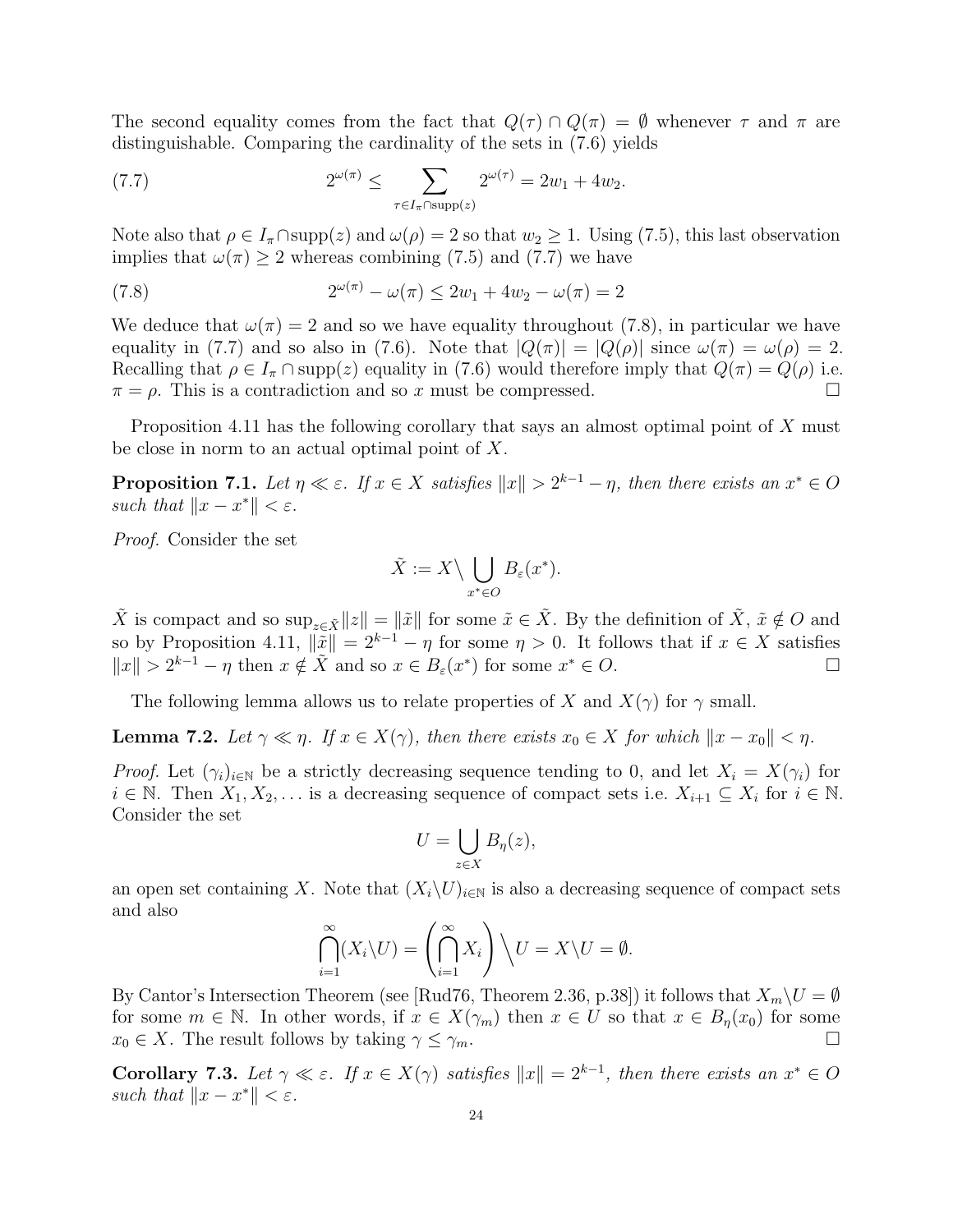*Proof.* Given  $\varepsilon > 0$ , let  $\eta = \min{\eta_{7.1}(\varepsilon/2), \varepsilon/2}$  $\eta = \min{\eta_{7.1}(\varepsilon/2), \varepsilon/2}$  $\eta = \min{\eta_{7.1}(\varepsilon/2), \varepsilon/2}$  and suppose that  $\gamma \leq \gamma_{7.2}(\eta)$  $\gamma \leq \gamma_{7.2}(\eta)$  $\gamma \leq \gamma_{7.2}(\eta)$ . Suppose that  $x \in X(\gamma)$  satisfies  $||x|| = 2^{k-1}$ . By Lemma [7.2](#page-23-3) there exists an  $x_0 \in X$  such that  $||x_0 - x|| < \eta$ and so  $||x_0|| > ||x|| - \eta = 2^{k-1} - \eta$ . It follows from Proposition [7.1](#page-23-2) that there exists an  $x^* \in O$ such that  $||x_0 - x^*|| < \varepsilon/2$  and so

$$
||x - x^*|| \le ||x - x_0|| + ||x_0 - x^*|| < \eta + \varepsilon/2 \le \varepsilon.
$$

Let

$$
O^* = \{ x \in O : \omega(\tau) = 1 \text{ for all } \tau \in \text{supp}(x) \}.
$$

In words,  $O^*$  is the set of all elements  $x \in \mathbb{R}^*$  such that x is supported on a perfect matching of  $Q_k$  and all non-zero entries of x are equal to 1. We can also view  $O^*$  as the set of profiles of hypercube colourings normalised by clique size. Our aim is to use the stability-type statement of Corollary [7.3](#page-23-4) to prove Theorem [3.5](#page-6-0) in the following form.

<span id="page-24-0"></span>**Theorem 7.4.** Let  $\frac{1}{t} \ll \delta \ll \varepsilon \ll 1$ . If G is a  $(1 - \delta)$ -dense, k-coloured graph with  $v(G) = 2^{k-1}t$ , containing no monochromatic odd connected matching of order  $\geq (1+\delta)t$ , then for any choice of profile  $x(G)$  of G, there exists some  $x^* \in O^*$  such that

$$
||x(G)/t - x^*|| < \varepsilon.
$$

First we need the following two colour Ramsey result which is a direct consequence of the more general Theorem 1.8 in  $[BLS+12]$ .

<span id="page-24-1"></span>**Lemma 7.5.** Let  $\frac{1}{t} \ll \delta \ll \varepsilon \ll 1$ . If H is a  $(1 - \delta)$ -dense, 2-coloured graph with  $v(H) \ge$  $(\frac{3}{2} + \varepsilon)t$ , then H contains a monochromatic cycle of length  $\geq (1 + \delta)t$ .

Recall that by the definition of a connected matching, Definiton [3.3,](#page-6-3) a cycle of length  $m$  is a connected matching of order  $\geq m-1$ .

We remark that in the statements of Theorem [7.4](#page-24-0) and Lemma [7.5,](#page-24-1) we do not assume that t is an integer.

*Proof of Theorem [7.4.](#page-24-0)* Given  $0 < \varepsilon < 1/4$ , let  $\gamma = \gamma_{7,3}(\varepsilon)$  $\gamma = \gamma_{7,3}(\varepsilon)$  $\gamma = \gamma_{7,3}(\varepsilon)$  and  $\delta' = \delta_{7,5}(\varepsilon)$ . Suppose that  $\delta < \min\{\gamma k^{-1}2^{-2k}, \delta'2^{-2k}\}\$  and that  $t \ge \max\{t_{7.5}(\delta'), \delta^{-1}\}\$  $t \ge \max\{t_{7.5}(\delta'), \delta^{-1}\}\$  $t \ge \max\{t_{7.5}(\delta'), \delta^{-1}\}\$ . Let G be a k-coloured graph as in the statement of Theorem [7.4.](#page-24-0) Let  $x(G)$  be any choice of profile for G and let the corresponding profile partition be  $(V_\tau : \tau \in \{0, 1, *\}^k)$ . Note that  $||x(G)/t|| = 2^{k-1}$  and by Proposition [4.7,](#page-8-3) we have that  $x(G)/t \in X(\delta k2^{2k}) \subseteq X(\gamma)$ . By Corollary [7.3](#page-23-4) there exists an element  $x^* \in O$  such that

<span id="page-24-2"></span>
$$
(7.9) \t\t\t  $\|x(G)/t - x^*\| < \varepsilon.$
$$

Suppose that  $x^* \in O\backslash O^*$ , then  $x_\tau = 2$  for some  $\tau \in \{0, 1, *\}^k$  such that  $\omega(\tau) = 2$ . It follows from [\(7.9\)](#page-24-2) that  $x(G)_{\tau} = |V_{\tau}| > (2 - \varepsilon)n \ge (3/2 + \varepsilon)n$ . Let  $H = G[V_{\tau}]$ . By the definition of  $V_{\tau}$ , H is a 2-coloured graph. Moreover since G has at most  $\delta\binom{v(G)}{2}$  $\binom{[G]}{2} \leq \delta'\binom{v(H)}{2}$  $\binom{H}{2}$  edges missing, the same is true for  $H$ . It follows by Lemma [7.5](#page-24-1) that  $H$  contains a monochromatic cycle of length  $\geq (1 + \delta')t$  and so in particular H contains a monochromatic connected matching of order  $>(1 + \delta)t$ . However, by the definition of  $V_\tau = V(H)$ , any monochromatic component of  $H$  is contained in a non-bipartite monochromatic component of  $G$ . Thus  $G$  contains a monochromatic odd connected matching of order  $>(1 + \delta)t$  contrary to assumption. We conclude that  $x^* \in O^*$ . В последните пример, на селото на селото на селото на селото на селото на селото на селото на селото на село<br>Селото на селото на селото на селото на селото на селото на селото на селото на селото на селото на селото на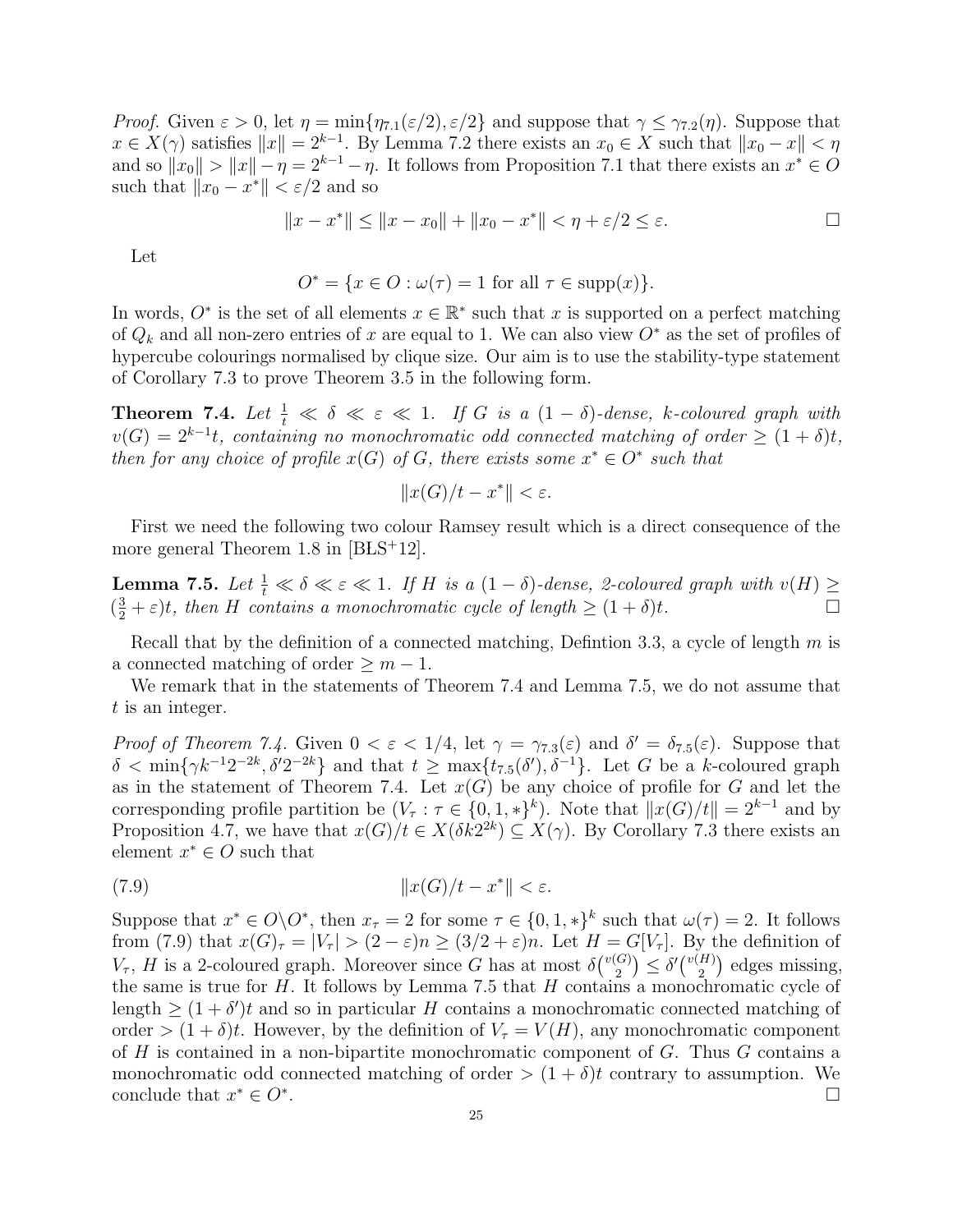### 8. The Regularity Method

In this section we discuss the tools and results we need from the regularity method. Our starting point is Szemerédi's Regularity Lemma [\[Sze78\]](#page-36-13) which we discuss briefly now. Let G be a graph and let A, B be disjoint subsets of  $V(G)$ . We call

$$
d_G(A, B) := \frac{e_G(A, B)}{|A||B|}
$$

the density of the pair  $(A, B)$ . For  $\delta > 0$ , we say that the pair  $(A, B)$  is  $\delta$ -regular with respect to G if, for every  $A' \subseteq A$  and  $B' \subseteq B$  satisfying  $|A'| \ge \delta |A|$  and  $|B'| \ge \delta |B|$ , we have

$$
|d_G(A', B') - d_G(A, B)| < \delta.
$$

If, for  $d > 0$ , we also have that  $|N_G(a) \cap B| \ge d|B|$  for all  $a \in A$  and  $|N_G(b) \cap A| \ge d|A|$  for all  $b \in B$ , then we say that  $(A, B)$  is  $(\delta, d)$ -super-regular with respect to G. If the graph G is clear from the context we may omit it from the above notation. The following is a version of Szemerédi's Regularity Lemma that appears as Theorem 1.18 in [\[KS96\]](#page-36-15). Recall that given a k-coloured graph G and  $i \in [k]$ , we let  $G_i$  denote the *i*th colour class of G.

<span id="page-25-1"></span>**Theorem 8.1** (Multicolour Regularity Lemma). For all  $\delta > 0$  and  $k, \ell \in \mathbb{N}$  there exists  $L = L(\delta, k, \ell)$  and  $M = M(\delta, k, \ell)$  such that the following holds. For all k-coloured graphs G on at least M vertices,  $V(G)$  may be partitioned into sets  $V_0, V_1, \ldots, V_t$  such that

- $\ell \leq t \leq L;$
- $|V_0| < \delta v(G)$  and  $|V_1| = |V_2| = \ldots = |V_t|$ ;
- apart from at most  $\delta({}_{2}^{t}$  $\binom{t}{2}$  exceptional pairs, the pairs  $(V_i, V_j)$ ,  $1 \leq i < j \leq t$ , are  $\delta$ -regular with respect to  $G_s$  for  $s = 1, \ldots, k$ .

We now state some technical lemmas related to Luczak's method of connected matchings. First we need a definition. (It might be useful at this point to recall the definition of a connected matching of order m, Definition [3.3.](#page-6-3))

<span id="page-25-2"></span>**Definition 8.2.** Let  $\delta, d \in [0, 1]$  and  $q, m \ge 1$  be integers.

- Let F be a graph on vertex set [q] and let  $U_1, \ldots, U_q$  be disjoint sets of size m. We call a graph H on vertex set  $\bigcup_{i\in[q]} U_i$  a  $(\delta, m)$ -regular blow-up of F if whenever  $\{i, j\} \in E(F)$ , we have that  $(U_i, U_j)$  is a  $\delta$ -regular pair.
- If in addition to the above,  $d(U_i, U_j) \geq d$  for each edge  $\{i, j\}$  of F then we say that H has minimum density d.
- Suppose that F is a connected matching and H is a  $(\delta, m)$ -regular blow-up of F with minimum density d. If for each matching edge  $\{i, j\}$  of F, the pair  $(U_i, U_j)$  is in fact  $(\delta, d)$ -super-regular in H, then we say that H is a  $(\delta, d, m)$ -super-regular blow-up of F.

Versions of the following two lemmas abound in the literature (e.g.  $[KSS05]$ ,  $[Luc99]$ ), but here we give statements tailored to our needs. However since they are not new, we defer their proofs to the Appendix.

<span id="page-25-0"></span>**Lemma 8.3.** Let  $q \ge 4$  and suppose that  $\frac{1}{m} \ll \delta \ll d$ . Let F be a connected matching of order q such that every vertex of F is incident to a matching edge and let H be a  $(\delta, d, m)$ super-regular blow-up of  $F$ . Then the following holds: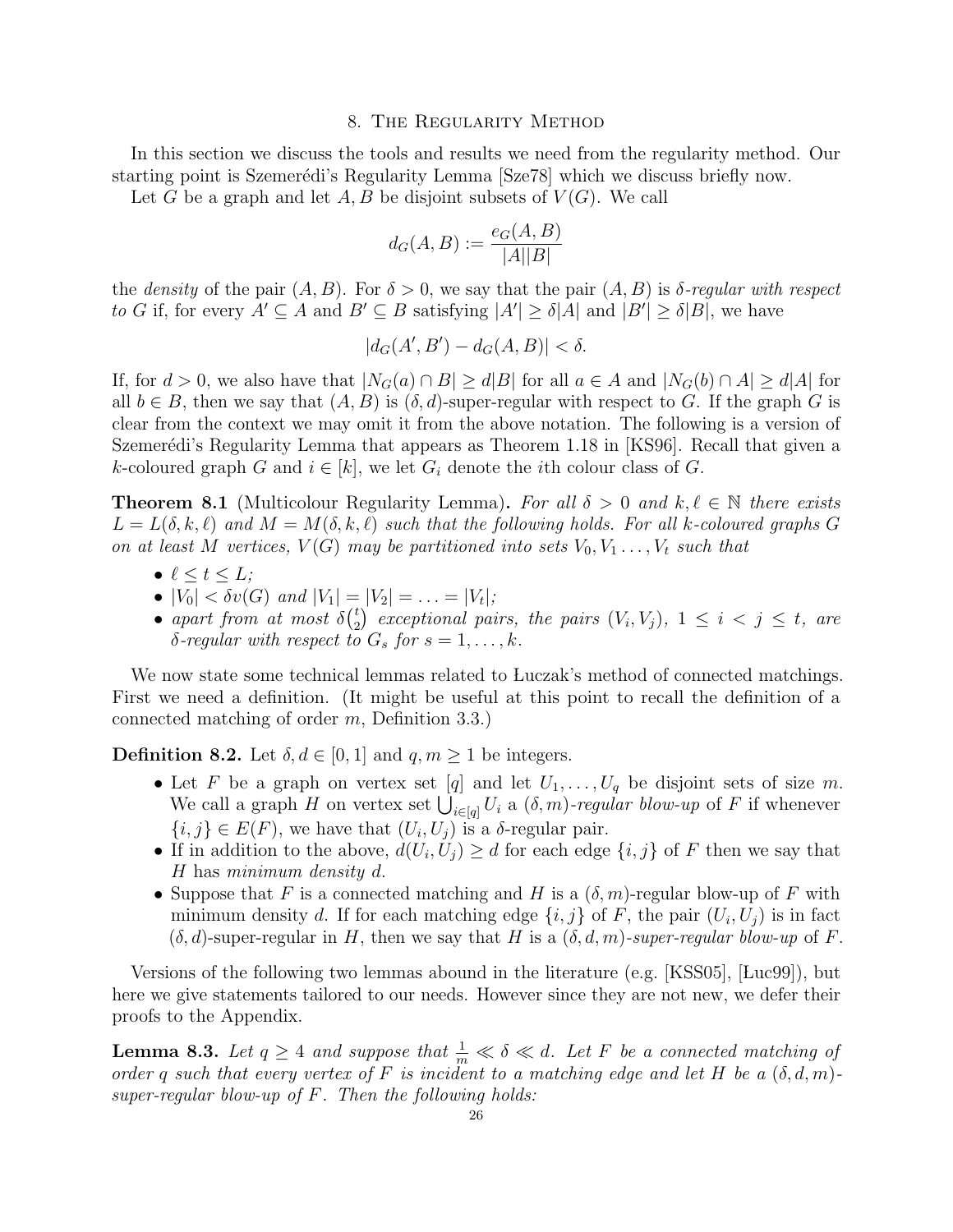If  $i, j \in V(F)$  and there is an ij-path of length r in F, then for every pair of vertices  $u \in U_i$ ,  $w \in U_j$ , there exists a uw-path of length  $\ell$  in H for each  $3q \leq \ell \leq (1-6\delta)qm$  such that  $\ell \equiv r \pmod{2}$ .

<span id="page-26-0"></span>**Lemma 8.4.** Let  $q \geq 4$  and let  $\frac{1}{m} \ll \delta \ll d$ . Let F be an odd connected matching of order q and suppose that H is a  $(\delta, m)$ -regular blow-up of F with minimum density d. Then H contains a cycle of length  $\ell$  for each odd  $3q \leq \ell \leq (1 - 6\delta)qm$ .

We borrow the following fact.

<span id="page-26-1"></span>Fact 8.5. ([\[GRSS07,](#page-36-7) Lemma 9]). Let  $H$  be a  $(1 - \delta)$ -dense graph on t vertices. Then  $H$  has a subgraph H' such that  $v(H') \geq (1 - \sqrt{\delta})t$  and  $\delta(H') \geq (1 - 2\sqrt{\delta})t$ .

We will also need the following two standard facts whose proofs we omit.

<span id="page-26-6"></span>**Fact 8.6.** Let  $0 < \delta \leq 1/2$  and let  $(A, B)$  be a  $\delta$ -regular pair with density d. Suppose that  $A' \subseteq A, B' \subseteq B$  such that  $|A'| \geq (1 - \delta)|A|, |B'| \geq (1 - \delta)|B|$ . Then  $(A', B')$  is 2 $\delta$ -regular with density  $d' > d - \delta$ . Moreover, if  $(A, B)$  is in fact  $(\delta, \beta)$ -super-regular for some  $\beta > 0$ , then  $(A', B')$  is  $(2\delta, \beta - \delta)$ -super-regular.

<span id="page-26-5"></span>**Fact 8.7.** Let  $0 < \delta \leq 1/2$  and let  $(A, B)$  be a  $\delta$ -regular pair with density d. Then there exist  $A' \subseteq A$ ,  $B' \subseteq B$  such that  $|A'| = (1 - \delta)|A|$ ,  $|B'| = (1 - \delta)|B|$  and  $(A', B')$  is  $(2\delta, d - 2\delta)$ -super-regular.

## 9. Proof of Main Theorem

In this final section we prove our main result Theorem [3.2,](#page-4-0) and therefore also Theorem [1.2.](#page-1-1) The idea is to invoke Theorem [7.4](#page-24-0) to show that the profile of a certain reduced graph is close in  $\ell_1$ -norm to the profile of a hypercube colouring (we refer the reader back to Section [3.2](#page-4-1) for the definition of a hypercube colouring). We then translate this information to show that the original graph is close in edit distance to a hypercube colouring.

The stability-type methods of this section require some care due to the plethora of extremal constructions. Luckily hypercube colourings share enough common features for these methods to be viable and surprisingly we require no case analysis.

First let us state a result which is a corollary of a classical theorem of Bondy [\[Bon71\]](#page-35-9).

<span id="page-26-4"></span>**Theorem 9.1.** Let G be a graph on at least three vertices with minimum degree  $> v(G)/2$ , then G is pancyclic i.e. G contains cycles of all lengths  $3 \leq \ell \leq v(G)$ .

*Proof of Theorem [3.2.](#page-4-0)* Let  $0 < \varepsilon < 2^{-4k}$ , let

<span id="page-26-7"></span>(9.1) 
$$
\eta < \delta \leq \min \left\{ \frac{1}{9} \delta_{7.4}^2(\varepsilon), \delta_{8.3} \left( \frac{1}{k} \right), \delta_{8.4} \left( \frac{1}{k} \right) \right\},
$$

let  $t_0 \ge \max\{t_{7.4}(\delta), \delta^{-1/2}\}\$  $t_0 \ge \max\{t_{7.4}(\delta), \delta^{-1/2}\}\$  $t_0 \ge \max\{t_{7.4}(\delta), \delta^{-1/2}\}\$ and let  $L = L_{8.1}(\delta, k, 2^k t_0)$  $L = L_{8.1}(\delta, k, 2^k t_0)$  $L = L_{8.1}(\delta, k, 2^k t_0)$ . Let n be odd with

<span id="page-26-2"></span>(9.2) 
$$
n \geq \max\{Lm_{8.3}(\delta), Lm_{8.4}(\delta), M_{8.1}(\delta, k, 2^k t_0)\}.
$$

Finally let G be a k-coloured copy of  $K_N$  where  $N > (2^{k-1} - \eta)n$  and assume that

<span id="page-26-3"></span>(†)  $G$  contains no monochromatic copy of  $C_n$ .

Applying Theorem [8.1](#page-25-1) to G we obtain a partition of  $V(G)$  into sets  $V_0, V_1, \ldots, V_{t_1}$  such that (i)  $2^k t_0 \le t_1 \le L;$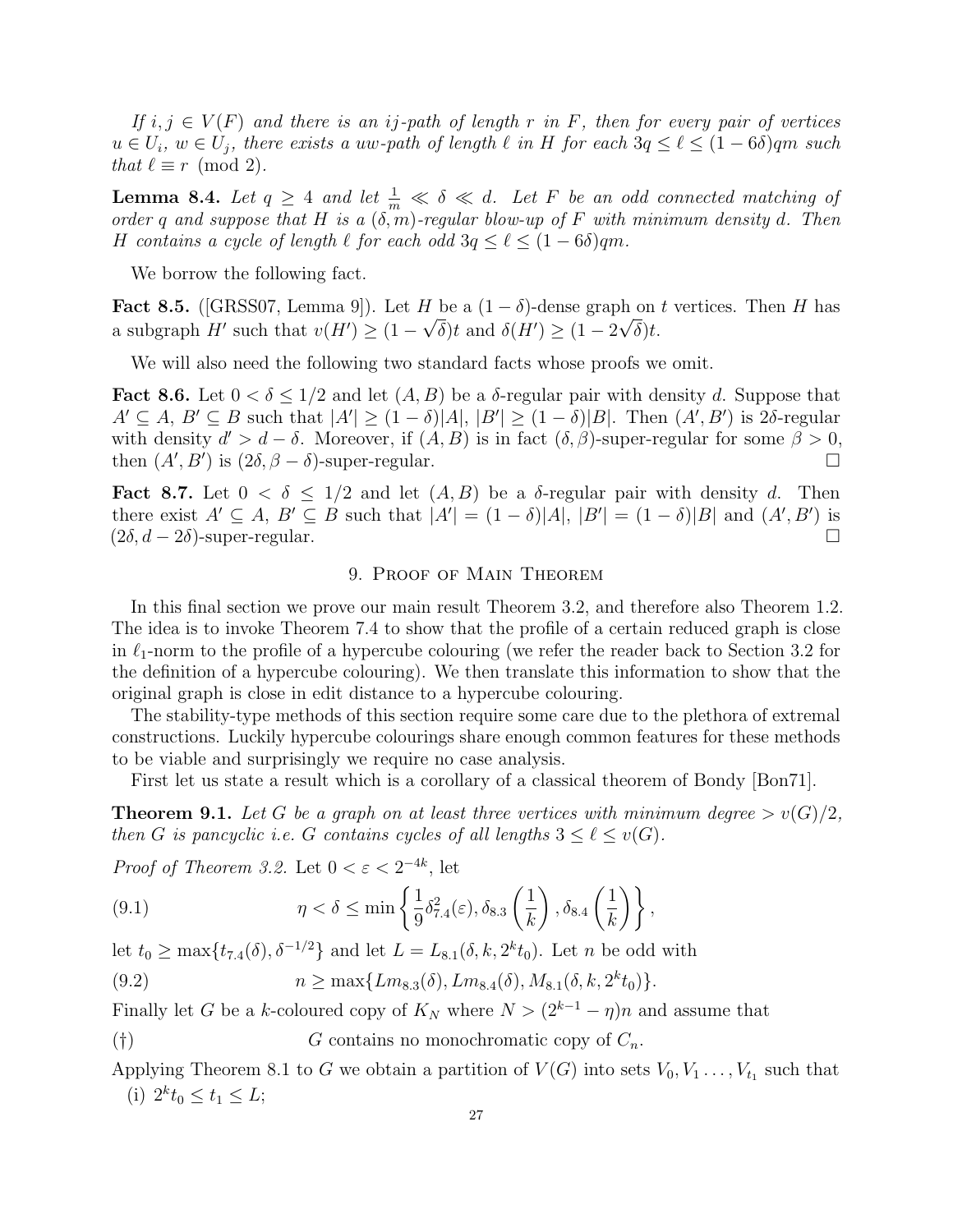- (ii)  $|V_0| < \delta N$  and  $|V_1| = |V_2| = \ldots = |V_{t_1}|;$
- (iii) apart from at most  $\delta\binom{t_1}{2}$  $\binom{t_1}{2}$  exceptional pairs, the pairs  $(V_i, V_j)$ ,  $1 \leq i < j \leq t_1$ , are  $\delta$ -regular with respect to  $G_s$  for  $s = 1, \ldots, k$ .

It follows that for  $i \in [t_1]$ ,

<span id="page-27-0"></span>(9.3) 
$$
m := |V_i| \ge \frac{(1 - \delta)N}{t_1}.
$$

We construct a *reduced graph*  $R_1$  with vertex set  $[t_1]$  and edge set formed by pairs  $\{u, w\}$ for which  $(V_u, V_w)$  is  $\delta$ -regular with respect to  $G_i$  for  $i = 1, \ldots, k$ . It follows from (iii) of the above that  $R_1$  is  $(1 - \delta)$ -dense. Fact [8.5](#page-26-1) allows us to find a subgraph  $R \subseteq R_1$  satisfying  $v(R) \ge (1 - \sqrt{\delta})t_1$  and  $\delta(R) \ge (1 - 2\sqrt{\delta})t_1$ . Let  $t = v(R)$  and assume without loss of generality that  $V(R) = [t]$ . We k-colour R by colouring an edge  $\{u, w\}$  with the least colour i for which

<span id="page-27-1"></span>(9.4) 
$$
d_{G_i}(V_u, V_w) \geq \frac{1}{k}.
$$

Let  $t' = t/2^{k-1}$  and note that by [\(9.3\)](#page-27-0) and the definition of t,

<span id="page-27-3"></span>
$$
(9.5) \t m t' \ge (1 - 2\sqrt{\delta})n.
$$

Suppose that R contains a monochromatic odd connected matching F of order  $q \ge (1+3\sqrt{\delta})t'.$ Then G contains a monochromatic  $(\delta, m)$ -regular blow-up of F with minimum density d for some  $d \geq 1/k$  by [\(9.4\)](#page-27-1). Note that since  $t_1 \leq L$  we have  $m \geq m_{8.4}(\delta)$  $m \geq m_{8.4}(\delta)$  $m \geq m_{8.4}(\delta)$  by [\(9.3\)](#page-27-0) and [\(9.2\)](#page-26-2). It follows from Lemma [8.4](#page-26-0) that G contains a monochromatic copy of  $C_n$  since n is odd and

$$
3q \le 3L \le n \le (1 - 6\delta)(1 + 3\sqrt{\delta})mt' \le (1 - 6\delta)qm,
$$

contradicting  $(†)$  $(†)$  $(†)$ . We conclude that R contains no such odd connected matching. Let  $(W_\tau : \tau \in \{0,1,*\}^k)$  be a profile partition of R (as defined in Section [3.1\)](#page-3-1) and let  $x(R)$  =  $(|W_{\tau}| : \tau \in \{0,1,*\}^k)$  be the corresponding profile. It follows by Theorem [7.4](#page-24-0) that there exists  $x^* \in O^*$  such that

<span id="page-27-2"></span>
$$
(9.6) \t\t\t\t\t||x(R)/t'-x^*|| < \varepsilon.
$$

This tells us a lot about the structure of R, indeed it is 'close to' a hypercube colouring. In particular, we know that R can be covered by  $2^{k-1}$  monochromatic cliques of approximately equal size and a small leftover set. Our next goal is to establish some more detailed properties of R and to show that these properties transfer to G. In particular we will show that, like R, G can be covered by  $2^{k-1}$  monochromatic cliques of approximately equal size and a small leftover set (Lemma [9.9\)](#page-30-0). We then prove an 'absorbing lemma' (Lemma [9.12\)](#page-32-0) allowing us to deal with the leftover set in G.

By the definition of  $O^*$  we have that

$$
supp(x^*) = \mathcal{M} \subseteq \{0, 1, *\}^k,
$$

for some perfect matching M of the hypercube  $Q_k$  and  $x^* = 1$  for all  $\tau \in \mathcal{M}$ . Let

$$
W = R \setminus \bigcup_{\substack{\tau \in \mathcal{M} \\ 28}} W_{\tau}.
$$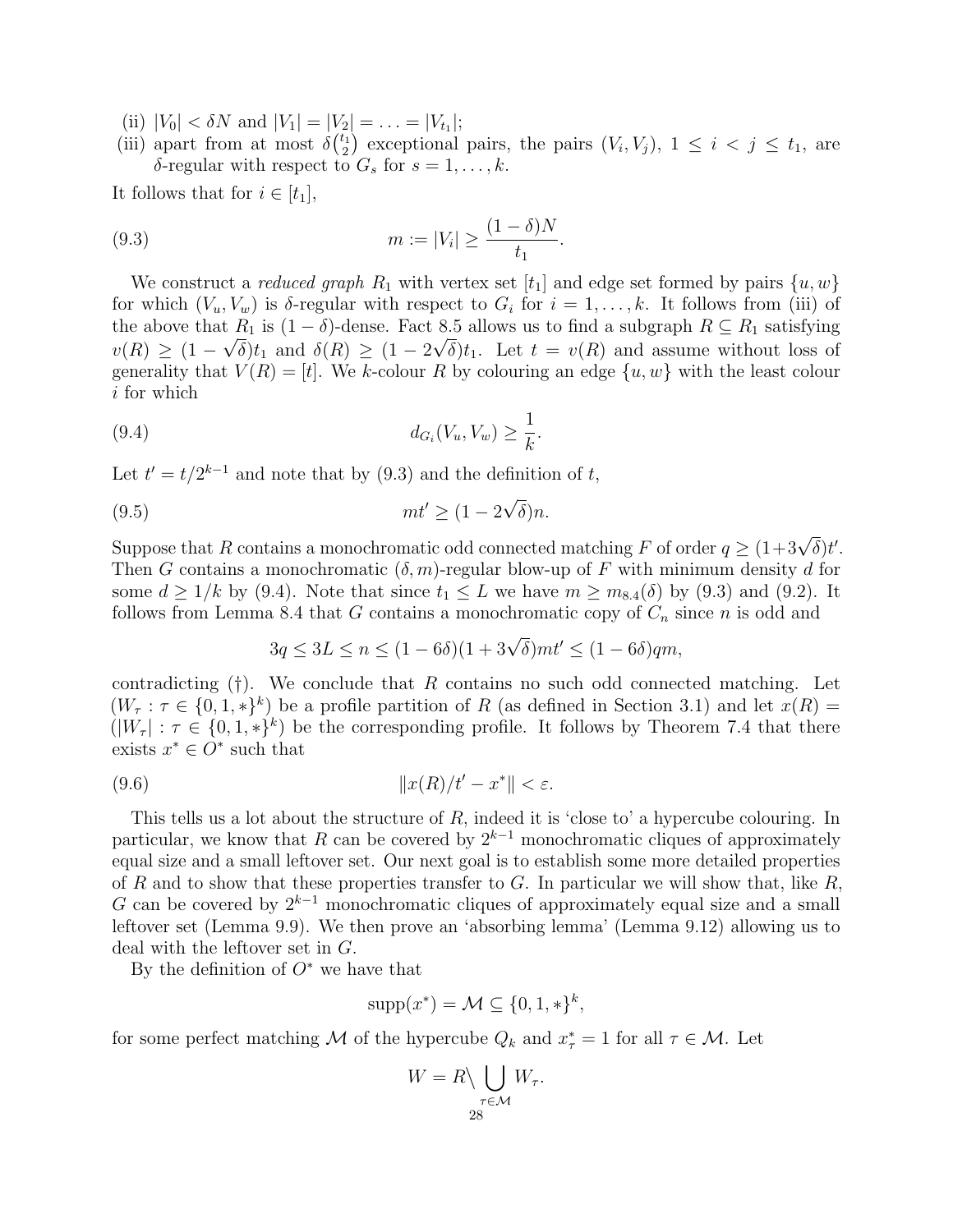We will treat W as a 'leftover set' of vertices of R and study only the structure of  $R\backslash W$ . Note that by [\(9.6\)](#page-27-2) we have

<span id="page-28-0"></span>(9.7) 
$$
(1 - \varepsilon)t' < |W_{\tau}| < (1 + \varepsilon)t' \text{ for all } \tau \in \mathcal{M},
$$

and so by removing at most  $2\varepsilon t'$  vertices from each part  $W_\tau$ , where  $\tau \in \mathcal{M}$ , and absorbing these removed vertices into W, we may assume that these parts  $W_{\tau}$  all have the same size  $> (1 - \varepsilon)t'$ . Note that even after this absorption we have

$$
|W| = t - \sum_{\tau \in \mathcal{M}} |W_{\tau}| < t - 2^{k-1}(1 - \varepsilon)t' = \varepsilon t.
$$

We make a couple of observations regarding the colouring of  $R$  with respect to these vertex classes. For  $j \in [k]$  we let

<span id="page-28-5"></span>
$$
(9.8) \tIj = \{ \tau \in \mathcal{M} : \tau_j = * \}.
$$

<span id="page-28-1"></span>**Lemma 9.2.** Let  $\tau \in I_i$ . Then R[W<sub> $\tau$ </sub>] is monochromatic in the colour j and has minimum **Lemma 9.2.** Let  $\tau \in I_j$ . Then I<br>degree at least  $(1 - 2^{k+1}\sqrt{\delta})|W_{\tau}|$ .

*Proof.* By the definition of the profile partition, for each colour  $i \neq j$ , each pair  $v, w \in W_{\tau}$ must lie in the same vertex class in an induced bipartite subgraph of  $R_i$ . It follows that if  $\{v, w\} \in E(R)$  then it cannot receive the colour i and hence must receive colour j. Since  $\delta(R) \geq (1 - 2\sqrt{\delta})t$  we have

$$
\delta(R[W_{\tau}]) \ge |W_{\tau}| - 1 - 2\sqrt{\delta}t \ge (1 - 2^{k+1}\sqrt{\delta})|W_{\tau}|
$$

where for the last inequality we used  $(9.7)$ .

**Definition 9.3.** For  $\sigma, \tau \in \{0, 1, *\}^k$ , we let  $\Delta(\sigma, \tau) = \{i \in [k] : \{\sigma_i, \tau_i\} = \{0, 1\}\}.$ 

<span id="page-28-2"></span>**Lemma 9.4.** Let  $\sigma, \tau \in \mathcal{M}$  be distinct, then

- <span id="page-28-3"></span>(i) Each edge of  $R[W_{\sigma}, W_{\tau}]$  receives a colour from the set  $\Delta(\sigma, \tau)$ ;
- <span id="page-28-4"></span>(i) Each eage of  $R[W_{\sigma}, W_{\tau}]$  receives a colour from the set  $\Delta(\sigma, \tau)$ ;<br>(ii)  $R[W_{\sigma}, W_{\tau}]$  has minimum degree  $\geq (1 - 2^{k+1}\sqrt{\delta})|W_{\sigma}|$ , in particular  $R[W_{\sigma}, W_{\tau}]$  is connected and contains a perfect matching.

*Proof.* Let  $\sigma \in I_j$ ,  $\tau \in I_\ell$ . Suppose that  $j \neq \ell$  so that  $\{\sigma_i, \tau_i\} \neq {\ast}$  for each  $i \in [k]$ . By the definition of the profile partition, for each colour  $i \notin \Delta(\sigma, \tau)$ , each pair  $v \in W_{\sigma}$ ,  $w \in W_{\tau}$ must lie in either the same vertex class in an induced bipartite subgraph of  $R_i$  or they lie in different connected components of  $R_i$ . It follows that if  $\{v, w\} \in E(R)$  then it must receive a colour from  $\Delta(\sigma, \tau)$ . Similarly, if  $j = \ell$  then each edge of  $R[W_{\sigma}, W_{\tau}]$  must receive a colour from  $\Delta(\sigma, \tau) \cup \{j\}$ . However, by Lemma [9.2,](#page-28-1)  $R[W_\tau]$  and  $R[W_\sigma]$  are both monochromatic in the colour j and both have minimum degree at least  $(1 - 2^{k+1}\sqrt{\delta})|W_{\sigma}| > |W_{\sigma}|/2$  (recall that  $|W_{\sigma}| = |W_{\tau}|$ . It follows, by Theorem [9.1](#page-26-4) for example, that  $R[W_{\tau}]$  and  $R[W_{\sigma}]$  are both Hamiltonian and non-bipartite. Using [\(9.7\)](#page-28-0), we deduce that if an edge of  $R[W_{\sigma}, W_{\tau}]$  receives the colour j, then R contains a monochromatic odd connected matching in the colour j of order at least

$$
|W_{\sigma}|+|W_{\tau}|-2\geq 2(1-\varepsilon)t'-2\geq (1+3\sqrt{\delta})t',
$$

which we showed previously was not the case. Part (i) of the lemma follows. If  $v \in W_{\tau}$  then, since  $\delta(R) \geq (1 - 2\sqrt{\delta})t$ , we have

$$
|N(v) \cap W_{\sigma}| \ge |W_{\sigma}| - 2\sqrt{\delta}t \ge (1 - 2^{k+1}\sqrt{\delta})|W_{\sigma}|.
$$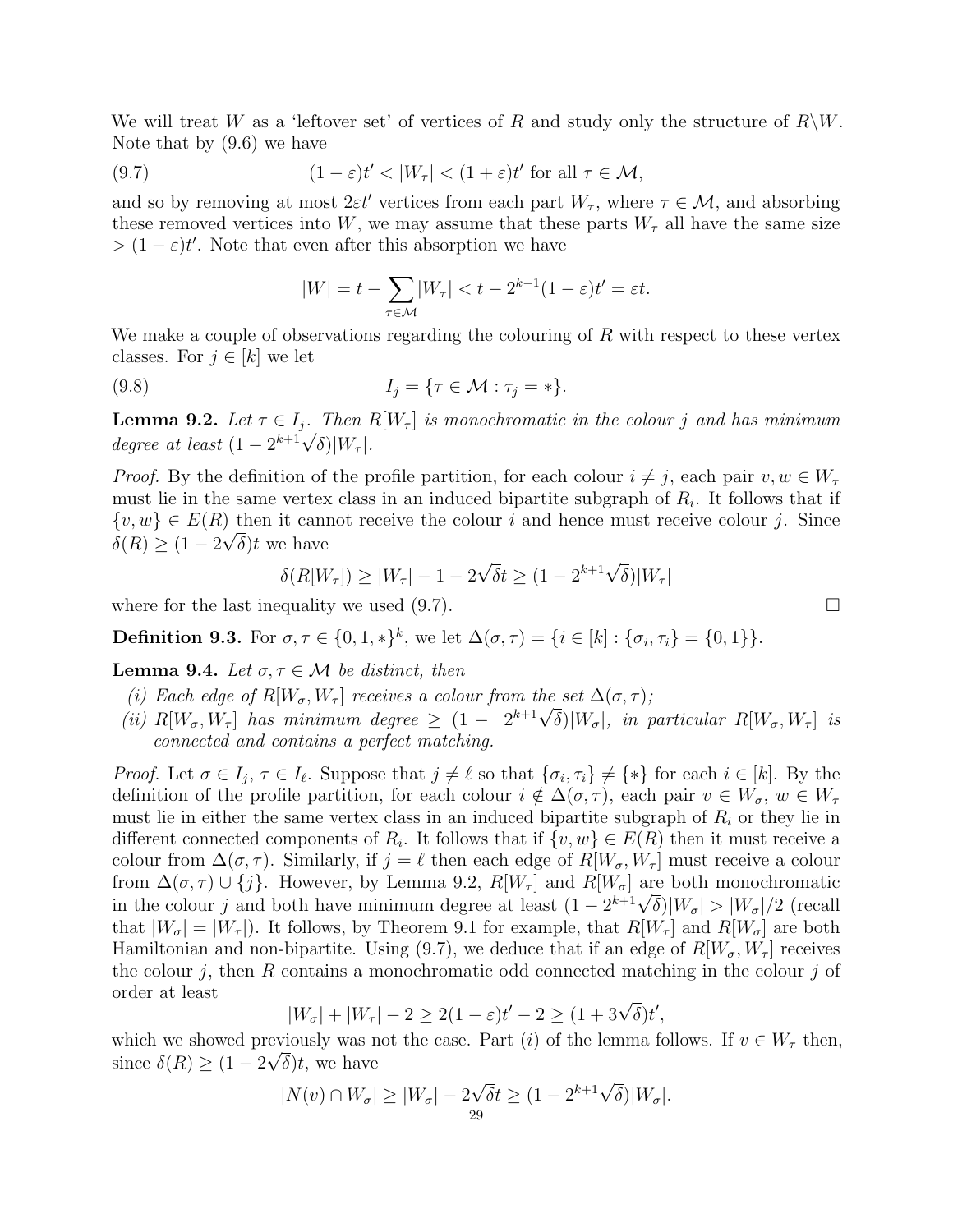Similarly if  $w \in W_{\sigma}$ , then  $|N(w) \cap W_{\tau}| \geq (1 - 2^{k+1}\sqrt{\delta})|W_{\sigma}|$ . Since  $1 - 2^{k+1}\sqrt{\delta} > 1/2$ , it follows that  $R[W_{\sigma}, W_{\tau}]$  is connected and (e.g. by Hall's theorem) contains a perfect matching. П

Let  $\Gamma$  denote the k-coloured multigraph on vertex set  $\mathcal M$  where we have an edge between  $\sigma$  and  $\tau$  in each colour j for which  $R[W_{\sigma}, W_{\tau}]$  contains an edge of colour j. Note that since  $\delta(R) > (1 - 2\sqrt{\delta})t$  and  $|W_{\tau}| > (1 - \varepsilon)t' > 2\sqrt{\delta}t$  for all  $\tau \in \mathcal{M}$ ,  $R[W_{\sigma}, W_{\tau}]$  contains an edge for every  $\sigma, \tau \in \mathcal{M}$ . Let  $\Gamma^*$  denote the subgraph of  $\Gamma$  where we keep only those edges that occur as the unique edge between a given pair of vertices in Γ.

<span id="page-29-0"></span>**Lemma 9.5.** For each  $j \in [k]$ , the vertices of  $\Gamma_j^*$  can be covered by a matching  $T_j \subseteq \Gamma_j^*$  and the set  $I_j$ . Moreover  $I_j$  is a set of isolated vertices in  $\Gamma_j$ .

Proof. Fix  $j \in [k]$ . If  $\sigma \in I_j$  then  $\sigma$  is an isolated vertex in  $\Gamma_j$  by Lemma [9.4\(](#page-28-2)[i\)](#page-28-3). If  $\sigma \notin I_j$ then we may assume without loss of generality that  $\sigma_j = 0$ . Let  $\sigma'$  be the element of  $\{0, 1, *\}^k$ such that  $\sigma'_j = 1$  and  $\sigma'_i = \sigma_i$  for all  $i \neq j$ . Let H be the graph on M with edge set  $\{\{\rho,\pi\}: \Delta(\rho,\pi)=\{j\}\}.$  $\{\{\rho,\pi\}: \Delta(\rho,\pi)=\{j\}\}.$  $\{\{\rho,\pi\}: \Delta(\rho,\pi)=\{j\}\}.$  By Lemma [9.4\(](#page-28-2)i) we have  $H\subseteq \Gamma_j^*$ . The neighbours of  $\sigma$  in H are precisely those elements of M that are indistinguishable from  $\sigma'$  i.e. those elements of M (viewed as edges of  $Q_k$ ) that intersect  $Q(\sigma')$ . If  $\sigma' \in \mathcal{M}$ , then since M is a perfect matching, we must have that  $\sigma'$  is the unique neighbour of  $\sigma$  in H and similarly  $\sigma$  is the unique neighbour of  $\sigma'$  (i.e. they form an isolated edge in H). If  $\sigma' \notin \mathcal{M}$ , then precisely two elements of M intersect  $Q(\sigma')$  (i.e. the degree of  $\sigma$  in H is two). It follows that H is the disjoint union of cycles (where we consider an edge a cycle) and the independent set  $I_j$ . Since H is bipartite with bipartition  $\{\tau \in \mathcal{M} : \tau_j = 0 \text{ or } *\} \cup \{\tau \in \mathcal{M} : \tau_j = 1\},\$  the cycles in H are all even. The result follows.  $\Box$ 

Let  $j \in [k]$ , then for each  $\{\sigma, \tau\} \in T_j$  ( $T_j$  as in the statement of Lemma [9.5\)](#page-29-0), we may fix a monochromatic perfect matching  $M_{\sigma\tau}^j$  in the colour j in  $R[W_{\sigma}, W_{\tau}]$  by Lemmas [9.4](#page-28-2)[\(ii\)](#page-28-4) and [9.5.](#page-29-0) Let

$$
\mathcal{T}_j = \bigcup_{\{\sigma,\tau\} \in T_j} M_{\sigma\tau}^j.
$$

and note that  $\mathcal{T}_j$  is a matching in R, monochromatic in the colour j, which covers the vertex set  $\bigcup_{\tau \notin I_j} W_{\tau}$ . The following corollary hints at an important common feature of all hypercube colourings.

<span id="page-29-1"></span>Corollary 9.6. Given  $j \in [k]$  and  $\rho \in \mathcal{M} \setminus I_j$ , there exists  $\pi \in \mathcal{M}$  such that  $R[W_\rho, W_\pi]$ contains a monochromatic connected perfect matching in the colour j whose matching edges are edges of  $\mathcal{T}_i$ .

*Proof.* Since  $\rho \notin I_j$ , by Lemma [9.5](#page-29-0) there must exist  $\pi \in \mathcal{M}$  such that  $\{\rho, \pi\}$  is an edge of  $T_j \subseteq \Gamma_j^*$ . By the definition of  $\Gamma^*$ , we have that  $R[W_\rho, W_\pi]$  is monochromatic in the colour j. The result follows from the definition of  $\mathcal{T}_j$  and Lemma [9.4\(](#page-28-2)[ii\)](#page-28-4).

It will be useful to prune the sets  $V_i$  for  $i \in R$  in such a way that if  $\{x, y\}$  is an edge of the matching  $\mathcal{T}_j$  then  $G_j[V_x, V_y]$  is super-regular.

<span id="page-29-2"></span>**Lemma 9.7.** For each  $i \in R$  there exists  $V_i' \subseteq V_i$  such that

(i)  $|V'_i| = (1 - 2^k \delta)m$  for all  $i \in R$ , (i)  $|V_i| - (1 - 2 \text{ }$  of the  $i \in R$ ,<br>
(ii)  $G_j[V'_x, V'_y]$  is  $2^{k+1}\delta$ -regular with density  $\geq \frac{1}{k+1}$  for all  $j \in [k], \{x, y\} \in R_j$ ,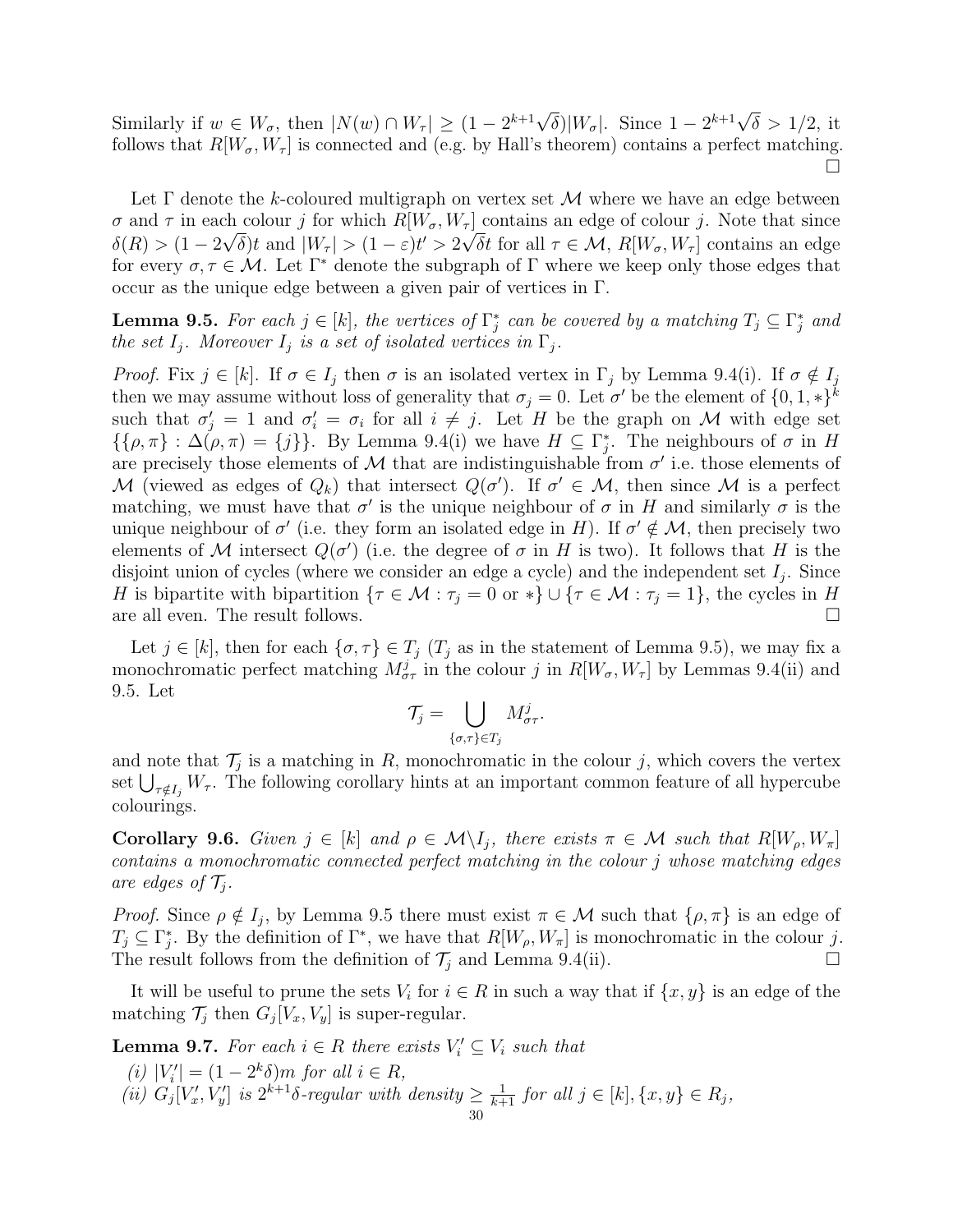(iii) 
$$
G_j[V'_x, V'_y]
$$
 is  $(2^{k+1}\delta, \frac{1}{k+1})$ -super-regular for all  $j \in [k]$ ,  $\{x, y\} \in \mathcal{T}_j$ .

*Proof.* For  $i \in R$  we define a sequence of subsets  $V_i^0, \ldots, V_i^k$  of  $V_i$  recursively. Let  $V_i^0 := V_i$ for all  $i \in R$ . Suppose that for all  $i \in R$  we have found  $V_i^{\ell} \subseteq V_i$  with the following properties. (a)  $|V_i^{\ell}| \geq (1 - 2^{\ell}\delta)m$  for all  $i \in R$ ,

<span id="page-30-2"></span><span id="page-30-1"></span>(a)  $|V_i| \leq (1-2 \text{ cm})$  for all  $i \in I$ ,<br>
(b)  $G_j[V_x^{\ell}, V_y^{\ell}]$  is  $2^{\ell}\delta$ -regular with density  $\geq 1/k - 2^{\ell}\delta$  for all  $j \in [k], \{x, y\} \in R_j$ ,

<span id="page-30-3"></span>(c)  $G_j[V_x^{\ell}, V_y^{\ell}]$  is  $(2^{\ell}\delta, 1/k - 2^{\ell+1}\delta)$ -super-regular for all  $j \in [\ell], \{x, y\} \in \mathcal{T}_j$ .

By Fact [8.7,](#page-26-5) for each edge  $\{u, w\}$  in the matching  $\mathcal{T}_{\ell+1}$  (so in particular  $\{u, w\} \in R_{\ell+1}$ ) there exists  $V_u^{\ell+1} \subseteq V_u^{\ell}$  and  $V_w^{\ell+1} \subseteq V_w^{\ell}$  such that  $|V_u^{\ell+1}| = (1 - 2^{\ell}\delta)|V_u^{\ell}|$ ,  $|V_w^{\ell+1}| = (1 - 2^{\ell}\delta)|V_w^{\ell}|$  and  $G_{\ell+1}[V_u^{\ell+1}, V_w^{\ell+1}]$  is  $(2^{\ell+1}\delta, 1/k - 2^{\ell+2}\delta)$ -super-regular. If i is not incident to any edge of  $\mathcal{T}_{\ell+1}$ then simply set  $V_i^{\ell+1} = V_i^{\ell}$ . Note that by [\(a\)](#page-30-1), for all  $i \in R$ ,

$$
|V_i^{\ell+1}| \ge (1 - 2^{\ell}\delta)|V_i^{\ell}| \ge (1 - 2^{\ell}\delta)^2 m \ge (1 - 2^{\ell+1}\delta)m.
$$

For  $j \in [k]$  and  $\{x, y\} \in R_j$ , by [\(b\)](#page-30-2) and Fact [8.6](#page-26-6) we have that  $G_j[V_x^{\ell+1}, V_y^{\ell+1}]$  is  $2^{\ell+1}\delta$ -regular with density  $\geq 1/k - 2^{\ell+1}\delta$ . Using [\(c\)](#page-30-3) and Fact [8.6,](#page-26-6) it also follows that  $G_j[V_x^{\ell+1}, V_y^{\ell+1}]$  is  $(2^{\ell+1}\delta, 1/k - 2^{\ell+2}\delta)$ -super-regular for all  $j \in [\ell], \{x, y\} \in \mathcal{T}_j$ . We have shown that the sets  $V_i^{\ell+1}$  $\mathcal{L}^{\ell+1}, i \in R$ , satisfy [\(a\)](#page-30-1)-[\(c\)](#page-30-3) (with  $\ell$  replaced by  $\ell + 1$ ). The result follows by letting  $V_i'$  be any subset of  $V_i^k$  of size  $(1 - 2^k \delta)m$  for all  $i \in R$  and appealing to Fact [8.6,](#page-26-6) noting that  $1/(k+1) \leq 1/k - 2^{k+2}\delta$ .

Given  $\sigma \in \mathcal{M}$ , let

$$
\widetilde{W}_{\sigma} = \bigcup_{i \in W_{\sigma}} V'_i \subseteq V(G),
$$

and let

$$
\widetilde{W} = V(G) \setminus \bigcup_{\tau \in \mathcal{M}} \widetilde{W}_{\tau}.
$$

As with W, we think of W as a small leftover set of vertices. Let  $m' := (1 - 2^k \delta)m$  and note that by [\(9.5\)](#page-27-3),  $m't' \ge (1 - 3\sqrt{\delta})n$  and so by [\(9.7\)](#page-28-0)

<span id="page-30-4"></span>(9.9) 
$$
|\widetilde{W}_{\tau}| \ge (1-\varepsilon)m't' \ge (1-2\varepsilon)n \text{ for all } \tau \in \mathcal{M}.
$$

We also have

<span id="page-30-5"></span>(9.10) 
$$
|\widetilde{W}| \le N - 2^{k-1}(1-\varepsilon)m't' = N - (1-\varepsilon)(1-2^k\delta)mt \le 2\varepsilon N.
$$

Where for the last inequality we recalled [\(9.3\)](#page-27-0).

We can now establish our first piece of structure on the graph G. We show that almost all of  $V(G)$  can be covered by  $2^{k-1}$  monochromatic cliques of equal size. First we make a quick definition.

**Definition 9.8.** If  $\tau \in \{0, 1, *\}^k$  has weight 1, we let  $c(\tau)$  denote the unique element of  $i \in [k]$  for which  $\tau_i = *$ .

We note that for  $\tau \in \mathcal{M}$  and  $j \in [k]$ , we have  $c(\tau) = j$  if and only if  $\tau \in I_j$  (as defined in [\(9.8\)](#page-28-5)).

<span id="page-30-0"></span>**Lemma 9.9.** For all  $\sigma \in \mathcal{M}$ ,  $G[\widetilde{W}_{\sigma}]$  is monochromatic in the colour  $c(\sigma)$ .

 $\Box$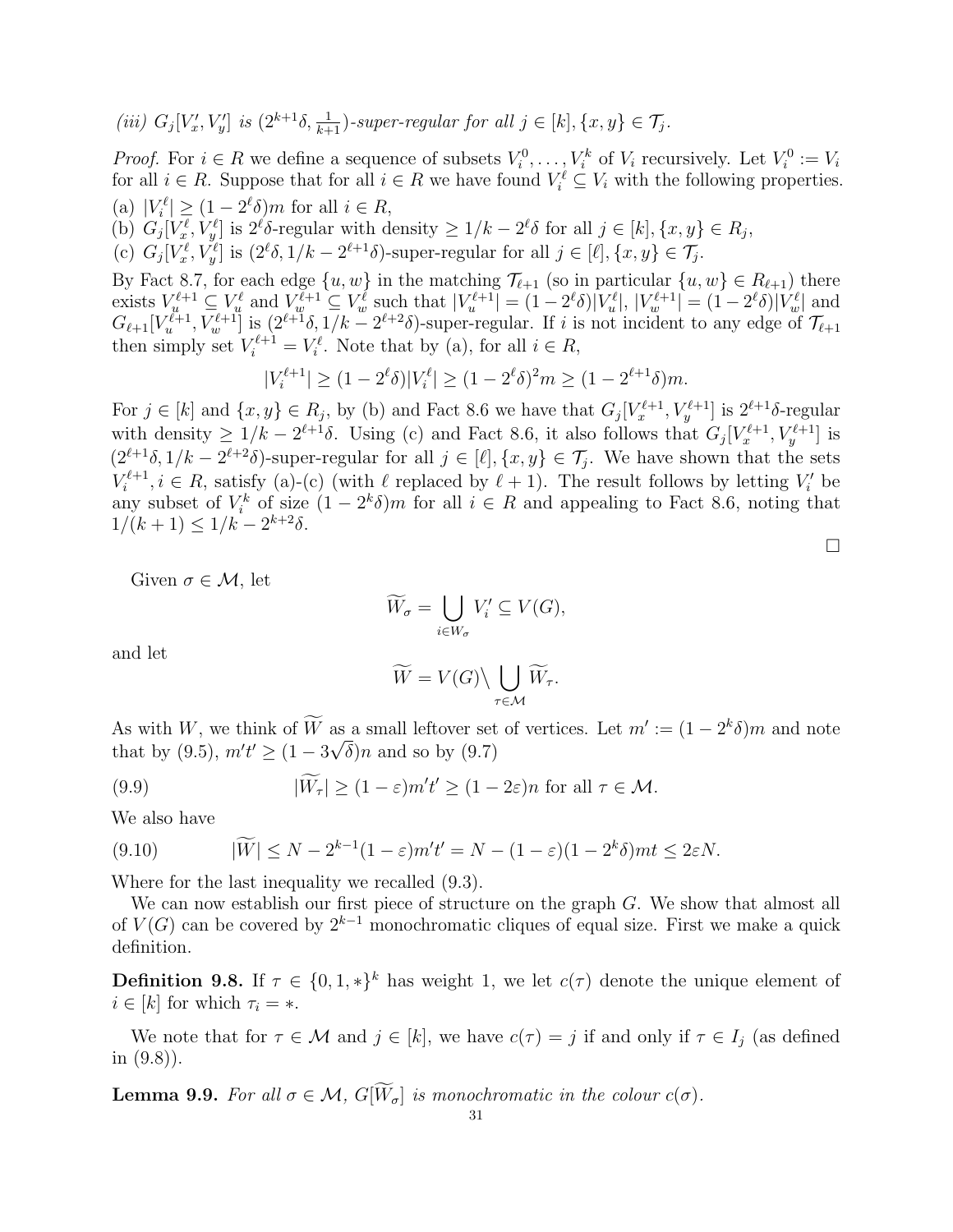*Proof.* Suppose that  $G[\widetilde{W}_{\sigma}]$  contains an edge  $\{x, y\}$  of colour  $j \neq c(\sigma)$  (so that  $\sigma \notin I_j$ ). By Corollary [9.6](#page-29-1) there exists  $\tau \in \mathcal{M}$  such that  $R_j[W_\sigma, W_\tau]$  contains a connected perfect matching, F, whose matching edges are edges of  $\mathcal{T}_j$ . Let  $q := v(F)$ , then by [\(9.7\)](#page-28-0) we have  $2(1-\varepsilon)t' \leq q \leq 2(1+\varepsilon)t'$ . By Lemma [9.7](#page-29-2) we see that  $G_j[\tilde{W}_{\sigma}, \tilde{W}_{\tau}]$  contains a spanning  $(2^{k+1}\delta, 1/(k+1), m')$ -super-regular blow-up of F (with the  $V_i'$  playing the role of the  $U_i$  in Definition [8.2\)](#page-25-2). Suppose that  $x \in V_a'$  and  $y \in V_b'$ , then a and b lie on the same side of the bipartition of the connected graph  $F$  and so  $F$  contains an ab-path of even length. Note that  $m' \geq n_{8.3}(\delta)$  $m' \geq n_{8.3}(\delta)$  $m' \geq n_{8.3}(\delta)$ , by [\(9.3\)](#page-27-0) and [\(9.2\)](#page-26-2). We may therefore apply Lemma [8.3](#page-25-0) to deduce that  $G_j[W_\sigma, W_\tau]$  contains a path of length  $n-1$  joining x and y since  $n-1$  is even and

<span id="page-31-1"></span>(9.11) 
$$
(1 - 6 \cdot 2^k \delta) q m' \ge 2(1 - 6 \cdot 2^k \delta)(1 - \varepsilon) m' t' \ge n - 1 \ge 3L \ge 3q,
$$

where we used  $(9.1)$ ,  $(9.2)$  and  $(9.9)$ . Together with the edge  $\{x, y\}$  this creates a monochromatic copy of  $C_n$  in  $G$ , contrary to assumption ([†](#page-26-3)).

Our aim now is to say something about the edges of G lying between  $\widetilde{W}$  and the rest of the graph (see Lemma [9.12](#page-32-0) below). Recall that  $\Gamma$  is the k-coloured multigraph on vertex set M where we have an edge between  $\sigma$  and  $\tau$  in each colour j for which  $R[W_{\sigma}, W_{\tau}]$  contains an edge of colour  $j$ . With this graph in mind, we make the following definition.

<span id="page-31-2"></span>**Definition 9.10.** Let M' be a perfect matching of  $Q_k$  and let  $\varphi : \mathcal{M} \to \mathcal{M}'$  be a bijection such that  $c(\varphi(\tau)) = c(\tau)$  for all  $\tau \in \mathcal{M}$ . Suppose that  $\Psi$  is a k-coloured multigraph on vertex set M. We call  $\varphi$  an *admissible labelling* of  $\Psi$  if for all  $\sigma, \tau \in \mathcal{M}$ , the edges between  $\sigma, \tau$  in  $\Psi$  only take colours from the set  $\Delta(\varphi(\sigma), \varphi(\tau))$ .

Note that by Lemma [9.4\(](#page-28-2)[i\)](#page-28-3) the identity map  $\iota : \mathcal{M} \to \mathcal{M}$  is an admissible labelling of Γ. The following lemma gives a useful way of generating new admissible labellings of Γ. For  $\tau \in \{0, 1, *\}^k$ , such that  $\tau_j \in \{0, 1\}$ , we let  $\tau^j := (\tau_1, \ldots, \tau_{j-1}, 1 - \tau_j, \tau_{j+1}, \ldots, \tau_k)$  i.e.  $\tau^j$ denotes  $\tau$  with the *j*th coordinate flipped.

<span id="page-31-0"></span>**Lemma 9.11.** Let  $\varphi$  be an admissible labelling of  $\Gamma$ . Let  $j \in [k]$  and let C be the vertex set of a component of  $\Gamma_j$  such that  $\tau_j \neq *$  for all  $\tau \in C$ . Let  $\varphi'$  be the function on M given by  $\varphi'(\tau) = \varphi(\tau)^j$  for all  $\tau \in C$ ,  $\varphi'(\tau) = \varphi(\tau)$  otherwise. Then  $\varphi'$  is an admissible labelling of  $\Gamma$ .

*Proof.* Let us first check that the image of  $\varphi'$  is a perfect matching of  $Q_k$ . First note that by the definition of  $\varphi'$  and the fact that  $\varphi$  is admissible, each element of  $\varphi'(\mathcal{M})$  has weight 1 and  $c(\varphi'(\tau)) = c(\varphi(\tau)) = c(\tau)$  for all  $\tau \in \mathcal{M}$ . To show that  $\varphi'(\mathcal{M})$  is a perfect matching, it thus suffices to show that if  $\sigma, \tau \in \mathcal{M}$  are distinct, then  $\varphi'(\sigma), \varphi'(\tau)$  are disjoint (i.e.  $\Delta(\varphi'(\sigma), \varphi'(\tau)) \neq \emptyset$ . We do this by considering an edge between  $\sigma$  and  $\tau$  in  $\Gamma$  and showing that if it has the colour i then  $i \in \Delta(\varphi'(\sigma), \varphi'(\tau))$ . Note that this in fact suffices to show that  $\varphi'$  is admissible.

Suppose then that there is an edge between  $\sigma, \tau$  in  $\Gamma$  in the colour *i*. Since  $\varphi$  is admissible we have  $i \in \Delta(\varphi(\sigma), \varphi(\tau))$ . Suppose that  $i \neq j$  then by the definition of  $\varphi', \varphi'(\tau)_i = \varphi(\tau)_i$ and  $\varphi'(\sigma)_i = \varphi(\sigma)_i$  and so  $i \in \Delta(\varphi'(\sigma), \varphi'(\tau))$  also. Suppose then that  $i = j$ , so that either  $\sigma, \tau \in C$  or  $\sigma, \tau \in \mathcal{M} \backslash C$ . If  $\sigma, \tau \in C$ , then  $\varphi'(\tau)_i = 1 - \varphi(\tau)_i$ ,  $\varphi'(\sigma)_i = 1 - \varphi(\sigma)_i$  and if  $\sigma, \tau \in \mathcal{M}\backslash C$ , then  $\varphi'(\tau)_i = \varphi(\tau)_i$ ,  $\varphi'(\sigma)_i = \varphi(\sigma)_i$ . In either case  $i \in \Delta(\varphi'(\sigma), \varphi'(\tau))$ .

We are now in a position to prove our 'absorbing lemma' which associates each vertex in W to some class  $W_{\sigma}$  in G.

 $\Box$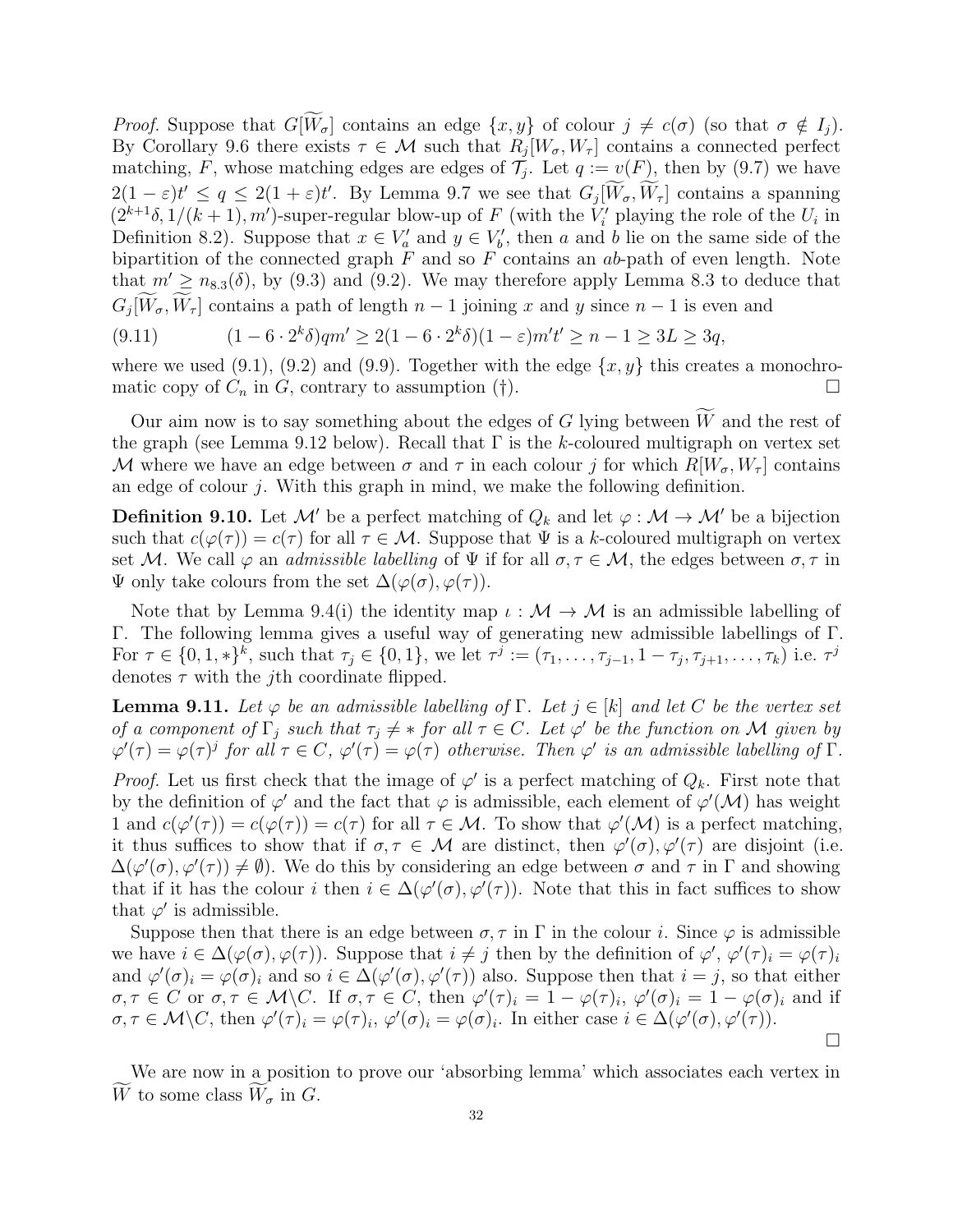<span id="page-32-0"></span>**Lemma 9.12.** Let  $v \in \widetilde{W}$ . Then there exists  $\sigma \in \mathcal{M}$  such that  $G[v, \widetilde{W}_{\sigma}]$  is monochromatic in the colour  $c(\sigma)$ .

*Proof.* Suppose otherwise, then for each  $\sigma \in \mathcal{M}$  there exists a  $u \in \widetilde{W}_{\sigma}$  such that the edge  $\{v, u\}$  receives a colour  $j_{\sigma} \neq c(\sigma)$ . We augment the multigraph  $\Gamma$  in the following way. We add the vertex v to  $\Gamma$  and for each  $\sigma \in \mathcal{M}$  we add an edge between v and  $\sigma$  in the colour  $j_{\sigma}$ . Let us call this augmented multigraph  $\Gamma^+$ .

# Claim 9.13.  $\Gamma^+$  contains a monochromatic odd cycle.

*Proof of Claim.* Suppose otherwise and choose an admissible labelling  $\varphi$  of  $\Gamma$  that minimises the function

$$
S(\varphi) = \sum_{j \in [k]} \{ \tau \in \mathcal{M} : j_{\sigma} = j \text{ and } \varphi(\sigma)_i = 1 \} |.
$$

Suppose that  $S(\varphi) > 0$ , then there exists a colour  $j \in [k]$  and an element  $\sigma \in \mathcal{M}$  for which  $j_{\sigma} = j$  and  $\varphi(\sigma) = 1$ . Let C denote the component of  $\Gamma_i$  containing the vertex  $\sigma$  and note that by the definition of admissibility C is bipartite with parts  $\{\tau \in C : \varphi(\tau)_{i} = 0\}$  and  ${\tau \in C : \varphi(\tau)_j = 1}.$  Note that since C is connected in  $\Gamma_j$  this is the unique bipartition of C. Since  $\Gamma_j^+$  is bipartite by assumption we must therefore have that  $\varphi(\tau)_j = 1$  for all  $\tau \in C$  such that  $j_{\tau} = j$ . Let  $\varphi'$  denote the function on M given by  $\varphi'(\tau) = \varphi(\tau)^{j}$  for all  $\tau \in C$ ,  $\varphi'(\tau) = \varphi(\tau)$  otherwise. By Lemma [9.11,](#page-31-0)  $\varphi'$  is an admissible labelling of  $\Gamma$ , however  $S(\varphi') < S(\varphi)$  contradicting the minimality of  $\varphi$ . We conclude that  $S(\varphi) = 0$  i.e.

<span id="page-32-1"></span>(9.12) For all 
$$
i \in [k]
$$
,  $\tau \in \mathcal{M}$ , if  $j_{\tau} = i$  then  $\varphi(\tau)_i = 0$ .

Since  $\varphi(\mathcal{M})$  is a perfect matching of  $Q_k$ , there must exist  $\rho \in \mathcal{M}$  such that the edge  $\varphi(\rho)$ is incident to the vertex  $(1, 1, \ldots, 1)$  (formally  $Q(\varphi(\rho))$  contains  $(1, 1, \ldots, 1)$ ). Without loss of generality suppose  $\varphi(\rho) = (*, 1, \ldots, 1)$ . However, whatever value  $j_{\rho}$  takes, we contradict  $(9.12)$ . This concludes the proof of the claim.

Suppose that  $\Gamma^+$  contains a monochromatic odd cycle in the colour j. Since  $\Gamma_j$  is bipartite and  $\Gamma_j^+$  is not, there must exist  $\sigma, \tau \in \mathcal{M}$  such that  $\sigma, \tau$  lie in opposite parts of the bipartition of a connected component in  $\Gamma_j$  and the edges  $\{v, \sigma\}$ ,  $\{v, \tau\}$  both have colour j in  $\Gamma^+$ . By the definition of  $\Gamma^+$ , there exist vertices  $u \in W_\sigma$ ,  $w \in W_\tau$  such that  $\{v, u\}$  and  $\{v, w\}$  both have colour j in G and  $j \notin \{c(\sigma), c(\tau)\}\$ i.e.  $\sigma, \tau \notin I_j$ . Suppose that  $u \in V'_a$  and  $w \in V'_b$  then by Lemmas [9.4](#page-28-2)[\(ii\)](#page-28-4) and [9.5](#page-29-0) and the definition of  $\mathcal{T}_j$ , a and b lie in opposite parts of a bipartite connected matching, F, in  $R_i$  whose matching edges span F and are edges of  $\mathcal{T}_i$  (in particular there is an ab-path of odd length in  $F$ ). Moreover we may assume that  $F$  spans the vertex sets  $W_{\sigma}$ ,  $W_{\tau}$  in  $R_j$  and so by [\(9.7\)](#page-28-0),  $2(1-\varepsilon)t' \le v(F) \le v(R) \le L$ . By Lemma [9.7,](#page-29-2) we have a  $(2^{k+1}\delta, 1/(k+1), m')$ -super-regular blow-up of F in  $G_j$ . By Lemma [8.3](#page-25-0) (using inequalities as in [\(9.11\)](#page-31-1) and noting that  $n-2$  is odd) there exists a path of length  $n-2$  joining u and w in  $G_j$ . This together with the edges  $\{v, u\}$ ,  $\{v, w\}$  forms a monochromatic copy of  $C_n$  in G contrary to assumption  $(\dagger)$ . This concludes the proof of Lemma [9.12.](#page-32-0)

Using Lemma [9.12](#page-32-0) we may define a function  $f : \widetilde{W} \to M$  where  $f(v)$  is an element of M such that  $G[v, W_{f(v)}]$  is monochromatic in the colour  $c(f(v))$ . For each  $\tau \in M$ , let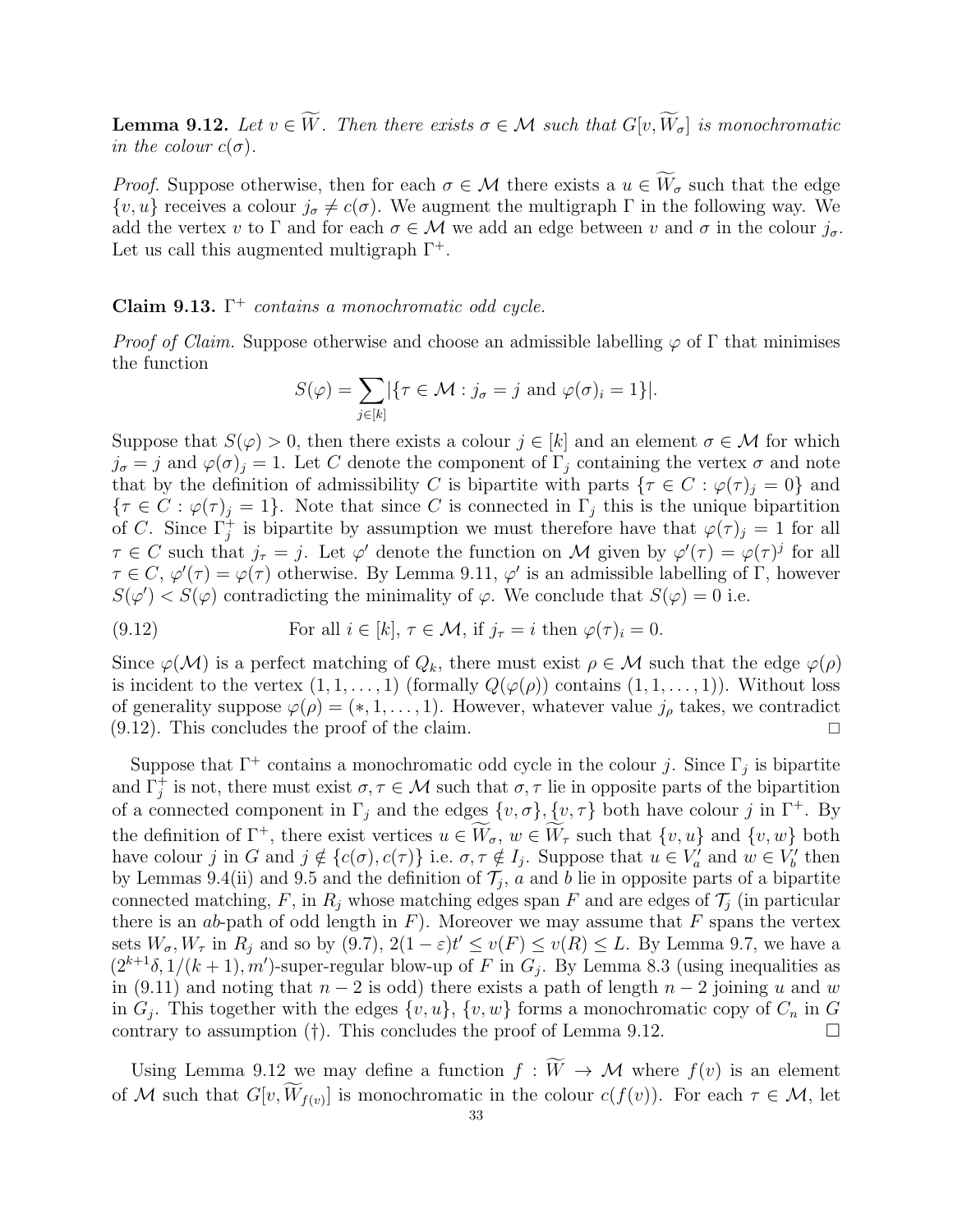<span id="page-33-0"></span> $U_{\tau} = W_{\tau} \cup f^{-1}(\{\tau\})$ . By [\(9.9\)](#page-30-4), [\(9.10\)](#page-30-5), [\(9.3\)](#page-27-0) and Lemma [9.9](#page-30-0) we have that (9.13)  $\delta(G_{c(\tau)}[U_{\tau}]) \geq (1 - 2^{k+1}\varepsilon)|U_{\tau}|$  for all  $\tau \in \mathcal{M}$ .

Note that the sets  $U_{\tau}$ ,  $\tau \in M$ , partition the vertex set of G and so if  $N \geq 2^{k-1}(n-1) + 1$ then by the pigeonhole principle there exists  $\sigma \in \mathcal{M}$  such that  $|U_{\sigma}| \geq n$ . However, by [\(9.13\)](#page-33-0) and Theorem [9.1,](#page-26-4) it follows that  $U_{\sigma}$  contains a monochromatic copy of  $C_n$  in the colour  $c(\sigma)$ , contrary to assumption ([†](#page-26-3)). We therefore have that  $N \leq 2^{k-1}(n-1)$ . Note that at this point we have done enough to prove Theorem [1.2.](#page-1-1)

It remains to show that G is close in edit distance to a hypercube colouring. Recall that  $|W| \leq 2\varepsilon N$  and so there are at most  $2\varepsilon N^2$  edges of G incident to W. We now aim to show that  $G\backslash \widetilde{W}$  is close to a hypercube colouring. Recall that we have partitioned the vertex set of  $G\backslash\overline{W}$  into the monochromatic, equally sized cliques  $\{W_\tau : \tau \in \mathcal{M}\}\$ . For  $\sigma \in \mathcal{M}$ , we showed that  $|\widetilde{W}_{\sigma}| \geq (1-2\varepsilon)n$  and  $\widetilde{W}_{\sigma}$  is monochromatic in the colour  $c(\sigma)$ . First note that at most  $2\varepsilon n$  vertices of  $G\backslash \widetilde{W}_{\sigma}$  have more than  $2\varepsilon n$  neighbours in  $\widetilde{W}_{\sigma}$  in the colour  $c(\sigma)$  else we immediately find a monochromatic  $C_n$  in the colour  $c(\sigma)$  in G. It follows that there are at most  $2\varepsilon nN$  edges leaving the clique  $\widetilde{W}_{\sigma}$  in the colour  $c(\sigma)$ . Over all  $\tau \in \mathcal{M}$ , there are therefore at most  $2^k \varepsilon n N < 3\varepsilon N^2$  edges in total leaving a clique  $\tilde{W}_{\tau}$  in the colour  $c(\tau)$ .

Let  $\Phi$  now be the multigraph on vertex set M where we have an edge between  $\sigma$  and  $\tau$ in the colour j for each  $j \notin \{c(\sigma), c(\tau)\}\$ for which  $G[\widetilde{W}_{\sigma}, \widetilde{W}_{\tau}]$  contains a matching of two edges in the colour  $i$ . First we observe that to complete the proof it suffices to show that there exists an admissible labelling  $\varphi$  of  $\Phi$  (recall Definition [9.10\)](#page-31-2). Indeed suppose that this is the case, then since  $\varphi$  is admissible, for each pair of distinct  $\sigma, \tau \in \mathcal{M}$  and each  $j \notin \Delta(\varphi(\sigma), \varphi(\tau)) \cup \{c(\sigma), c(\tau)\}\)$ , we have that  $G_j[W_\sigma, W_\tau]$  contains no matching of two edges and hence contains at most  $|\tilde{W}_{\sigma}| < n$  edges in total. It follows that there is a hypercube colouring H associated to the perfect matching  $\varphi(\mathcal{M})$  of  $Q_k$ , where H has vertex set  $V(G)\backslash W$ , such that for each  $i \in [k],$ 

$$
|G_i \triangle H_i| \le 2\varepsilon N^2 + |(G\backslash \widetilde{W})_i \triangle H_i| \le 2\varepsilon N^2 + 3\varepsilon N^2 + n\binom{2^{k-1}}{2} \le 6\varepsilon N^2.
$$

The  $2\varepsilon N^2$  term accounts for edges of  $G_i$  incident to  $W$ , the  $3\varepsilon N^2$  term accounts for edges of  $G_i$  leaving a clique  $\widetilde{W}_{\tau}$  where  $c(\tau) = i$ , and the  $n\binom{2^{k-1}}{2}$  $\binom{n-1}{2}$  term accounts for edges of  $G_i$  lying between pairs  $\widetilde{W}_{\tau}, \widetilde{W}_{\sigma}$  for which  $i \notin \Delta(\varphi(\sigma), \varphi(\tau)) \cup \{c(\sigma), c(\tau)\}\)$ . We have thus shown that G is 6 $\varepsilon$ -close to H. It remains to show that we have the desired labelling of  $\Phi$ .

<span id="page-33-1"></span>Claim 9.14.  $\Phi$  contains no monochromatic odd cycle.

*Proof of Claim.* Suppose otherwise and let  $\sigma_1 \ldots \sigma_\ell$  be an odd cycle in  $\Phi$  in the colour j. This allows us to fix a matching of size two in graphs  $G_j[W_{\sigma_i}, W_{\sigma_{i+1}}]$  for  $i = 1, \ldots, \ell$  (where  $\sigma_{\ell+1} := \sigma_1$ ). Let S be the subset of vertices of G covered by these matchings and note that  $|S| < 2^{k+1}$ . We first aim to build a short even path in  $G_j$  with endpoints in  $W_{\sigma_1}$  and  $W_{\sigma_\ell}$ .

Let  $x \in S \cap W_{\sigma_1}$  and suppose that for some  $2 \leq r < \ell$  there exists  $y \in W_{\sigma_r}$  such that  $G_j$ contains an xy-path  $P_r$  of length  $r-1+2L(r-2)$  where  $|P_r \cap S \cap W_{\sigma_r}| = 1$  and  $P_r \cap S \cap W_{\sigma_s} = \emptyset$ for  $r < s \leq \ell$  (note that this does indeed hold for  $r = 2$ ). We may then pick  $w \in W_{\sigma_r} \cap S$  and  $z \in W_{\sigma_{r+1}} \cap S$  such that  $\{w, z\}$  is an edge of  $G_j[W_{\sigma_r}, W_{\sigma_{r+1}}]$  and  $w \neq y$  (here we are using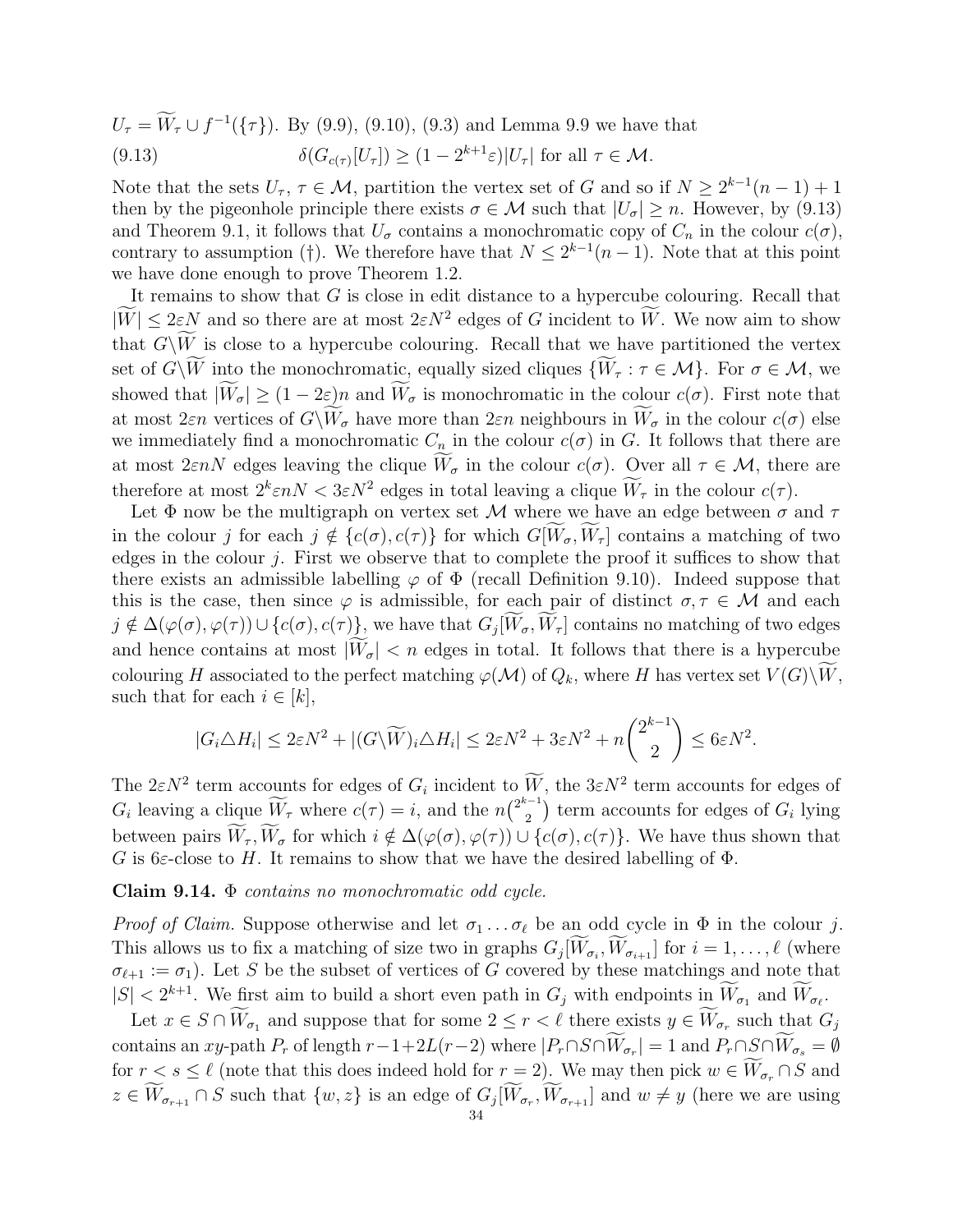that we have a matching of size two available to us by the definition of  $\Phi$ ). By the definition of  $\Phi$ ,  $\sigma_r$  is not in  $I_j$  and so by Corollary [9.6](#page-29-1) there exists  $\pi \in \mathcal{M}$  such that  $R_j[W_{\sigma_r}, W_{\pi}]$ contains a connected perfect matching,  $F$ , whose matching edges are edges of  $\mathcal{T}_j$ . By Lemma [9.7](#page-29-2) we see that  $G_j[W_{\sigma_r}, W_{\pi}]$  contains a spanning  $(2^{k+1}\delta, 1/(k+1), m')$ -super-regular blow-up of F where  $2(1-\varepsilon)t' \le v(F) \le 2(1+\varepsilon)t'$  by [\(9.7\)](#page-28-0). Moreover w and y lie in the same part in the bipartition of this blow-up. By calculations similar to those made previously, we may apply Lemma [8.3](#page-25-0) to deduce that  $G_j[W_{\sigma_r}, W_{\pi}]$  contains an yw-path Q of length 2L. Moreover, since  $|P_r \cup S| \leq 2^k L$  and using Fact [8.6](#page-26-6) it is easy to ensure that Q only intersects  $P_r \cup S$ at its endpoints. It follows that  $P_{r+1} := P_rQz$  is an xz-path of length  $r + 2L(r-1)$  where  $|P_{r+1} \cap S \cap \widetilde{W}_{\sigma_{r+1}}| = 1$  and  $P_{r+1} \cap S \cap \widetilde{W}_{\sigma_s} = \emptyset$  for  $r+1 < s \leq \ell$ . It follows by recursion that there exists  $u \in W_{\sigma_{\ell}}$  and an  $xu$ -path  $P_{\ell}$  of length  $p := \ell - 1 + 2L(\ell - 2)$  and  $|P_{\ell} \cap S \cap W_{\sigma_{\ell}}| = 1$ . Note that the length of  $P_\ell$  is even.

Finally, let  $\{v, t\} \subseteq S$  be an edge in  $G_j[W_{\sigma_\ell}, W_{\sigma_1}]$  where  $v \in W_{\sigma_\ell}$  and  $v \neq u$ . If  $x = t$ then applying Lemma [8.3](#page-25-0) as above we find a uv-path  $Q_0$  in the colour j of length  $n - p - 1$ intersecting  $P_\ell \cup S$  only at its endpoints. It follows that  $P_\ell Q_0x$  is a monochromatic copy of  $C_n$  contradicting ([†](#page-26-3)). Similarly, if  $x \neq t$ , we find a uv-path  $Q_1$  of length 2L and a tx-path  $Q_2$ of length  $n - p - 2L - 1$  both in the colour j so that  $P_{\ell}Q_1tQ_2$  is a monochromatic copy of  $C_n$  contradicting ([†](#page-26-3)).

We now construct an admissible labelling of  $\Phi$  recursively. Suppose that  $\mathcal{M}'$  is a perfect matching of  $Q_k$  and that  $\psi: \mathcal{M} \to \mathcal{M}'$  is some bijection. Let  $\sigma, \tau \in \mathcal{M}$  and suppose there is an edge f in  $\Phi$  between  $\sigma$  and  $\tau$  with colour j not in  $\Delta(\psi(\sigma), \psi(\tau))$ . We will call such an edge 'bad' (with respect to  $\psi$ ).

Let  $\{f_1, \ldots, f_t\}$  be the set of edges of  $\Phi$  that are bad with respect to the identity map  $\iota : \mathcal{M} \to \mathcal{M}$  and note that  $\iota$  is an admissible labelling of  $\Phi \setminus \{f_1, \ldots, f_t\}$ . Suppose now that  $\varphi_i$  is an admissible labelling of  $\Phi^i := \Phi \setminus \{f_1, \ldots, f_i\}$  for some  $1 \leq i \leq t$ . Suppose that  $f_i$  is bad with respect to  $\varphi_i$  and that  $f_i$  has colour j and lies between  $\sigma, \tau \in \mathcal{M}$ . Note that  $j \notin \{c(\sigma), c(\tau)\}\$ by the definition of  $\Phi$ . Moreover by the admissibility of  $\varphi_i$  we have  $c(\sigma) = c(\varphi_i(\sigma))$  and  $c(\tau) = c(\varphi_i(\tau))$ . Since  $f_i$  is bad it follows that we must have  $\varphi_i(\sigma)_j = \varphi_i(\tau)_j \in \{0,1\}$ . Let us show that  $\sigma, \tau$  lie in separate components of  $\Phi_j^i$  (the *j*th colour class of  $\Phi^i$ ). Suppose otherwise and take a path in  $\Phi^i_j$  joining  $\sigma$  and  $\tau$ . Since  $\varphi_i$  is admissible for  $\Phi^i$  and  $\varphi_i(\sigma)_j = \varphi_i(\tau)_j$  this path must have even length. It follows that  $f_i$ completes this path to a monochromatic odd cycle in  $\Phi$  contradicting Claim [9.14.](#page-33-1) Let C then denote the component of  $\Phi_j^i$  containing  $\tau$  (so that  $\sigma \notin C$ ). Let  $\varphi_{i-1}$  be the function on M given by  $\varphi_{i-1}(\rho) = \varphi_i(\rho)^j$  for all  $\rho \in C$ ,  $\varphi_{i-1}(\rho) = \varphi_i(\rho)$  otherwise. By Lemma [9.11,](#page-31-0)  $\varphi_{i-1}$  is an admissible labelling of  $\Phi^i$ . Since

$$
j \in \Delta(\varphi_i(\sigma), \varphi_i(\tau)^j) = \Delta(\varphi_{i-1}(\sigma), \varphi_{i-1}(\tau)),
$$

we also have that  $\varphi_{i-1}$  is an admissible labelling of  $\Phi^{i-1}$ . If  $f_i$  is not bad with respect to  $\varphi_i$ we simply let  $\varphi_{i-1} = \varphi_i$ . Running this recursion to the end we obtain an admissible labelling  $\varphi_0$  of  $\Phi$  as required.

 $\Box$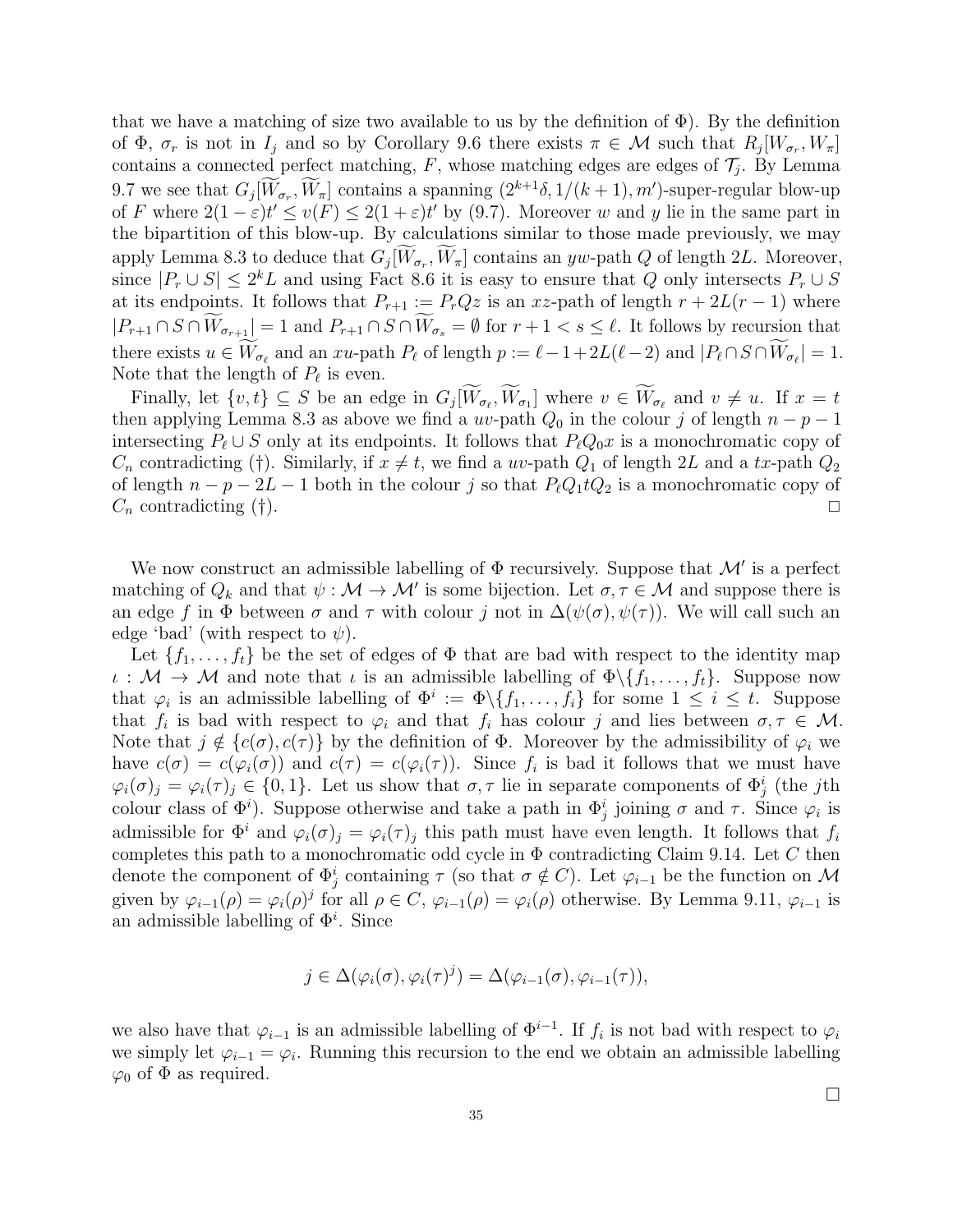#### 10. Concluding Remarks

A simple adaptation of the proof method in this paper proves the following generalisation of Theorem [1.2.](#page-1-1)

**Theorem 10.1.** For all  $k \geq 3$  there exists  $N_k$  such that the following holds. If  $N_k \leq n_1 \leq$  $n_2 \ldots \leq n_k$  are all odd then

$$
R(C_{n_1},\ldots,C_{n_k})=2^{k-1}(n_k-1)+1.
$$

The off-diagonal case has been well-studied. Erdős et al. [\[EFRS76\]](#page-35-10) determined the value of  $R(C_n, C_{\ell_1}, C_{\ell_2})$  and  $R(C_n, C_{\ell_1}, C_{\ell_2}, C_{\ell_3})$  for  $\ell_i$  fixed and n sufficiently large. In a similar vein, as a corollory to a more general result in the study of Ramsey goodness, Allen, Brightwell and Skokan [\[ABS13\]](#page-35-11) determined the value of  $R(C_n, C_{\ell_1}, \ldots, C_{\ell_k})$  for  $\ell_i$  fixed and odd satisfying  $\ell_i > 2^i$  for  $1 \leq i \leq k$  and n sufficiently large. In [FL07b], Figaj and Luczak asymptotically determine the Ramsey number of a triple of large cycles with any fixed combination of parities for the cycle lengths. In the case where not all of the cycles have the same parity, Ferguson [\[Fer15a,](#page-36-17) [Fer15b,](#page-36-18) [Fer15c\]](#page-36-19) strengthened the asymptotic results of [FL07b] to exact results. It would be interesting to extend the methods of the present paper to such a mixed parity setting. More generally, we would like to investigate whether the analytic approach presented here has wider applications in Ramsey theory.

Acknowledgements. We would like to thank Julia Böttcher for helpful discussions and comments. We would also like to thank the anonymous referees for a very careful reading of this paper.

#### **REFERENCES**

- <span id="page-35-11"></span>[ABS13] P. Allen, G. Brightwell, and J. Skokan. Ramsey-goodness—and otherwise. Combinatorica, 33(2):125– 160, 2013.
- <span id="page-35-1"></span>[BE73] J. A. Bondy and P. Erdős. Ramsey numbers for cycles in graphs. J. Combinatorial Theory Ser. B, 14:46–54, 1973.
- <span id="page-35-8"></span>[B LS+12] F. Benevides, T. Luczak, A. Scott, J. Skokan, and M. White. Monochromatic cycles in 2-coloured graphs. Combinatorics, Probability and Computing, 21(1-2):57–87, 2012.
- <span id="page-35-9"></span>[Bon71] J. A. Bondy. Pancyclic graphs i. Journal of Combinatorial Theory, Series B, 11(1):80–84, 1971.
- <span id="page-35-7"></span>[BV04] S. Boyd and L. Vandenberghe. Convex optimization. Cambridge University Press, Cambridge, 2004.
- <span id="page-35-5"></span>[CGP97] L.H. Clark, J. C. George, and T. D. Porter. On the number of l-factors in the n-cube. Congressus Numerantium, pages 67–70, 1997.
- <span id="page-35-2"></span>[CL75] E. J. Cockayne and P. J. Lorimer. The Ramsey number for stripes. J. Austral. Math. Soc., 19:252–256, 1975.
- <span id="page-35-4"></span>[DJ17] A. N. Day and J. R. Johnson. Multicolour Ramsey Numbers of Odd Cycles. *Journal of Combinatorial* Theory, Series B, 124:56–63, 2017.
- <span id="page-35-10"></span>[EFRS76] P. Erd˝os, R. J. Faudree, C. C. Rousseau, and R. H. Schelp. Generalized ramsey theory for multiple colors. Journal of Combinatorial Theory, Series B, 20(3):250–264, 1976.
- <span id="page-35-6"></span>[EG59] P. Erdős and T. Gallai. On maximal paths and circuits of graphs. Acta Math. Acad. Sci. Hungar, 10:337–356 (unbound insert), 1959.
- <span id="page-35-3"></span>[EG75] P. Erdős and R. L. Graham. On partition theorems for finite graphs. In *Infinite and finite sets* (Colloq., Keszthely, 1973; dedicated to P. Erdős on his 60th birthday), Vol. I, pages 515–527. Colloq. Math. Soc. János Bolyai, Vol. 10. North-Holland, Amsterdam, 1975.
- <span id="page-35-0"></span>[Erd47] P. Erdős. Some remarks on the theory of graphs. Bulletin of the American Mathematical Society, 53(4):292–294, 1947.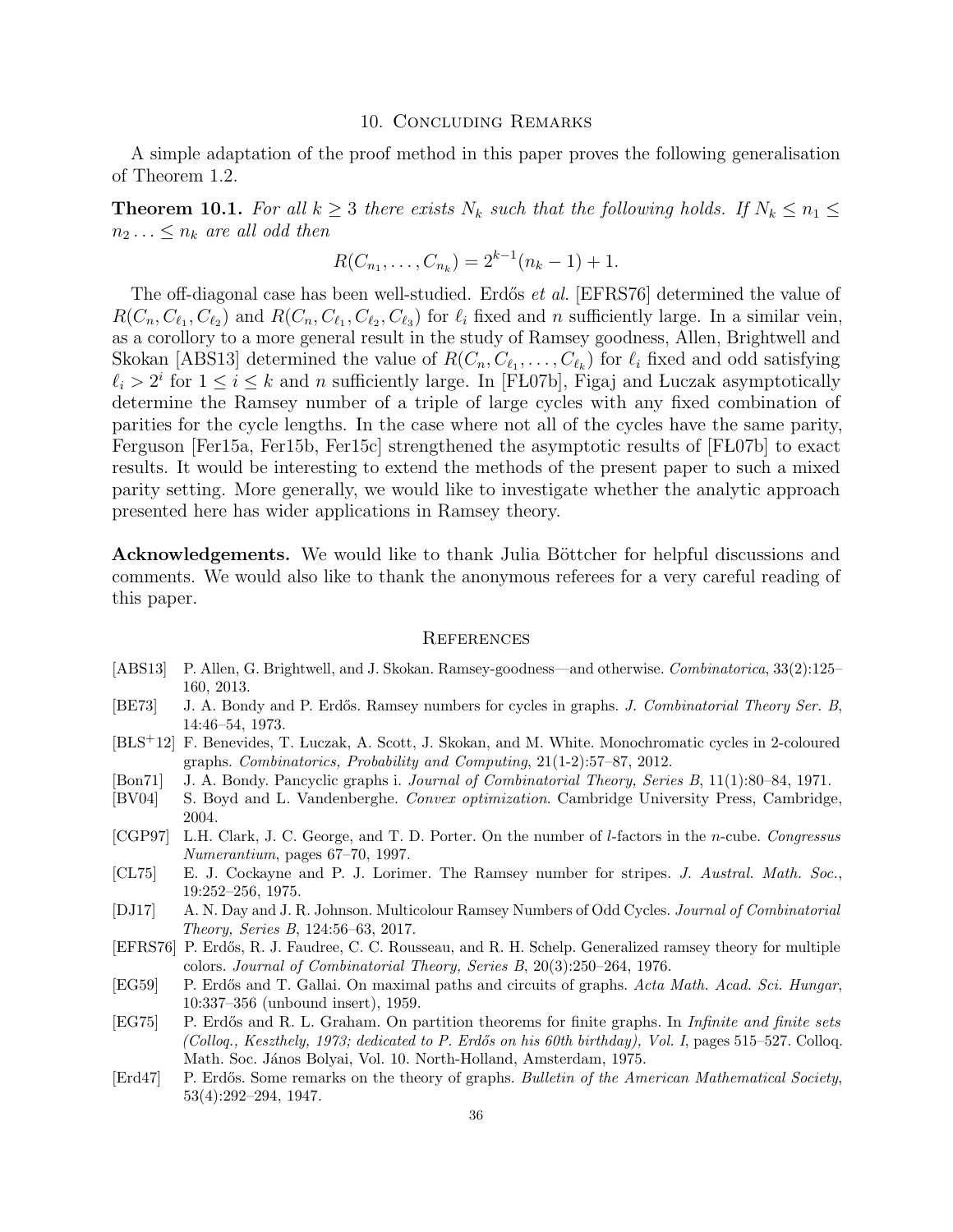- <span id="page-36-1"></span>[ES35] P. Erd˝os and G. Szekeres. A combinatorial problem in geometry. Compositio Mathematica, 2:463– 470, 1935.
- <span id="page-36-17"></span>[Fer15a] D. Ferguson. The ramsey number of mixed-parity cycles i.  $arXiv$  preprint  $arXiv:1508.07154$ , 2015.
- <span id="page-36-18"></span>[Fer15b] D. Ferguson. The ramsey number of mixed-parity cycles ii. arXiv preprint arXiv:1508.07171, 2015.
- <span id="page-36-19"></span>[Fer15c] D. Ferguson. The ramsey number of mixed-parity cycles iii. arXiv preprint arXiv:1508.07176, 2015.
- <span id="page-36-6"></span>[FL07a] A. Figaj and T. Luczak. The Ramsey number for a triple of long even cycles. J. Combin. Theory Ser. B, 97(4):584–596, 2007.
- <span id="page-36-16"></span>[F L07b] A. Figaj and T. Luczak. The Ramsey number for a triple of large cycles. ArXiv e-prints, September 2007, 0709.0048.
- <span id="page-36-2"></span>[FS74] R. J. Faudree and R. H. Schelp. All Ramsey numbers for cycles in graphs. Discrete Math., 8:313–329, 1974.
- <span id="page-36-10"></span>[GH88] N. Graham and F. Harary. The number of perfect matchings in a hypercube. Applied Mathematics Letters, 1(1):45–48, 1988.
- <span id="page-36-7"></span>[GRSS07] A. Gyárfás, M. Ruszinkó, G. N. Sárközi, and E. Szemerédi. Three-color Ramsey numbers for paths. Combinatorica, 27(1):35–69, 2007.
- <span id="page-36-15"></span>[KS96] J. Komlós and M. Simonovits. Szemerédi's regularity lemma and its applications in graph theory. In Combinatorics, Paul Erdős is eighty, Vol. 2 (Keszthely, 1993), volume 2 of Bolyai Soc. Math. Stud., pages 295–352. János Bolyai Math. Soc., Budapest, 1996.
- <span id="page-36-8"></span>[KSS05] Y. Kohayakawa, M. Simonovits, and J. Skokan. The 3-colored Ramsey number of odd cycles. In Proceedings of GRACO2005, volume 19 of Electron. Notes Discrete Math., pages 397–402 (electronic), Amsterdam, 2005. Elsevier.
- <span id="page-36-9"></span>[LSS12] T. Luczak, M. Simonovits, and J. Skokan. On the multi-colored Ramsey numbers of cycles. J. Graph Theory, 69(2):169–175, 2012.
- <span id="page-36-5"></span>[Luc99] T. Luczak.  $R(C_n, C_n, C_n) \leq (4 + o(1))n$ . J. Combin. Theory Ser. B, 75(2):174-187, 1999.
- <span id="page-36-11"></span>[OP13] P. R. J. Ostergård and V. H. Pettersson. Enumerating perfect matchings in n-cubes. Order, pages 1–15, 2013.
- <span id="page-36-12"></span>[PL86] M. D. Plummer and L. Lovász. *Matching theory*, volume 29. Elsevier, 1986.
- <span id="page-36-4"></span>[Rad94] S. P. Radziszowski. Small Ramsey numbers. Electron. J. Combin., 1:Dynamic Survey 1, 30 pp. (electronic), 1994.
- <span id="page-36-0"></span>[Ram30] F. P. Ramsey. On a Problem of Formal Logic. Proc. London Math. Soc., S2-30(1):264, 1930.
- <span id="page-36-3"></span>[Ros73] V. Rosta. On a Ramsey-type problem of J. A. Bondy and P. Erdős. I, II. J. Combinatorial Theory Ser. B, 15:94–104; ibid. 15 (1973), 105–120, 1973.
- <span id="page-36-14"></span>[Rud76] W. Rudin. Principles of Mathematical Analysis. International series in pure and applied mathematics. McGraw-Hill, 1976.
- <span id="page-36-13"></span>[Sze78] E. Szemerédi. Regular partitions of graphs. In Problèmes combinatoires et théorie des graphes (Colloq. Internat. CNRS, Univ. Orsay, Orsay, 1976), volume 260 of Colloq. Internat. CNRS, pages 399–401. CNRS, Paris, 1978.

### Appendix A. Proof of Lemmas [8.3](#page-25-0) and [8.4](#page-26-0)

We use the following simple property of regular pairs which appears as Lemma 5 in [FL07b].

<span id="page-36-20"></span>**Lemma A.1.** Let  $1/m \ll \delta \ll d$  and let  $G = (V_1, V_2)$  be a  $(\delta, d)$ -super-regular pair with  $|V_1| = |V_2| = m$ . Then for each pair  $u \in V_1$ ,  $w \in V_2$ , G contains a uw-path of length  $\ell$  for each odd  $3 \leq \ell \leq 2(1 - 5\delta)m$ .

**Lemma [8.3.](#page-25-0)** Let  $q \ge 4$  and suppose that  $\frac{1}{m} \ll \delta \ll d$ . Let F be a connected matching of order q such that every vertex of F is incident to a matching edge and let H be a  $(\delta, d, m)$ super-regular blow-up of  $F$ . Then the following holds:

If  $i, j \in V(F)$  and there is an ij-path of length r in F, then for every pair of vertices  $u \in U_i$ ,  $w \in U_j$ , there exists a uw-path of length  $\ell$  in H for each  $3q \leq \ell \leq (1 - 6\delta)qm$  such that  $\ell \equiv r \pmod{2}$ .